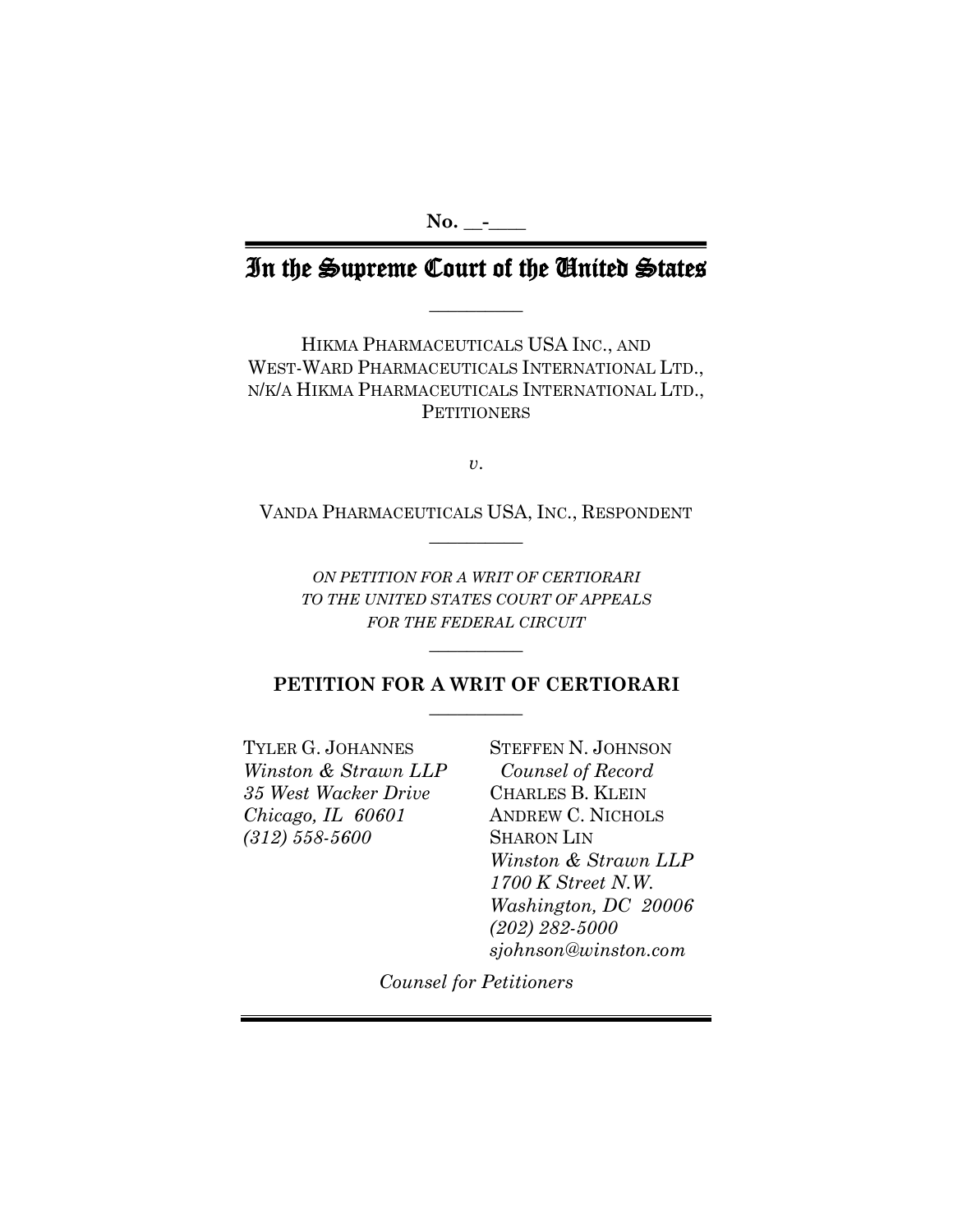#### **QUESTION PRESENTED**

This Court has repeatedly held that "natural phenomena[] and abstract ideas are not patentable" under Section 101 of the Patent Act. *E.g*., *Alice Corp. Pty. Ltd*. v. *CLS Bank, Int'l*, 573 U.S. 208, 216 (2014). Thus, "a process that focuses upon the use of a natural law" must "also contain other elements or a combination of elements, sometimes referred to as an 'inventive concept,' sufficient to ensure that the patent in practice amounts to significantly more than a patent upon the natural law itself." *Mayo Collaborative Servs.* v. *Prometheus Labs., Inc.*, 566 U.S. 66, 72-73 (2012). *Mayo*, for example, invalidated a medical diagnosis method patent that was just "an instruction to doctors to apply the applicable laws when treating their patients." *Id*. at 79.

In the decision below, a divided Federal Circuit panel did exactly what *Mayo* forbids: it exempted all patent claims that are drafted as reciting a method of medically *treating* patients from this analysis. Citing the ruling, the Patent and Trademark Office has directed its examiners that "(1) 'method of treatment' claims that practically apply natural relationships should be considered patent eligible under \* \* \* the USPTO's subject matter eligibility guidance; and (2) it is not necessary for 'method of treatment' claims that practically apply natural relationships to include nonroutine or unconventional steps to be considered patent eligible under [Section 101]."

The question presented is whether patents that claim a method of medically treating a patient automatically satisfy Section 101 of the Patent Act, even if they apply a natural law using only routine and conventional steps.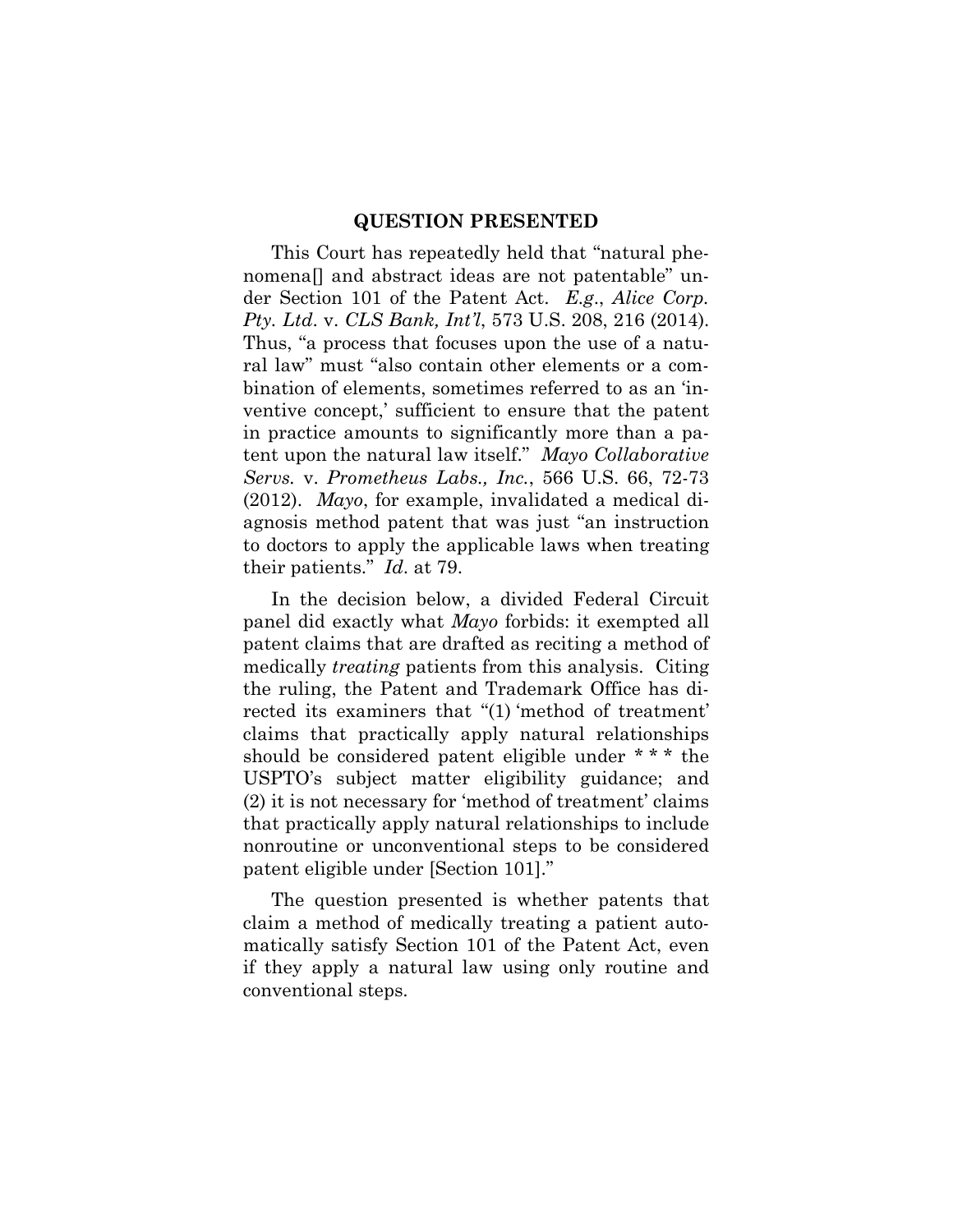#### **PARTIES TO THE PROCEEDINGS**

Petitioners are Hikma Pharmaceuticals USA Inc. and Hikma Pharmaceuticals International Ltd. (formerly known as West-Ward Pharmaceuticals International Ltd.). Both companies are wholly-owned subsidiaries of Hikma Pharmaceuticals PLC, which is a publicly held corporation traded on the London Stock Exchange under the symbol HIK.L. No other publicly held corporation owns 10% or more of the stock in Hikma Pharmaceuticals USA, Inc. or West-Ward Pharmaceuticals International Limited.

Respondent is Vanda Pharmaceuticals USA, Inc. Aventisub LLC was a plaintiff in the district court.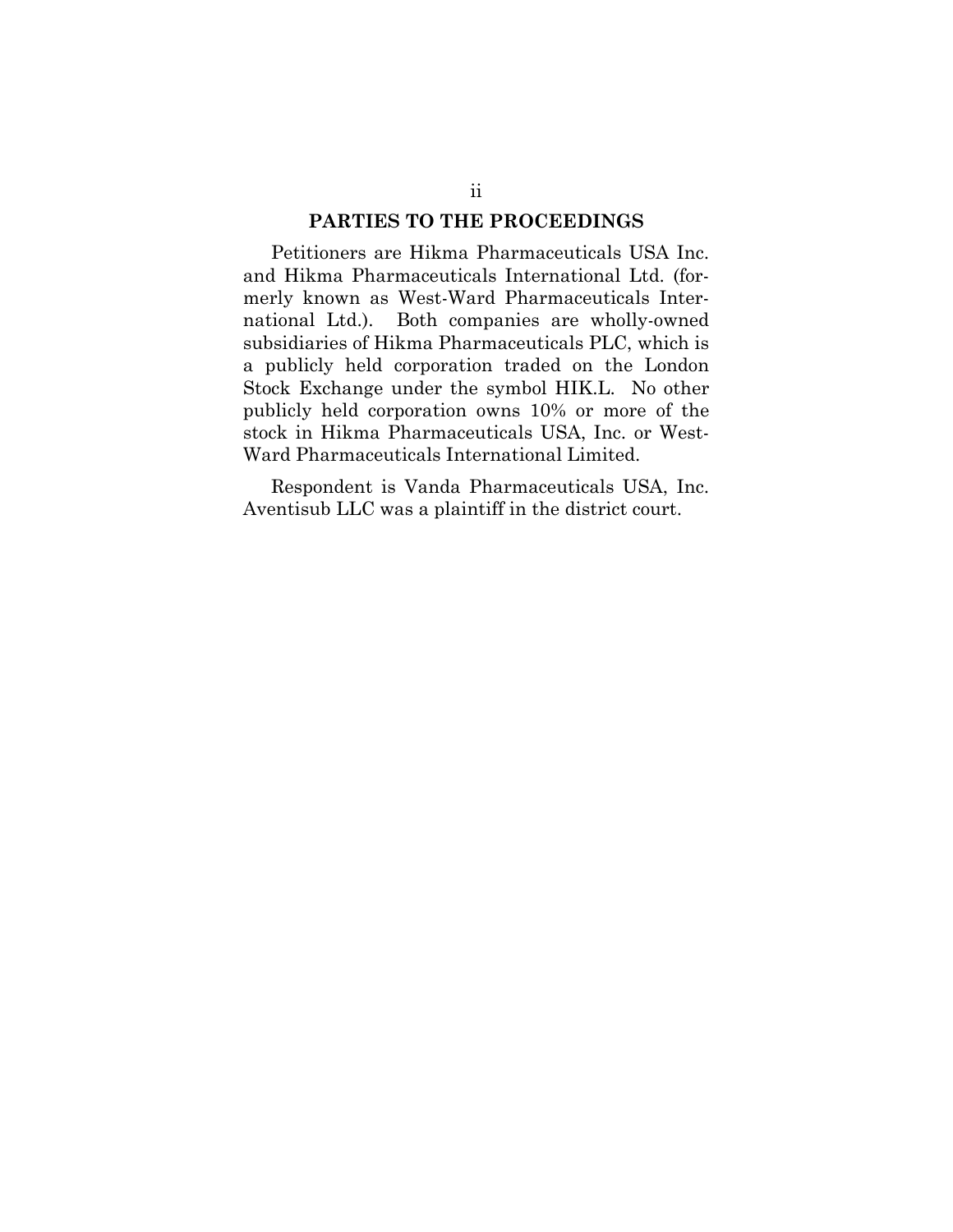# **TABLE OF CONTENTS**

iii

| STATUTORY AND REGULATORY<br>This Court's longstanding prohibition on<br>А.<br><b>B.</b><br>This Court's recent decisions striking<br>C.<br>Vanda asserts patent claims that recite<br>a routine application of a natural law 10<br>D.<br>Е. |
|---------------------------------------------------------------------------------------------------------------------------------------------------------------------------------------------------------------------------------------------|
|                                                                                                                                                                                                                                             |
|                                                                                                                                                                                                                                             |
|                                                                                                                                                                                                                                             |
|                                                                                                                                                                                                                                             |
|                                                                                                                                                                                                                                             |
|                                                                                                                                                                                                                                             |
|                                                                                                                                                                                                                                             |
|                                                                                                                                                                                                                                             |
|                                                                                                                                                                                                                                             |
|                                                                                                                                                                                                                                             |
| REASONS FOR GRANTING THE PETITION 15                                                                                                                                                                                                        |
| Ι.<br>The decision below exempts a large and<br>vital class of patents from any search for an<br>"inventive concept" under Section 101, in<br>conflict with Mayo and this Court's other                                                     |
| The decision below immunizes method-<br>A.<br>of treatment-claims from scrutiny under<br>Section 101, even if they recite only<br>routine, conventional activity 16                                                                         |
| The decision below enables patentees to<br>B.<br>circumvent Mayo and Flook by simple                                                                                                                                                        |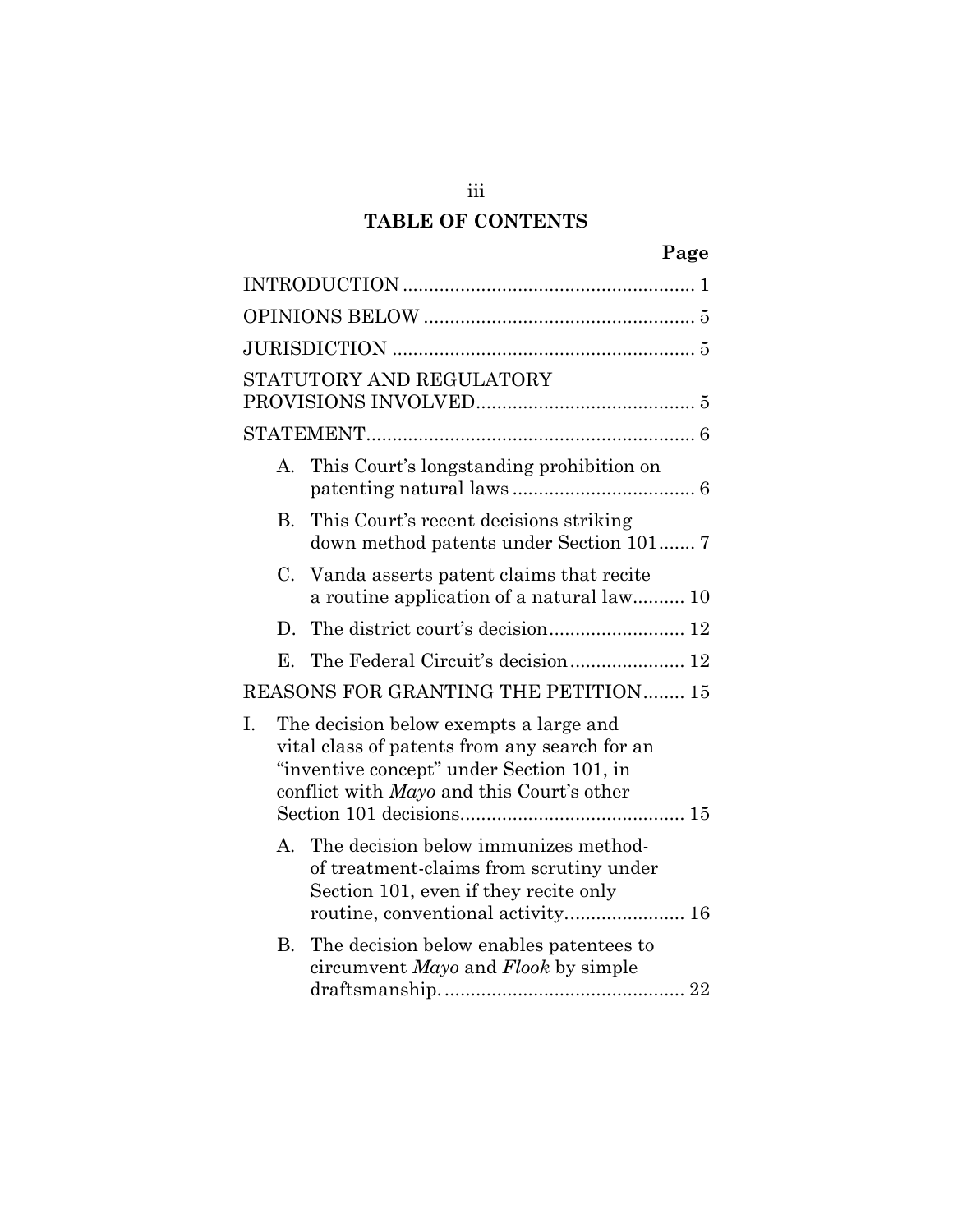| C. The decision below allows patentees to<br>impede competition from lower-cost<br>generic drugs and beneficial innovation 26 |
|-------------------------------------------------------------------------------------------------------------------------------|
| II. The Patent and Trademark Office has<br>instructed its Examiners to follow the rule                                        |
| III. Commentary on the decision below confirms                                                                                |
| IV. This case presents an excellent vehicle for<br>resolving the question presented, and the                                  |
|                                                                                                                               |
| APPENDIX A: Court of appeals decision,                                                                                        |
| APPENDIX B: District court memorandum opinion,                                                                                |
| APPENDIX C: Court of appeals order<br>denying rehearing,                                                                      |
| APPENDIX D: PTO memorandum  95a                                                                                               |

iv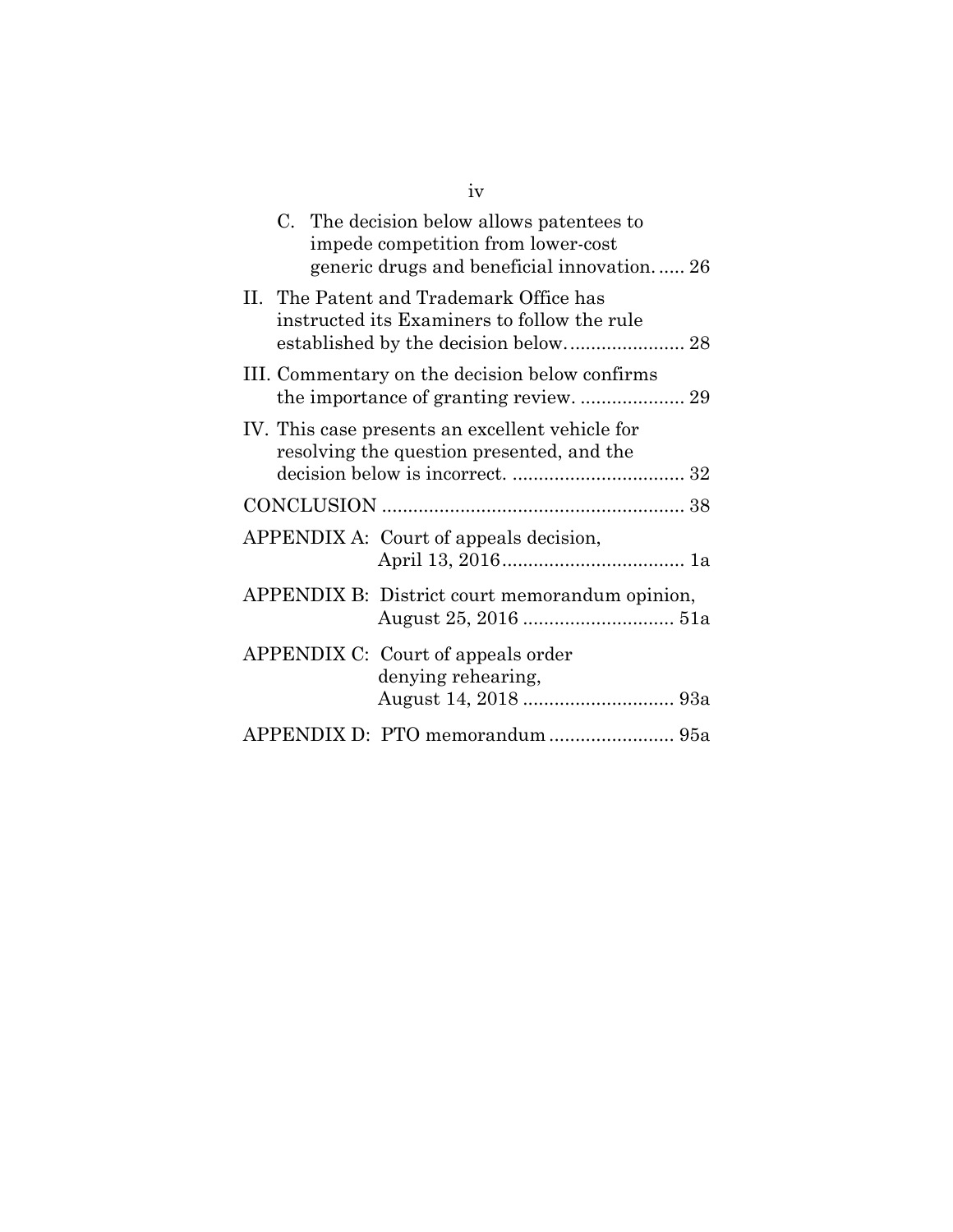# **TABLE OF AUTHORITIES**

# **Cases**

| Alice Corp. Pty, Ltd. v. CLS Bank Int'l,                             |
|----------------------------------------------------------------------|
| Ass'n for Molecular Pathology v. Myriad<br>Genetics, Inc.,           |
| Bilski v. Kappos,                                                    |
| In re Biogen '755 Patent Litig.,<br>$-F.$ Supp. 3d—, 2018 WL 4676048 |
| Caraco Pharm. Labs., Ltd. v. Novo<br>Nordisk A/S,                    |
| Funk Brothers Seed Co. v. Kalo<br><i>Inoculant Co.</i> ,             |
| Gottschalk v. Benson,                                                |
| Le Roy v. Tatham,                                                    |
| Mayo Collaborative Services v.<br>Prometheus Laboratories, Inc.,     |
| O'Reilly v. Morse,                                                   |
| Parker v. Flook,                                                     |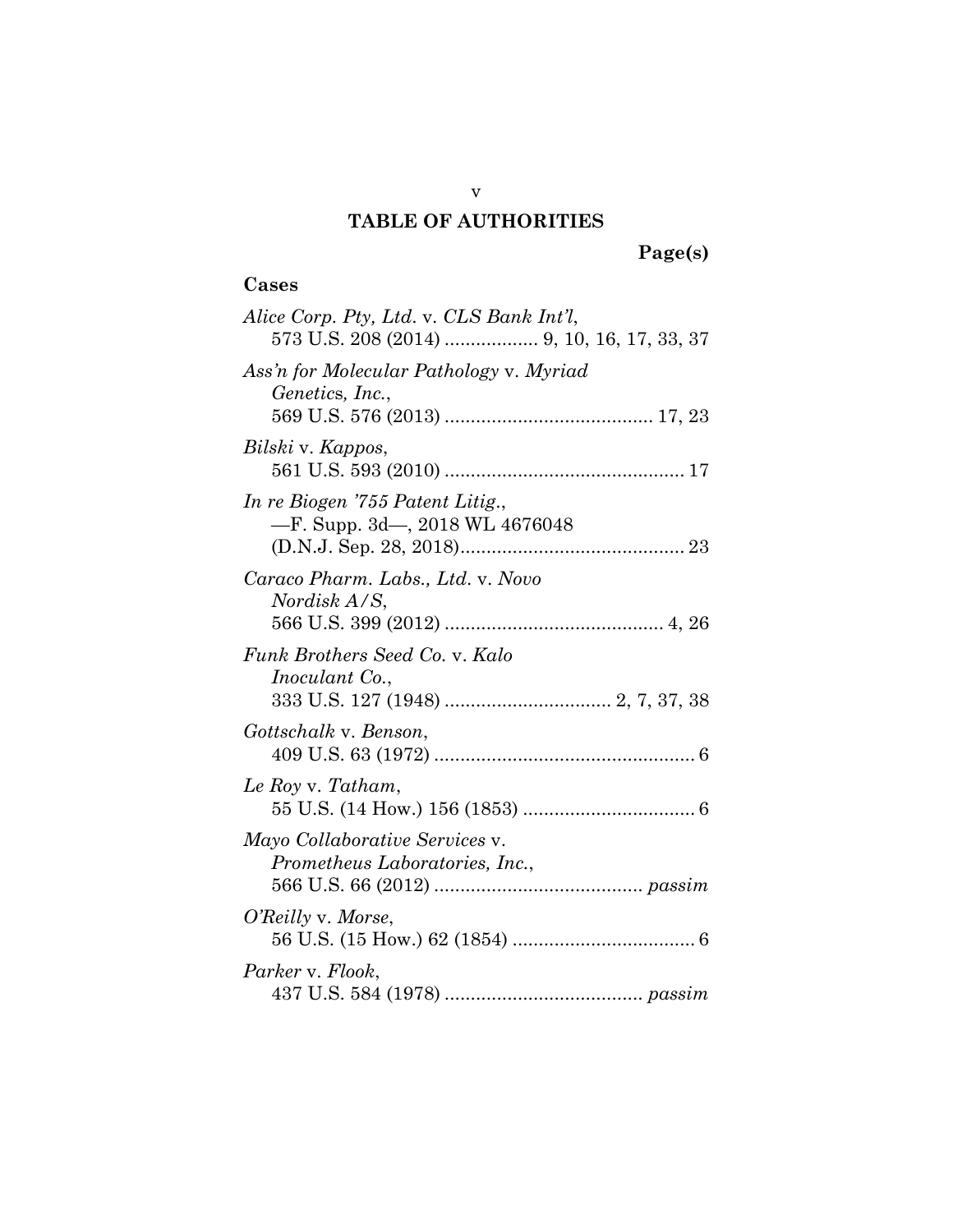| Pernix Ireland Pain DAC v. Alvogen     |
|----------------------------------------|
| Malta Operations Ltd.,                 |
| 2018 WL 2225113 (D. Del. May 15,       |
|                                        |
| Prometheus Labs., Inc. v. Mayo         |
| Collaborative Servs.,                  |
|                                        |
| Roche Molecular Sys., Inc. v. CEPHEID, |
|                                        |
| Ex Parte Tim Nielsen & Peter Bornert,  |
| 2018 WL 3830259 (PTAB July 26,         |
|                                        |
|                                        |
| <b>Statutes</b>                        |
|                                        |
|                                        |
|                                        |
|                                        |
|                                        |
|                                        |
|                                        |

# **Other Authorities**

| Robert W. Bahr, Memo, Recent Subject   |  |
|----------------------------------------|--|
| Matter Eligibility Decision: Vanda     |  |
| <i>Pharm. Inc. v. West-Ward Pharm.</i> |  |
| (Jun. 7, 2018),                        |  |
| https://www.uspto.gov/sites/default/fi |  |
| les/documents/memo-vanda-              |  |
|                                        |  |

21 C.F.R. § 314.53(b)(1)............................................... [4](#page-13-2)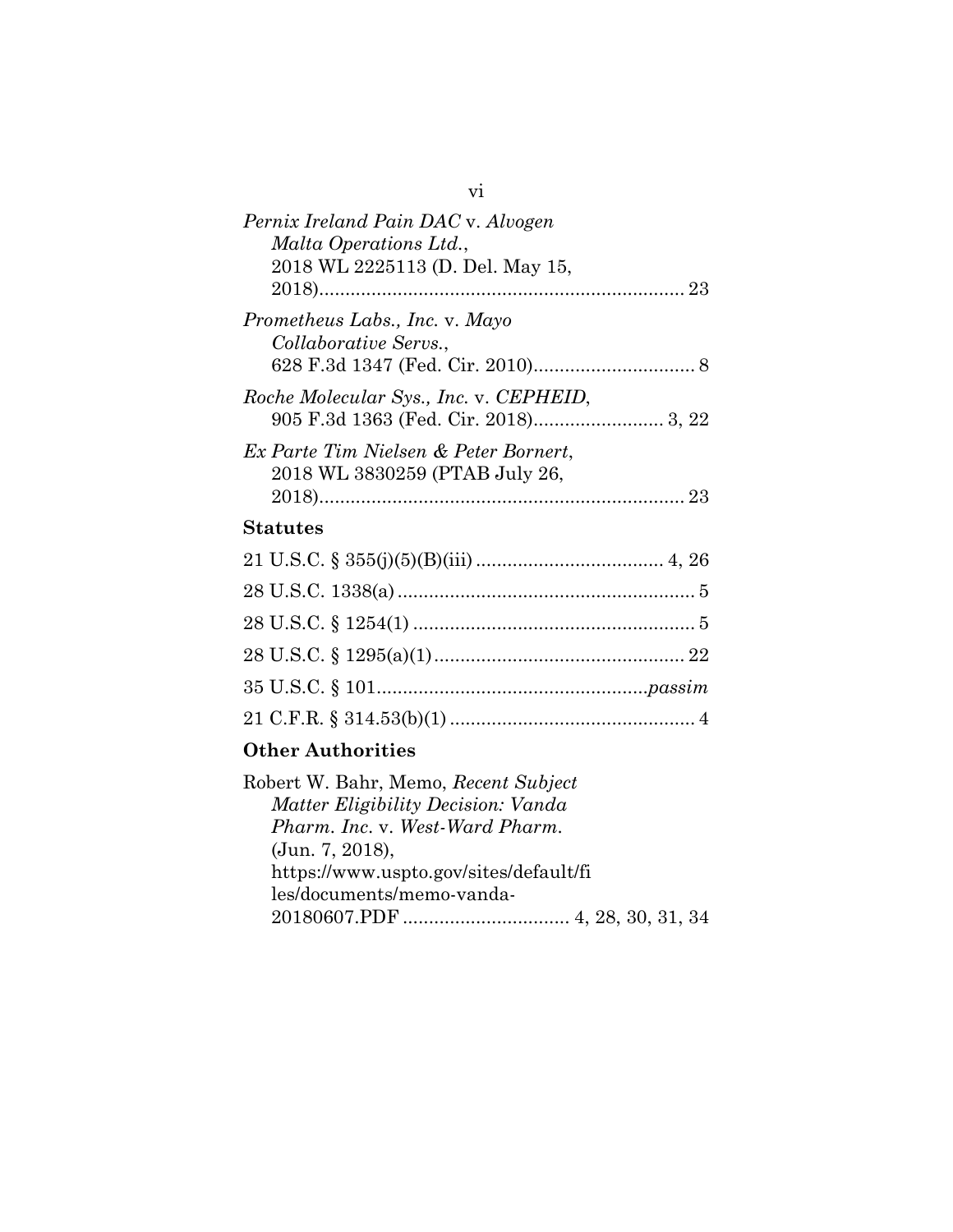| Dennis Crouch, <i>Eligibility: Preamble</i><br>Does the Trick for Federal Circuit,<br>PatentlyO (Apr. 15, 2018),<br>https://patentlyo.com/patent/2018/04/                                                                                                     |
|---------------------------------------------------------------------------------------------------------------------------------------------------------------------------------------------------------------------------------------------------------------|
| Dennis Crouch, Vanda on Rehearing:<br>Will the Federal Circuit Defy<br>SCOTUS? Patently-O (Jun. 27,<br>2018),<br>https://patentlyo.com/patent/2018/06/                                                                                                        |
| Ewa M. Davison and David Tellekson, A<br>Cautiously Optimistic Diagnosis for<br>Patent Eligibility, Fenwick & West<br>LLP (May 11, 2018),<br>https://www.fenwick.com/publication<br>s/Pages/A-Cautiously-Optimistic-                                          |
| FDA Orange Book,<br>https://www.fda.gov/drugs/informatio                                                                                                                                                                                                      |
| Federal Circuit, USPTO Clarify Subject<br>Matter Eligibility for Methods of<br>Treatment, Foley & Lardner LLP<br>(Jun. 26, 2018),<br>https://www.foley.com/federal-circuit-<br>uspto-clarify-subject-matter-<br>eligibility-for-methods-of-treatment-<br>. 29 |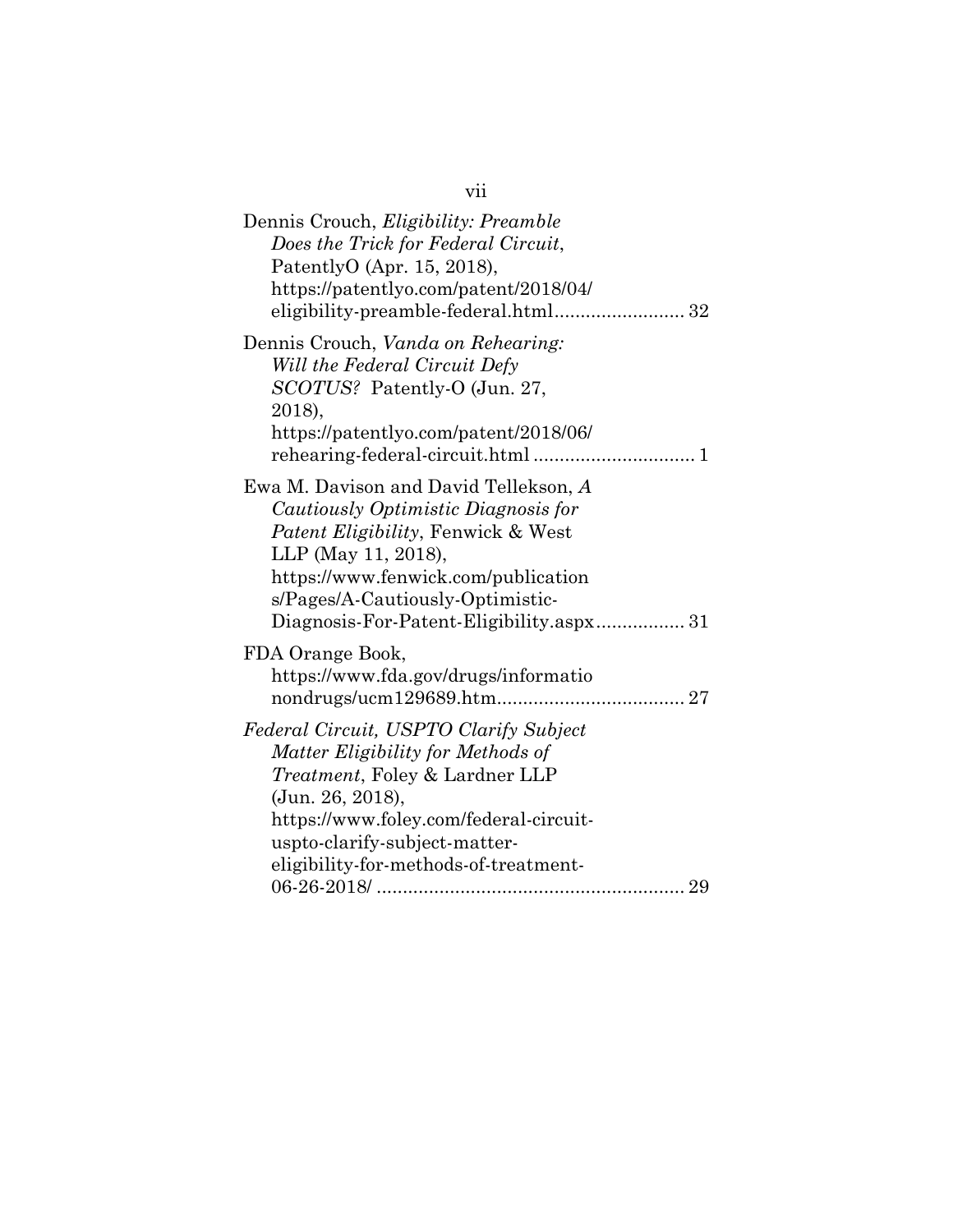| Adam Houldsworth, Federal Circuit<br>upholds Vanda's method-of-treatment<br>$clains$ , iam (May 7, 2018),<br>https://www.iam-media.com/law-<br>policy/crispr-dust-compulsory-<br>licensing-china-novartis-ceo-wants-                                                                                                         |
|------------------------------------------------------------------------------------------------------------------------------------------------------------------------------------------------------------------------------------------------------------------------------------------------------------------------------|
| Stuart P. Meyer, Our Attention Is Now<br>Directed To: "Directed To," The<br>Fenwick & West Bilski Blog (Apr. 18,<br>2018),<br>http://www.bilskiblog.com/blog/2018/<br>04/our-attention-is-now-directed-to-                                                                                                                   |
| Alan D. Miller and Brian Amos, ARE<br>Patent Law Alert: "Diagnose and<br>Treat" Claims Held Patentable By<br>Federal Circuit—A Path Forward For<br><i>Patentability</i> , Amster Rothstein &<br>Ebenstein LLP (Apr. 20, 2018),<br>https://www.arelaw.com/publications/                                                       |
| Preston K. Ratliff II, Edwin Mok, and<br>Carl Minniti, Federal Circuit Speaks<br>on Patent Eligibility of Method-of-<br>Treatment Claims: Key Takeaways<br>from the Vanda v. West-Ward<br><i>Decision</i> , Paul Hastings LLP (Apr.<br>16, 2018),<br>http://www.paulhastings.com/publica<br>tions-items/details?id=f343866a- |

viii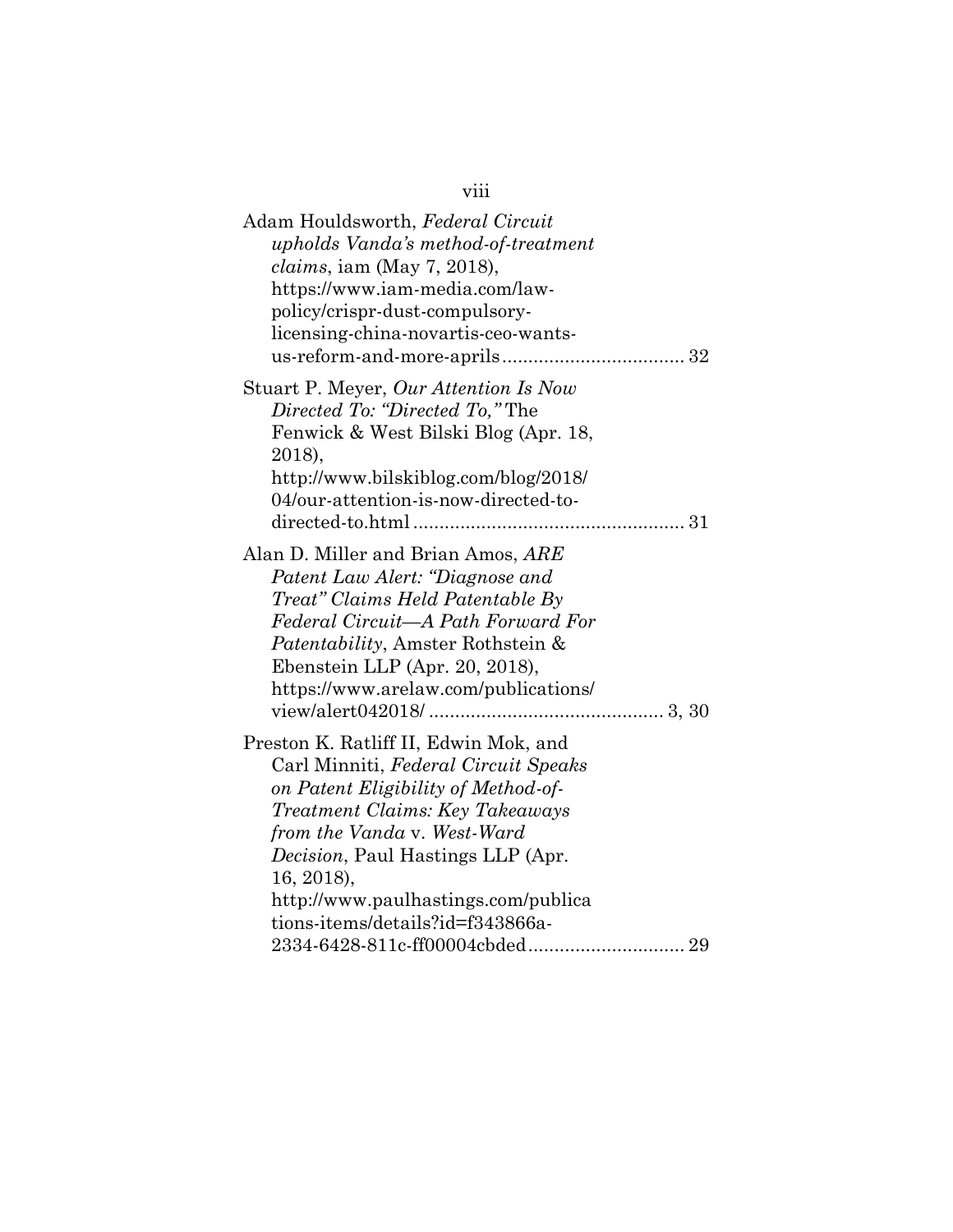| Stephanie Sivinski, Vanda v. West                                                                                                                                                    |
|--------------------------------------------------------------------------------------------------------------------------------------------------------------------------------------|
| Ward: This Time, Dosage Adjustment                                                                                                                                                   |
| Claims Are Patent-Eligible Subject                                                                                                                                                   |
| Matter, IPWatchdog (May 16, 2018),                                                                                                                                                   |
| https://www.ipwatchdog.com/2018/05/                                                                                                                                                  |
| 16/vanda-v-west-ward-dosage-                                                                                                                                                         |
| adjustment-claims-patent-                                                                                                                                                            |
|                                                                                                                                                                                      |
| Jennifer Spaith and Angela Morrison,<br>Federal Circuit Finds Personalized<br><i>Medicine Invention Subject Matter</i><br><i>Eligible</i> , Dorsey & Whitney LLP<br>(Apr. 17, 2018), |
| https://www.dorsey.com/newsresourc                                                                                                                                                   |
| es/publications/client-                                                                                                                                                              |
| alerts/2018/04/federal-circuit-finds-                                                                                                                                                |
|                                                                                                                                                                                      |

ix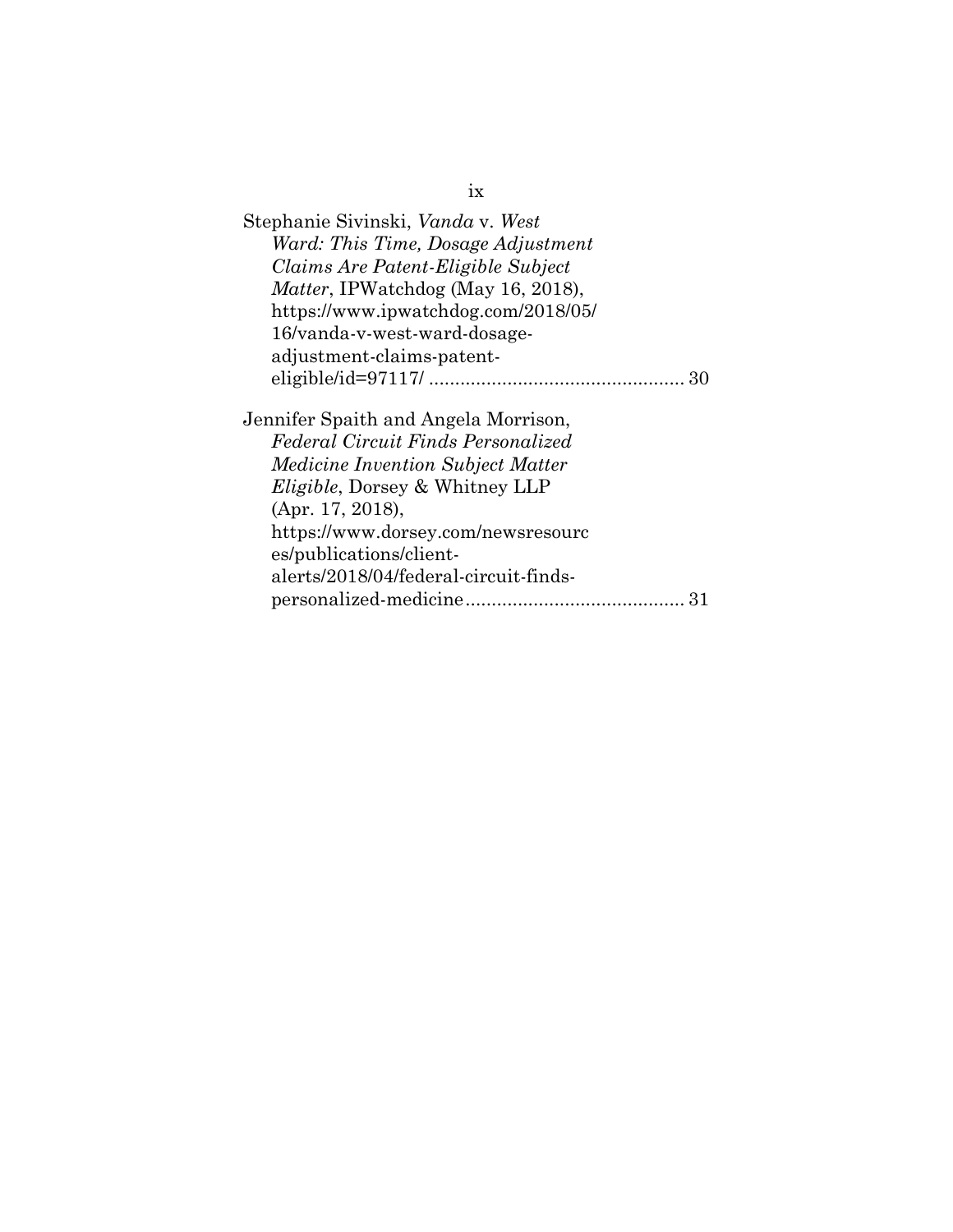#### **INTRODUCTION**

<span id="page-10-0"></span>Petitioners ("Hikma") seek review of a divided Federal Circuit decision that purports to render a large category of critical patents—those covering methods of medical treatment—*automatically* eligible for patenting under Section 101 of the Patent Act. Citing this ruling, the Patent and Trademark Office ("PTO") has declared that "it is not necessary for 'method of treatment' claims that practically apply natural relationships to include nonroutine or unconventional steps to be considered patent eligible." That result effectively overrules *Mayo Collaborative Services* v. *Prometheus Laboratories, Inc.*, 566 U.S. 66 (2012)—which held that patents claiming similar methods of medical diagnosis must satisfy ordinary Section 101 analysis—and like decisions holding that all patents are subject to such analysis. As the leading patent law blogger put it, the decision below is a "high flaunting of Supreme Court precedent." Crouch, *Vanda on Rehearing: Will the Federal Circuit Defy SCOTUS?* Patently-O (Jun. 27, 2018).[1](#page-10-2)

<span id="page-10-1"></span>Section 101 provides that, subject to certain limitations, a patent may be granted to anyone who "invents or discovers any new and useful process, machine, manufacture, or composition of matter, or any new and useful improvement thereof." 35 U.S.C. § 101. As this Court has repeatedly held, however, "a law of nature cannot be the subject of a patent" even if that law is newly discovered. *Parker* v. *Flook*, 437 U.S. 584, 589 (1978). Nor can "a process reciting a law of nature, unless that process has additional

 $\overline{a}$ 

<span id="page-10-2"></span><sup>1</sup> https://patentlyo.com/patent/2018/06/rehearing-federalcircuit.html.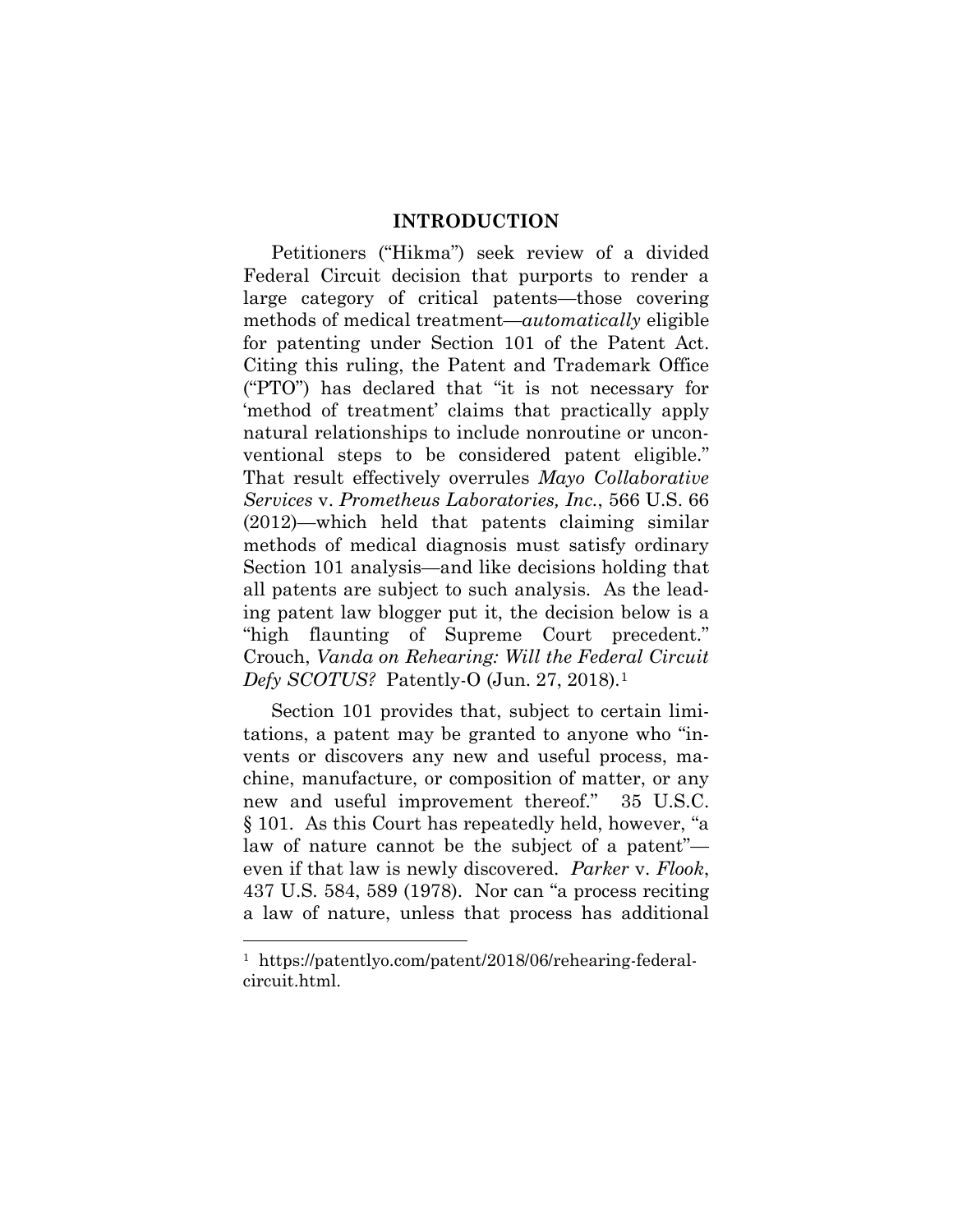features that provide practical assurance that the process is more than a drafting effort designed to monopolize the law of nature." *Mayo*, 566 U.S. at 77.

<span id="page-11-0"></span>To be patent-eligible, therefore, an application of a natural law must be "the product of invention," *Funk Brothers Seed Co.* v. *Kalo Inoculant Co.*, 333 U.S. 127, 132 (1948), and the natural law itself must be deemed "part of the prior art," *Flook*, 437 U.S. at 592. If the application is "a simple step" based on "the discovery of the natural principle itself," a claim is not patent-eligible. *Funk Bros.*, 333 U.S. at 132. And "to transform an unpatentable law of nature into a patent-eligible application of such a law, one must do more than simply state the law of nature while adding the words 'apply it.'" *Mayo*, 566 U.S. at 72.

In square conflict with this Court's decisions, the divided ruling below creates a major exception to this settled framework. Under that decision, claims that recite methods of medical treatment—such as administering a known drug for a known purpose—are automatically patent-eligible under Section 101. The patent held by respondent ("Vanda") claims a method of treating schizophrenia patients with the drug iloperidone whereby doctors must adjust the drug's dosage based on the patient's genotype. According to the majority below, such claims fall outside *Mayo*—which invalidated a patent claim that directed doctors to measure the patient's metabolite level and to recognize whether that level "indicate[d] a need" to adjust the drug's dosage. 566 U.S. at 74-75. Why? Purportedly because the claims "recite more than the natural relationship"—"they recite a method of treating patients based on this relationship." App. 35a.

As the dissent forcefully explained, however, that view "does not heed [*Mayo*'s] warning" against "'draft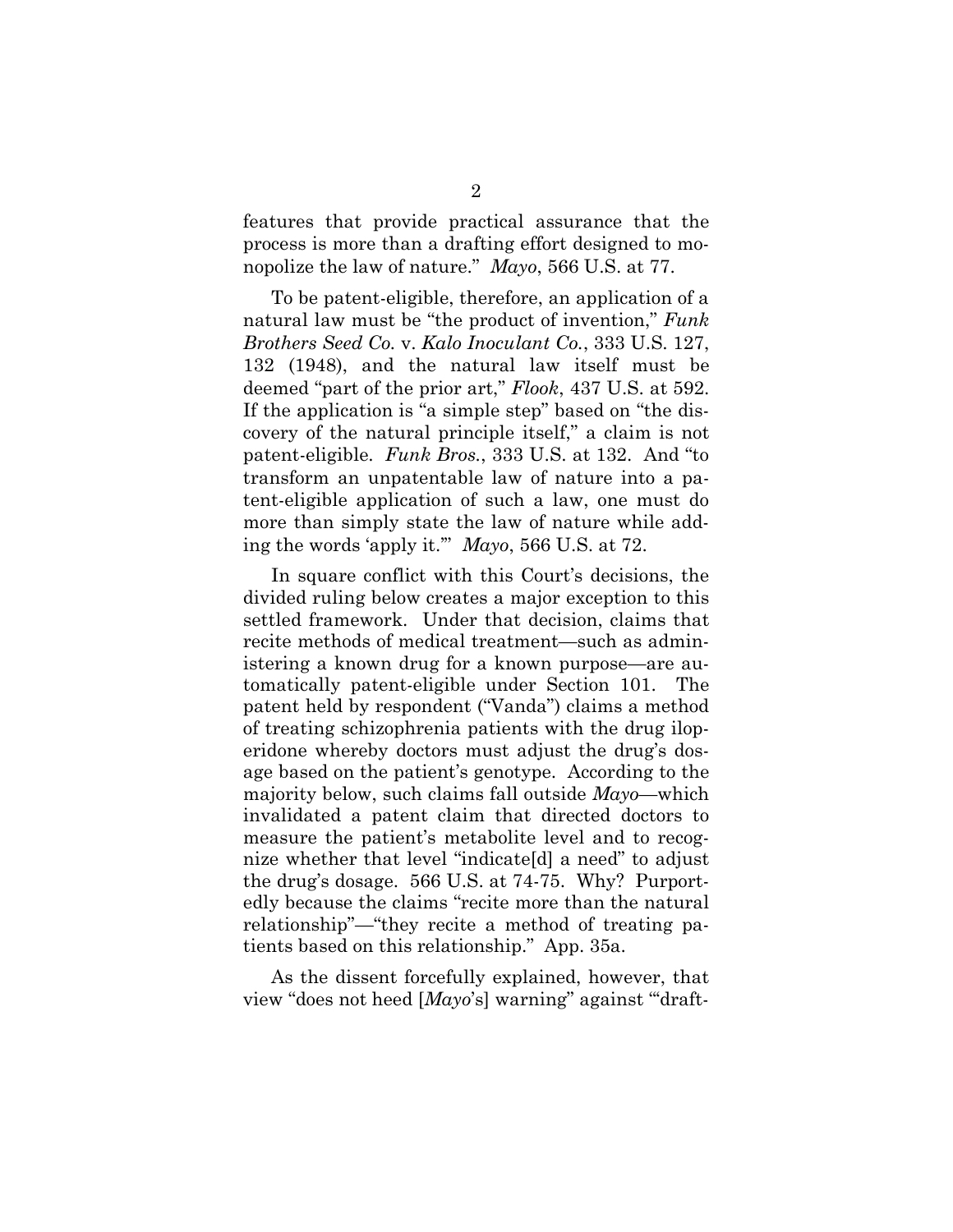ing effort[s] designed to monopolize the law of nature itself." App. 47a (Prost, C.J.). The patent here "simply discloses the natural law that a known side effect of the existing treatment could be reduced by administering a lower dose" to "poor-metabolizers" of the drug. App. 48a. *Mayo* held that "a patent must do more than simply state the law of nature and add the words 'apply it," but the claims here "do no more." App. 44a (quoting *Mayo*, 566 U.S. at 72).

As a result, diagnosis claims can now be redrafted as treatment claims that merely direct doctors to follow the natural law in administering known drugs for their known purposes—effectively rendering *Mayo* a dead letter. Further, the ruling below resurrects the rejected idea that "post-solution activity, no matter how conventional," can "transform an unpatentable principle into a patentable process." *Flook*, 437 U.S. at 590. Now, a "competent draftsman [can] attach some form of post-solution activity," such as administering a known drug for a known purpose, "to almost any" natural law—a result that this Court rejected as "exalt[ing] form over substance." *Ibid*.

<span id="page-12-1"></span><span id="page-12-0"></span>The Federal Circuit itself has since stated that the decision "underscore[s] the distinction between method of treatment claims and those in *Mayo*." *Roche Molecular Sys., Inc.* v. *CEPHEID*, 905 F.3d 1363, 1373 n.7 (Fed. Cir. 2018). And commentators have noted that the decision "valid[ates] [] the strategy for U.S. patent protection of pursuing claims directed to a method of treatment based on the results of a specific diagnostic test recited in the claims." Miller and Amos, *ARE Patent Law Alert: "Diagnose and Treat" Claims Held Patentable By Federal Circuit—A Path Forward For Patentability*, Amster Rothstein & Ebenstein LLP (Apr. 20, 2018).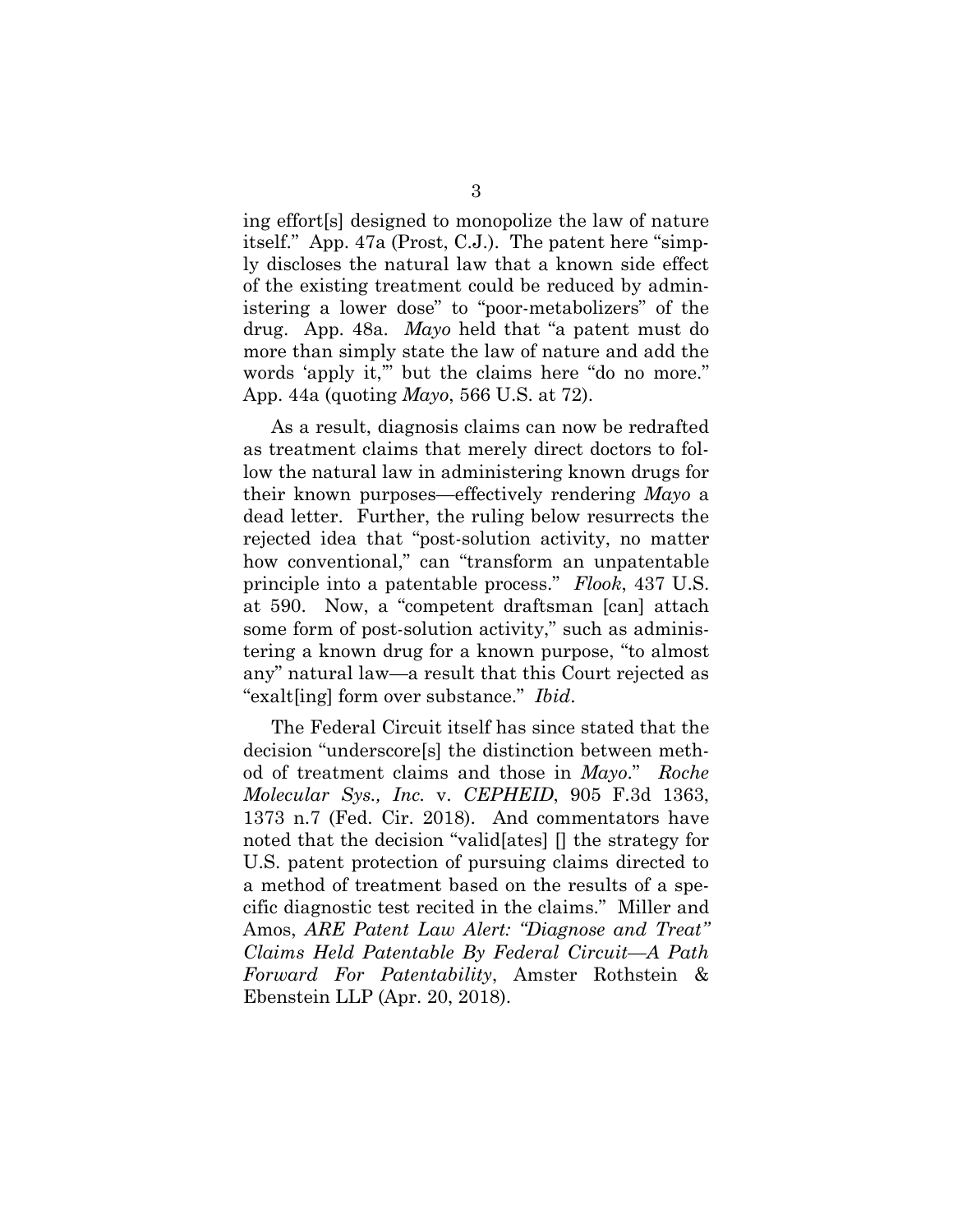If any doubt remained that patentees (and courts) would rely on the ruling below to obtain (and uphold) myriad patents claiming routine applications of natural laws, however, it would be dispelled by the PTO's recent Memo to Examiners concerning the decision:

(1) "method of treatment" claims that practically apply natural relationships should be considered **patent eligible** under \* \* \* the USPTO's subject matter eligibility guidance; and

(2) it is not necessary for "method of treatment" claims that practically apply natural relationships to include nonroutine or unconventional steps to be considered **patent eligible** under 35 U.S.C. § 101.

<span id="page-13-3"></span>Bahr, Memo, *Recent Subject Matter Eligibility Decision: Vanda Pharm. Inc*. v. *West-Ward Pharm.* (Jun. 7, 2018) ("PTO Memo") (App. 98a-99a).[2](#page-13-4)

<span id="page-13-2"></span>Finally, the need for review is underscored by the fact that "method of use" patents are one of a limited number of patent types that drug makers may list in the Food & Drug Administration's Orange Book.[3](#page-13-5) 21 C.F.R.  $\S 314.53(b)(1)$ . Doing so enables these manufacturers to obtain an automatic 30-month stay of generic competition while the parties litigate invalidity and infringement. 21 U.S.C.  $\S 355(j)(5)(B)(iii)$ . The

<span id="page-13-1"></span> $\overline{a}$ 

<span id="page-13-4"></span><sup>2</sup> https://www.uspto.gov/sites/default/files/documents/mem o-vanda-20180607.PDF.

<span id="page-13-5"></span><span id="page-13-0"></span><sup>3</sup> The Orange Book lists patents that, according to brandname manufacturers, claim approved drugs or methods of using such drugs. See *Caraco Pharm. Labs., Ltd*. v. *Novo Nordisk A/S*, 566 U.S. 399, 405-406 (2012).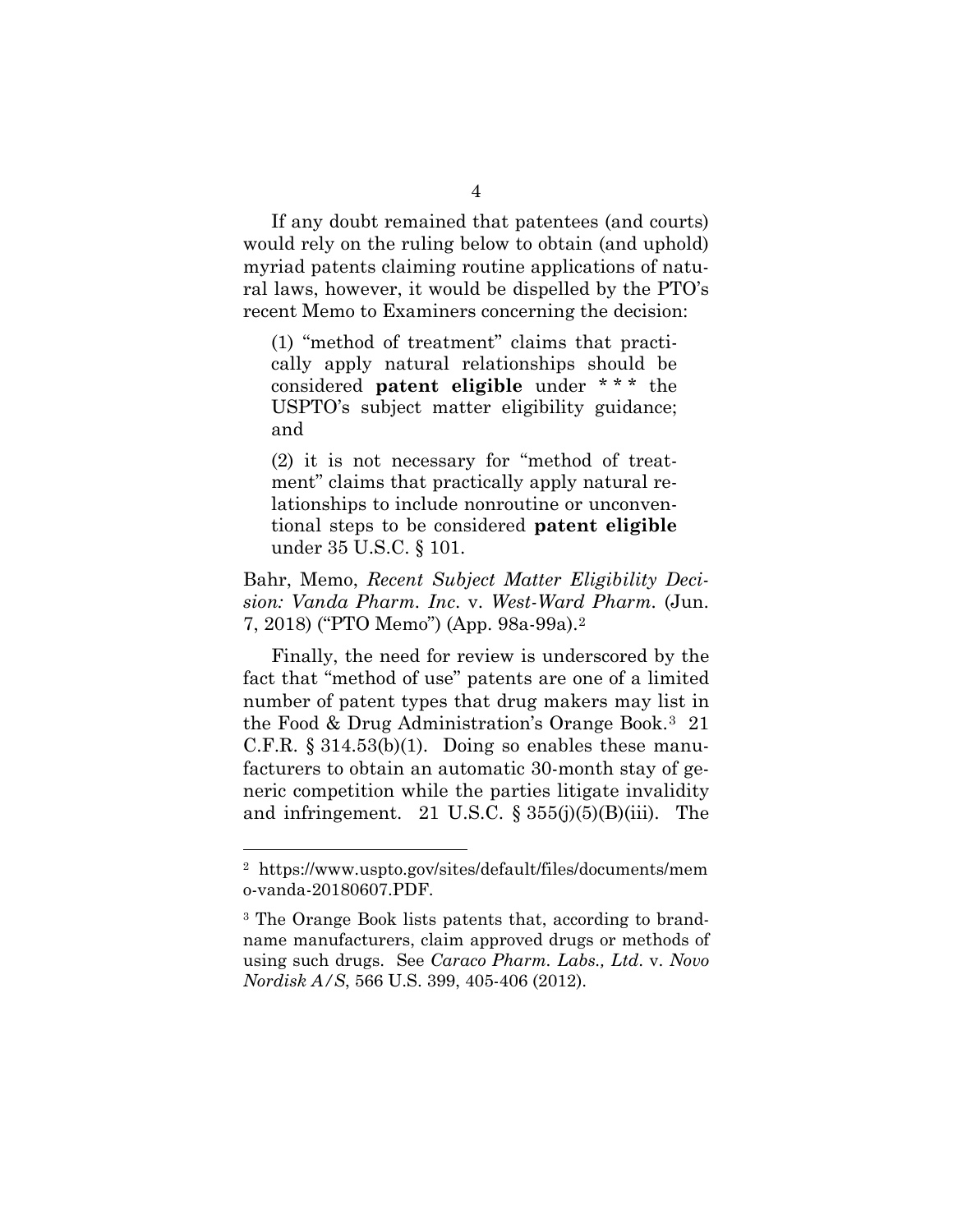ruling below will heighten patentees' incentive to list weak "method of use" patents in the Orange Book further delaying low-cost generic medicines' market entry—safe in the knowledge that such patents will now receive a free pass under Section 101.

<span id="page-14-0"></span>Certiorari should be granted.

#### **OPINIONS BELOW**

The Federal Circuit's opinion (App. 1a-50a) is reported at 887 F.3d 1117. The Federal Circuit's order denying rehearing and rehearing en banc (App. 93a-94a) is unreported. The decision of the District Court for the District of Delaware (Sleet, J.) (App. 51a-92a) is reported at 203 F. Supp. 3d 412.

#### <span id="page-14-3"></span>**JURISDICTION**

<span id="page-14-1"></span>The Federal Circuit properly found jurisdiction because "Vanda's complaint alleged that [Hikma] infringed the '610 patent," which established jurisdiction pursuant to 28 U.S.C. § 1338(a). App. 10a. The court entered judgment on April 13, 2018, and denied a timely rehearing petition on August 14, 2018. On October 31, 2018, the Chief Justice extended the time to petition for certiorari to December 27, 2018. This Court has jurisdiction under 28 U.S.C. § 1254(1).

## <span id="page-14-4"></span>**STATUTORY AND REGULATORY PROVISIONS INVOLVED**

<span id="page-14-2"></span>Section 101 of the Patent Act provides:

Whoever invents or discovers any new and useful process, machine, manufacture, or composition of matter, or any new and useful improvement thereof, may obtain a patent therefor, subject to the conditions and requirements of this title.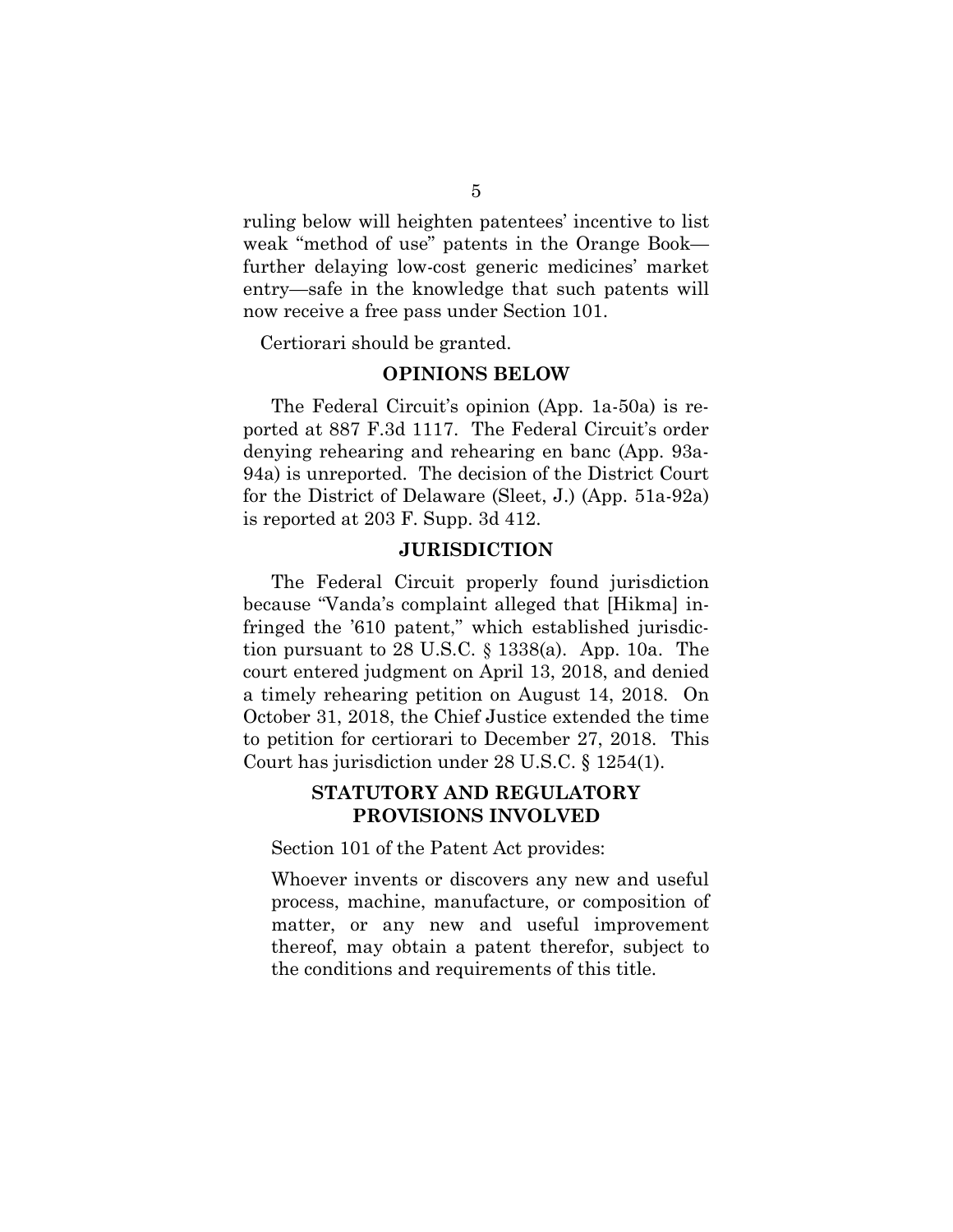#### <span id="page-15-2"></span>**STATEMENT**

# <span id="page-15-1"></span><span id="page-15-0"></span>**A. This Court's longstanding prohibition on patenting natural laws**

Section 101 of the Patent Act states the criteria for patent eligibility—the initial hurdle that must be cleared to obtain a patent. "'Laws of nature, natural phenomena, and abstract ideas' are not patentable" under Section 101. *Mayo*, 566 U.S. at 70 (collecting cases). The reason is that these "are the basic tools of scientific and technological work." *Gottschalk* v. *Benson*, 409 U.S. 63, 67 (1972).[4](#page-15-5)

<span id="page-15-4"></span><span id="page-15-3"></span>The prohibition on patenting natural laws and phenomena goes back more than 150 years. For instance, in *Le Roy* v. *Tatham*, 55 U.S. (14 How.) 156 (1853), this Court recognized that "a new power" cannot be patented, "should one be discovered in addition to those already known." *Id.* at 175. Such powers whether electricity or a new steam power—are "alike open to all." *Ibid*. The next year, in *O'Reilly* v. *Morse*, 56 U.S. (15 How.) 62 (1854), Samuel Morse claimed "the exclusive right to every improvement where the motive power is the electric or galvanic current, and the result is the marking or printing intelligible characters, signs, or letters at a distance." *Id.* at 112. Morse expressly styled his invention as "a new application of that power." *Ibid.* Yet the Court invalidated his patent, holding that the law required a more specific "mode of applying" a principle. *Id.* at

l

<span id="page-15-5"></span><sup>4</sup> Other requirements for obtaining a patent include novelty (section 102), non-obviousness (section 103), and written description, non-enablement, and definiteness (section 112).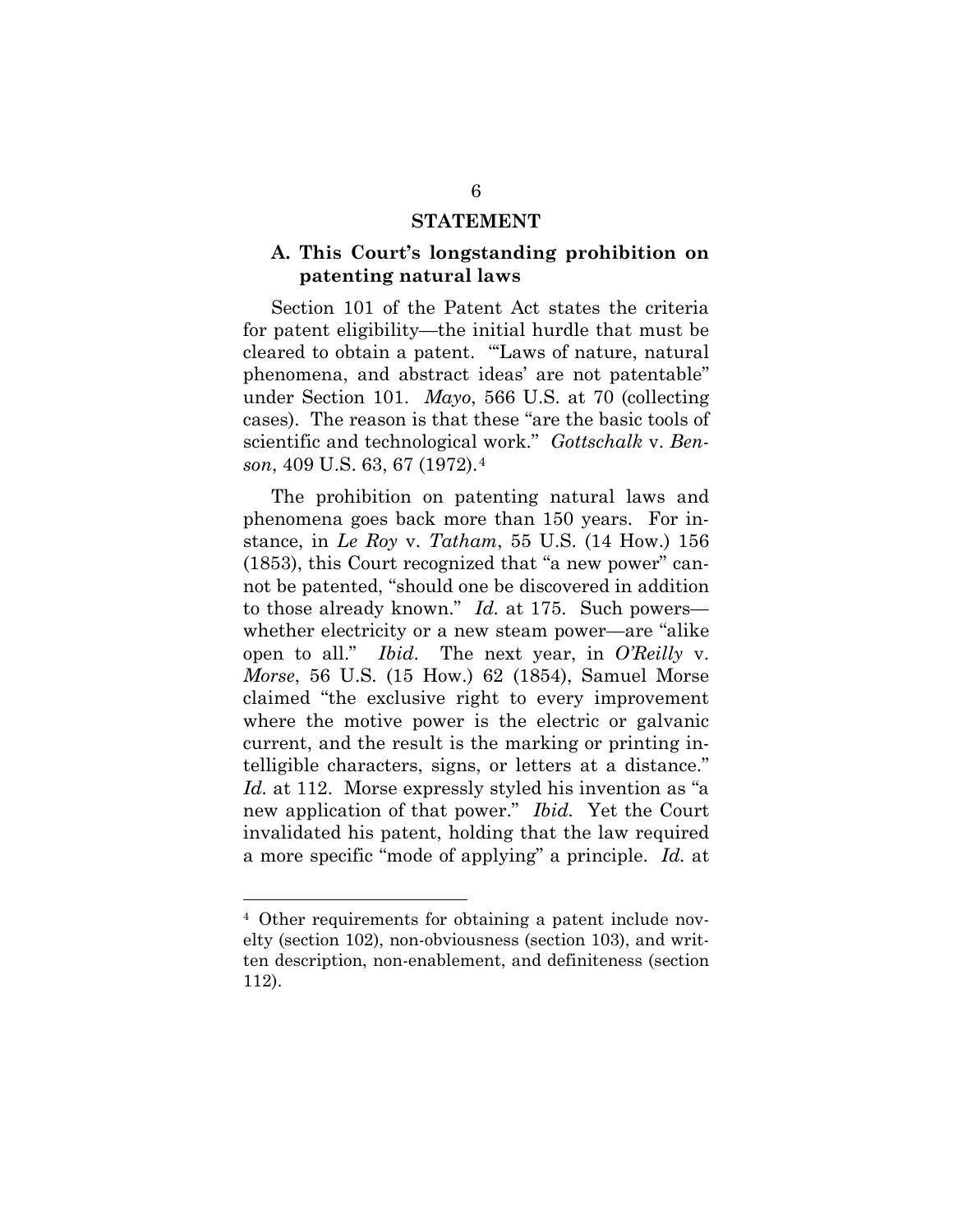116. And 70 years ago, this Court affirmed that this requirement flows from "the meaning of the patent statutes," namely, the requirement for "an invention or discovery." *Funk Bros.*, 333 U.S. at 132.

### <span id="page-16-1"></span><span id="page-16-0"></span>**B. This Court's recent decisions striking down method patents under Section 101**

In keeping with the foregoing precedent, the Court has more recently invalidated several method patents that did not qualify as eligible "inventions" under Section 101, even though they did not claim the natural law itself. The claimed methods were routine, and thus did not display the creativity required to be eligible for a patent.

For instance, in *Flook*, this Court struck down a patent directed to an application of a mathematical formula. The patent, which claimed a "method for updating alarm limits" in catalytic converters and the like, required the user to (i) measure a variable, (ii) use a formula "to calculate an updated alarmlimit value," and (iii) adjust the alarm limit to the updated value. 437 U.S. at 585. As the Court recognized, the asserted claims did not "'wholly preempt the mathematical formula' since there [were] uses of his formula outside the petrochemical and oil-refining industries that remain[ed] in the public domain." *Id.* at 589-590. Nevertheless, the claims were a routine application of the formula; "the use of alarm limits to trigger alarms" and the calculation of alarm limit values were well known. *Id*. at 584.

Two aspects of *Flook*'s Section 101 analysis remain critical today. First, the Court rejected the view that the "adjustment of the alarm limit \* \* \* according to the formula" made the claim patent-eligible because the claim did not merely recite the natural law;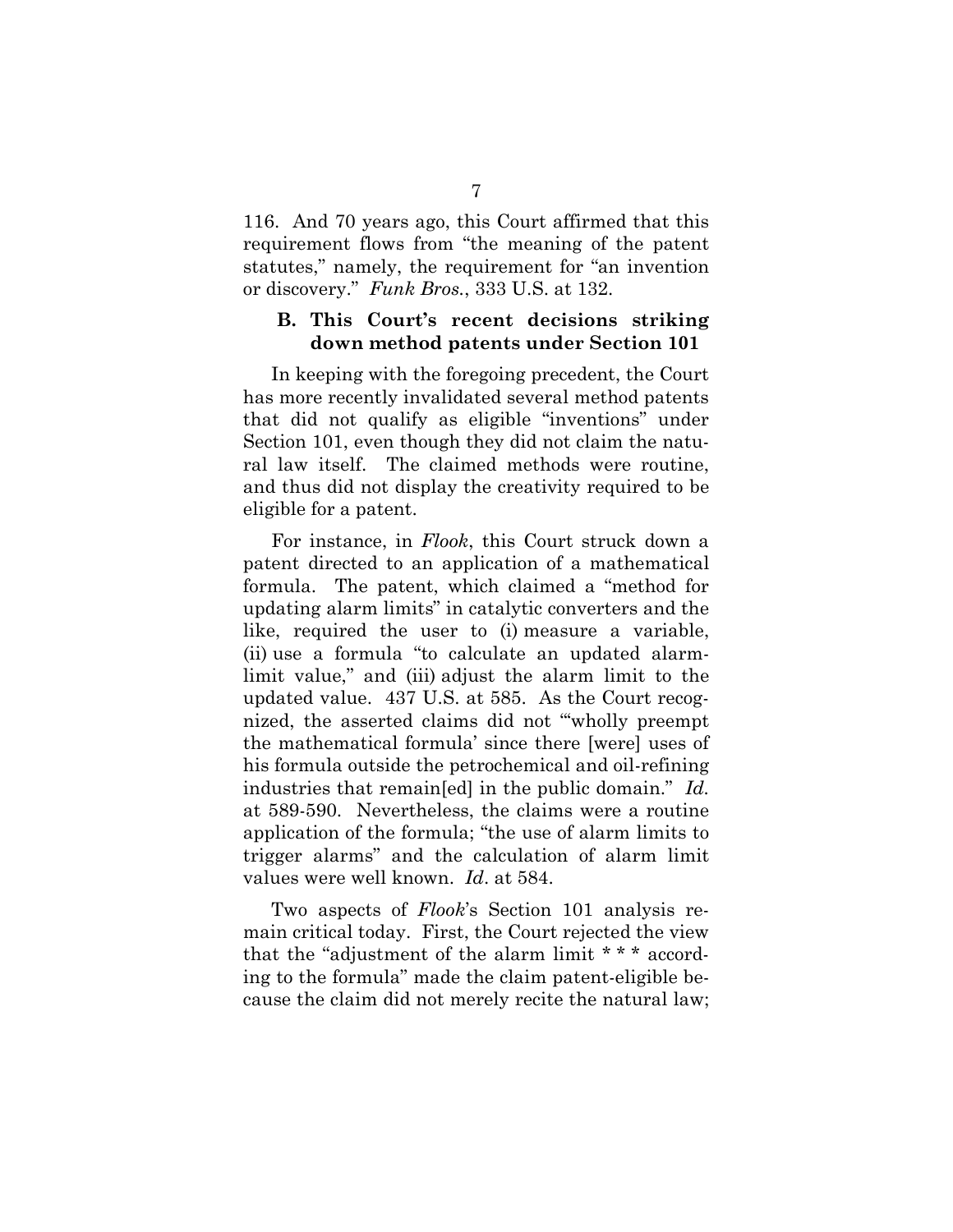it instructed the user to *do something with* it. *Id*. at 590. As the Court explained, if "post-solution activity, no matter how conventional or obvious in itself," could "transform an unpatentable principle into a patentable process," patent eligibility would "depend simply on the draftsman's art." *Id.* at 590, 593.

Second, the Court reiterated that, to satisfy Section 101, the claimed "process itself, not merely the mathematical algorithm, must be new and useful." *Id.* at 591. In assessing whether the claimed method adds anything significant to the natural law, that law, even if newly discovered, "is treated as though it were a familiar part of the prior art." *Id.* at 592.

<span id="page-17-0"></span>Similarly, *Mayo* invalidated a claimed method because it directed the audience to apply a natural law in a routine way. The patent covered the administration of a specific drug (thiopurine), the measurement of a specific metabolite (6-thioguanine), and treatment for a specific type of disease (immune-mediated gastrointestinal disorder). But "doctors used thiopurine drugs to treat patients suffering from autoimmune disorders long before anyone asserted these claims." 566 U.S. at 78. Nevertheless, in a decision authored by Judge Lourie, who also authored the decision below, the Federal Circuit upheld the claims, holding that they were "in effect claims to methods of treatment, which are always transformative when one of a defined group of drugs is administered to the body to ameliorate the effects of an undesired condition." *Prometheus Labs., Inc.* v. *Mayo Collaborative Servs.*, 628 F.3d 1347, 1356 (Fed. Cir. 2010). There too, the Federal Circuit attempted to hold that claims reciting methods of treatment, involving a specific drug, were always patent-eligible.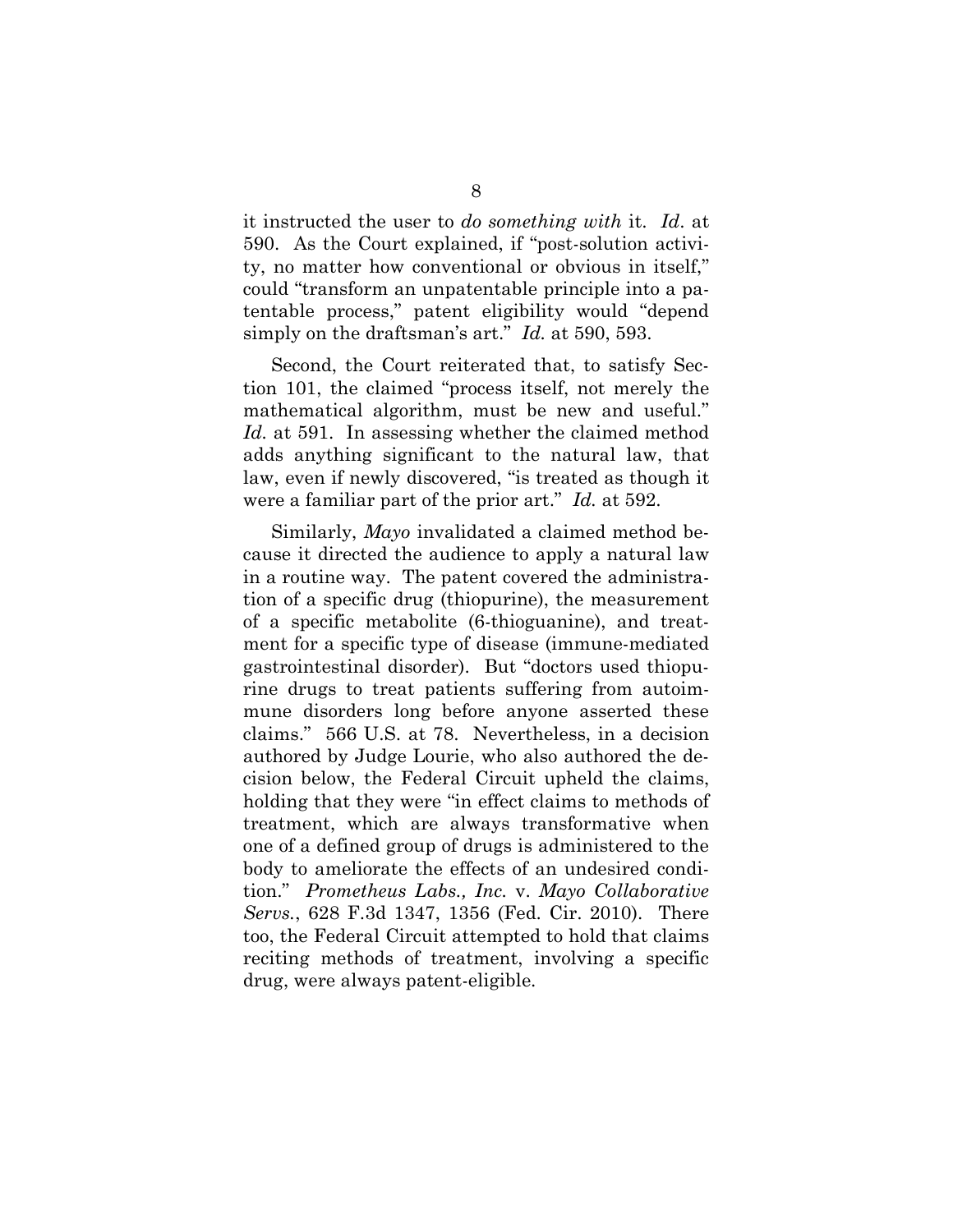This Court reversed, holding that the patent "set forth laws of nature—namely, relationships between concentrations of certain metabolites in the blood and the likelihood that a dosage of a thiopurine drug will prove ineffective or cause harm." *Mayo*, 566 U.S. at 77. The patented method "simply t[old] doctors to gather data from which they may draw an inference in light of the" natural law; this "amount[ed] to nothing significantly more than an instruction to doctors to apply the applicable laws when treating their patients." *Id.* at 79. After all, doctors "routinely measured metabolites as part of their investigations into the relationships between metabolite levels and efficacy and toxicity of thiopurine compounds." *Ibid.* The patent thus merely "append[ed] conventional steps, specified at a high level of generality," to a "law[] of nature." *Id.* at 82.

<span id="page-18-0"></span>Most recently, the Court applied this analysis in *Alice Corp. Pty, Ltd*. v. *CLS Bank Int'l*, 573 U.S. 208 (2014). The claims there described a method for mitigating a particular type of financial risk. In reaching its decision, the Court crystallized the two-part inquiry, first set out in *Mayo*, that governs Section 101 analysis:

First, we determine whether the claims at issue are directed to one of those patentineligible concepts. \*\*\* If so, we then ask, what else is there in the claims before us? \* \* \* We have described step two of this analysis as a search for an inventive concept—*i.e.*, an element or combination of elements that is sufficient to ensure that the patent in practice amounts to significantly more than a patent upon the ineligible concept itself.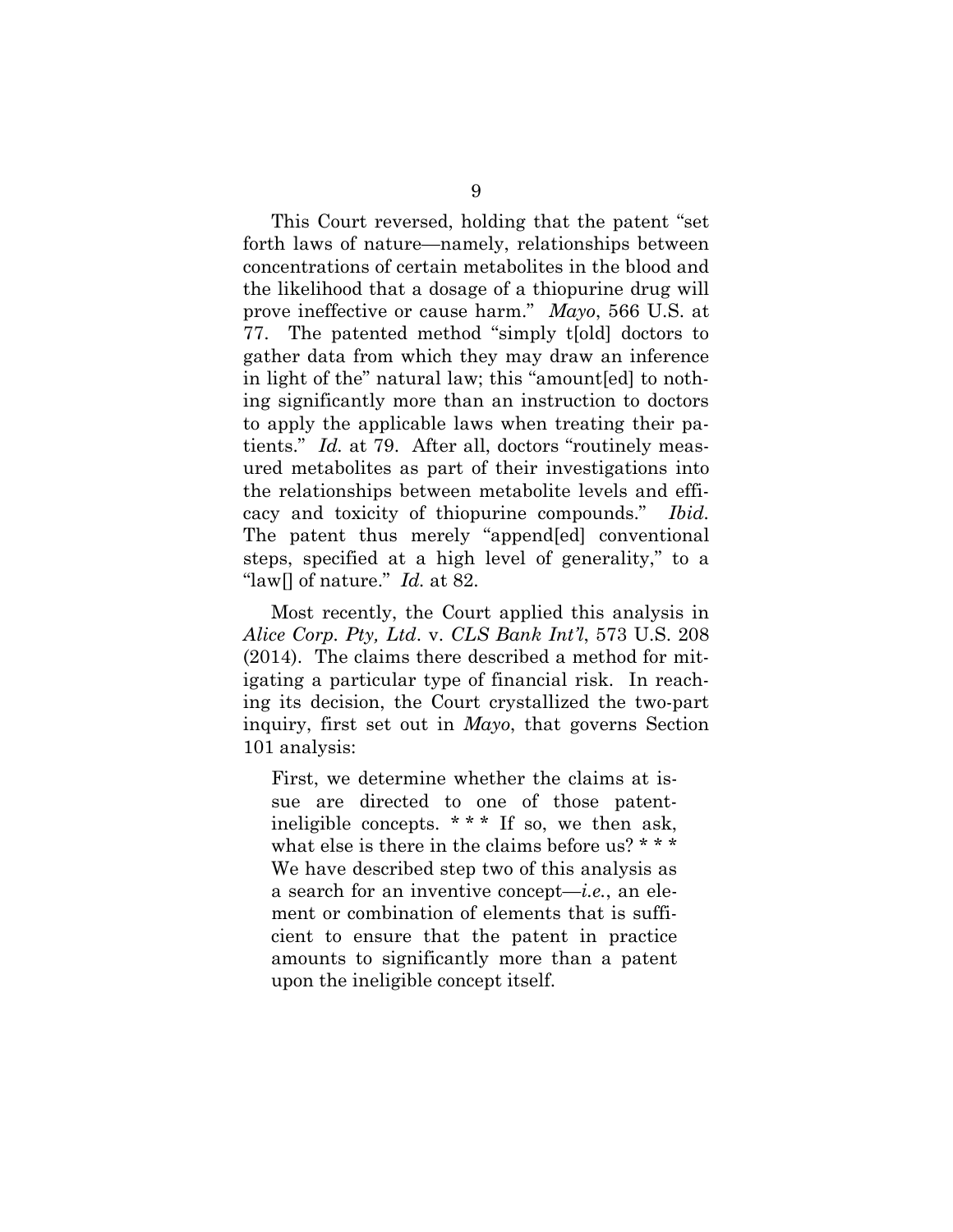<span id="page-19-1"></span>573 U.S. at 217-218 (internal quotation marks, citations, and brackets omitted). The Court in *Alice* recognized that the challenged claims were directed to an abstract idea, and "if a patent's recitation of a computer amounts to a mere instruction to implement an abstract idea on a computer," such an addition "cannot impart patent eligibility." *Id.* at 223 (internal quotation marks and citations omitted). "Given the ubiquity of computers, \* \* \*, wholly generic computer implementation is not generally the sort of additional feature that provides any practical assurance that the process is more than a drafting effort designed to monopolize the abstract idea itself." *Ibid.* (internal quotations, citation, and brackets omitted).

### <span id="page-19-0"></span>**C. Vanda asserts patent claims that recite a routine application of a natural law.**

This case involves the validity of a patent on methods of using the drug iloperidone. In 2013, Hikma gave notice to Vanda that Hikma had filed an Abbreviated New Drug Application (ANDA) with FDA, seeking to market a generic version of Vanda's iloperidone product. App. 62a.

Vanda eventually asserted two patents against Hikma. The '198 patent, which expired in 2016, claimed the iloperidone compound. App. 54a-55a. The '610 patent, which expires in 2027 and is the only remaining patent at issue, claims a method that applies a natural law—the relationship between iloperidone, a particular genotype, and a particular side effect. App. 2a-3a. Claim 1 of the '610 patent, which is representative, reads as follows (CYP2D6 is a particular gene that encodes an enzyme known to metabolize a large number of drugs):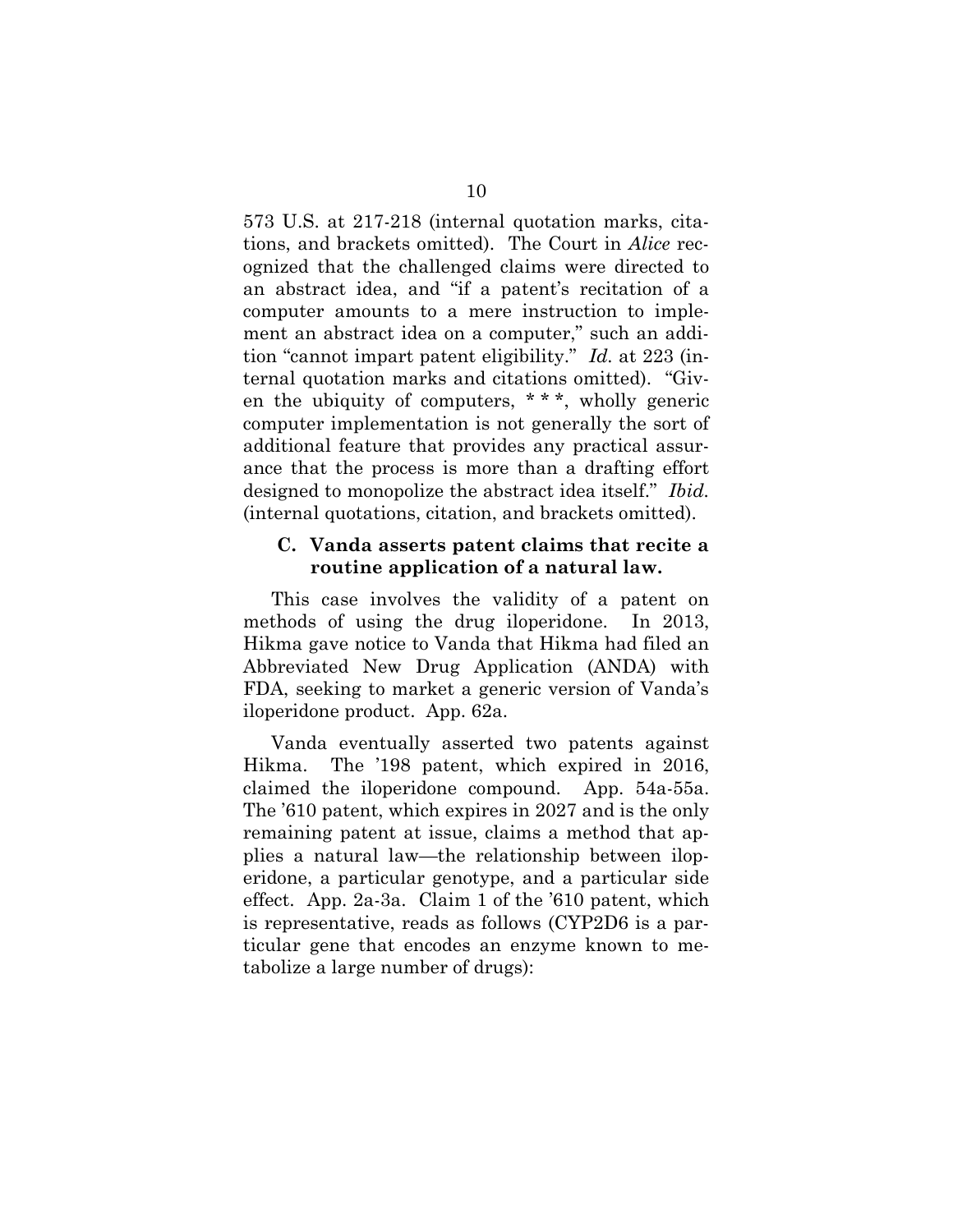A method for treating a patient with iloperidone, wherein the patient is suffering from schizophrenia, the method comprising the steps of:

Determining whether the patient is a CYP2D6 poor metabolizer by:

Obtaining or having obtained a biological sample from the patient; and

Performing or having performed a genotyping assay on the biological sample to determine if the patient has a CYP2D6 poor metabolizer genotype;

And if the patient has a CYP2D6 poor metabolizer genotype, then internally administering iloperidone to the patient in an amount of 12 mg/day or less,

And if the patient does not have a CYP2D6 poor metabolizer genotype, then internally administering iloperidone to the patient in an amount that is greater than 12 mg/day, up to 24 mg/day,

Wherein a risk of QTc prolongation for a patient having a CYP2D6 poor metabolizer genotype is lower following the internal administration of 12 mg/day or less than it would be if the iloperidone were administered in an amount of greater than 12 mg/day, up to 24 mg/day.

App. 3a-4a (paragraph breaks added). The '610 patent thus recites a natural law—"a risk of QTc prolongation for a patient having a CYP2D6 poor metabolizer genotype is lower following the internal admin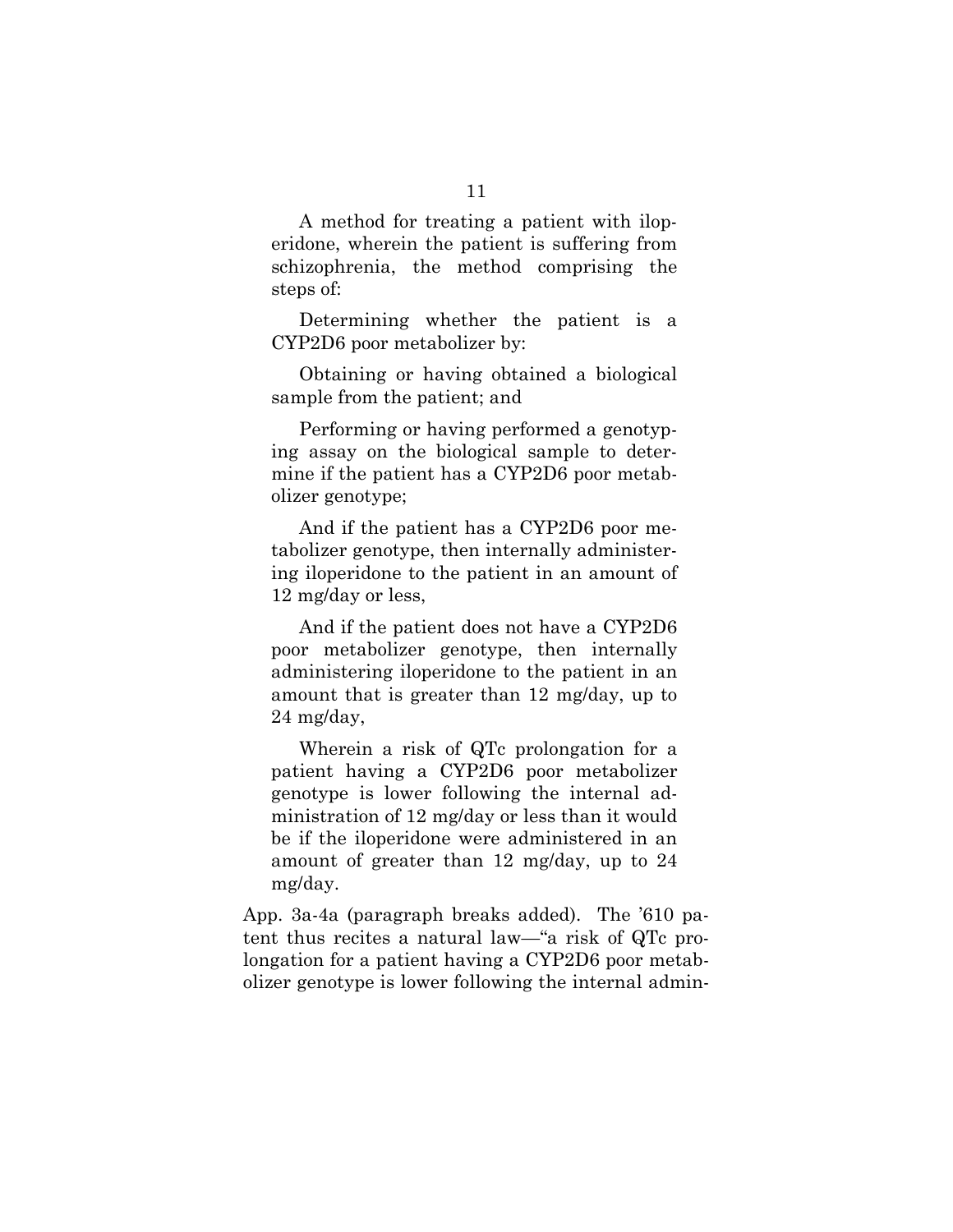istration of 12 mg/day or less"—and merely instructs doctors to apply that law to treat their patients.

#### **D. The district court's decision**

<span id="page-21-0"></span>Following a bench trial, the district court held that the '610 patent claimed eligible subject matter under Section 101. Applying the *Mayo*/*Alice* two-step framework, the court acknowledged that "the asserted claims depend upon laws of nature"—specifically, "on the relationship between iloperidone, CYP2D6 metabolism, and QTc prolongation." App. 76a. The claims were thus invalid unless they "incorporate[d] some additional step sufficient to transform the claims, making them valid." *Ibid.*

Turning to the second step, the court recognized that "it may have been conventional to investigate for side-effects." App. 77a. Nevertheless, the court held that "the precise test and the discovered results" were not routine (*ibid*.)—even though the "discovered results" are nothing more than the natural law itself, which must be treated as prior art. The court then declared that the claimed method applies "only to a specific patient population based upon their genetic composition." App. 78a. That is incorrect: The claimed method directs doctors to apply the law to every patient, with normal metabolizers receiving a higher dose and poor metabolizers receiving a lower dose.

### <span id="page-21-1"></span>**E. The Federal Circuit's decision**

A divided panel of the Federal Circuit affirmed. Unlike the district court, however, the panel majority rested its conclusion on *Mayo/Alice* step one. In the majority's view, "[t]he inventors [here] recognized the relationships between iloperidone, CYP2D6 metabolism, and QTc prolongation"—i.e., the natural law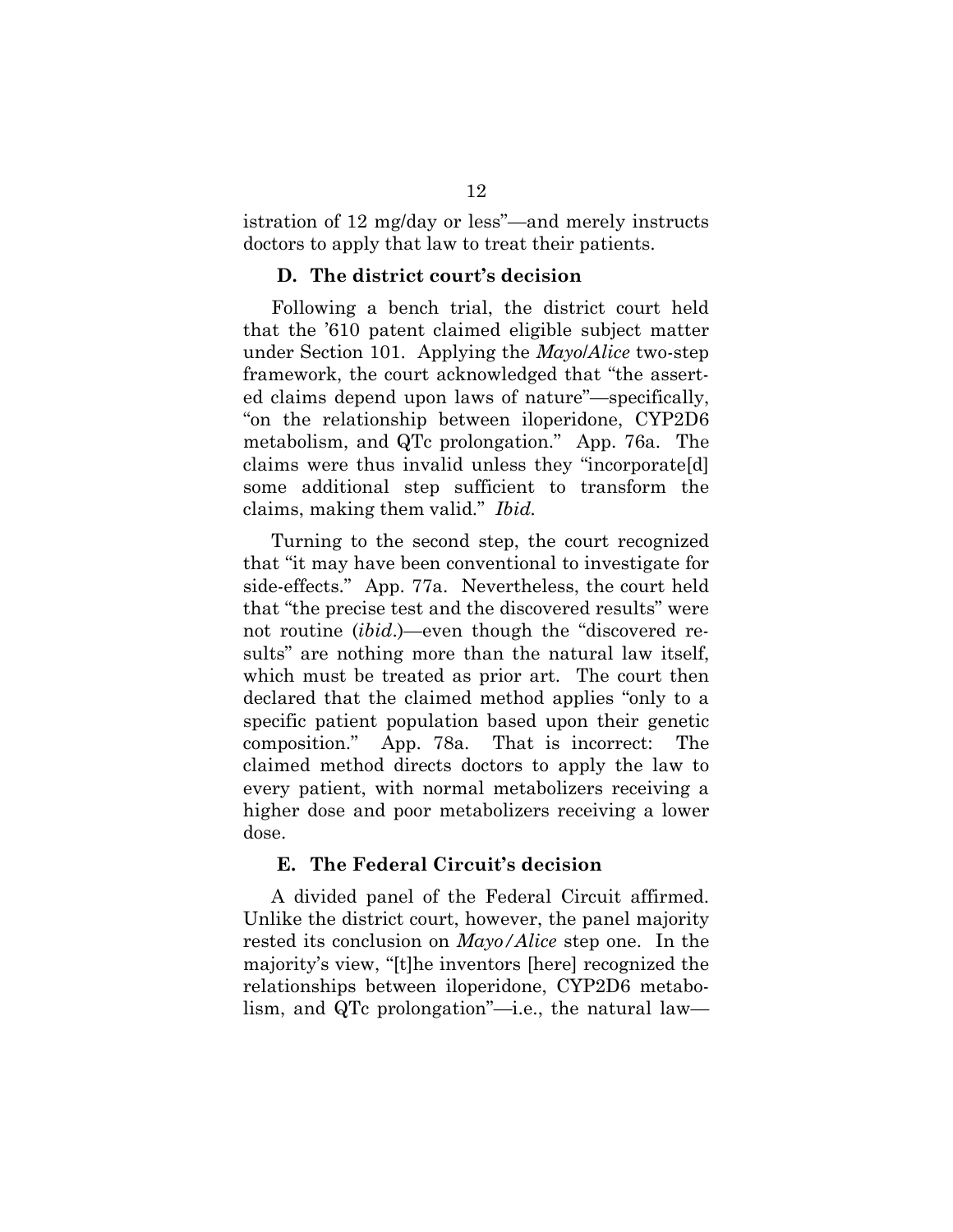"but that is not what they claimed." App. 32a. Rather, they claimed what the court called "treatment steps"—administering iloperidone to patients. The majority did not explain how these "treatment steps" are anything more than an instruction to apply the natural law in routine fashion.

Chief Judge Prost dissented, finding "no distinction" between this case and *Mayo* and explaining that the majority's decision "depart[ed] from the Supreme Court's holding." App. 47a, 50a. As she recognized, the claimed method is "no more than an optimization of an existing treatment of schizophrenia, just as the claims in *Mayo* concerned 'optimizing therapeutic efficacy' of thiopurine drugs." App. 47a. "The audience of physicians treating schizophrenia with iloperidone long predated the '610 patent." App. 48a. And "reciting specific metes and bounds in the claims did not prevent the Supreme Court from concluding those claims set forth a natural law in *Mayo*." App. 47a.

Chief Judge Prost also recognized that nothing in the claims was an "inventive concept" that could render the claims patent-eligible at *Mayo/Alice* step two. For instance, "the specific dosage adds nothing inventive to the claims beyond the natural law." App. 48a. Nor did the specific "means of identifying a patient's genotype (a 'genetic assay')"; this was "purely conventional pre-solution activity." *Ibid*. Chief Judge Prost also found no meaningful difference between "requiring a dosage," as in these claims, and "indicating a dosage," as in *Mayo*. Neither is an inventive concept.

Chief Judge Prost acknowledged this Court's observation in *Mayo* that the claims there did not "confine their reach to particular applications of [natural]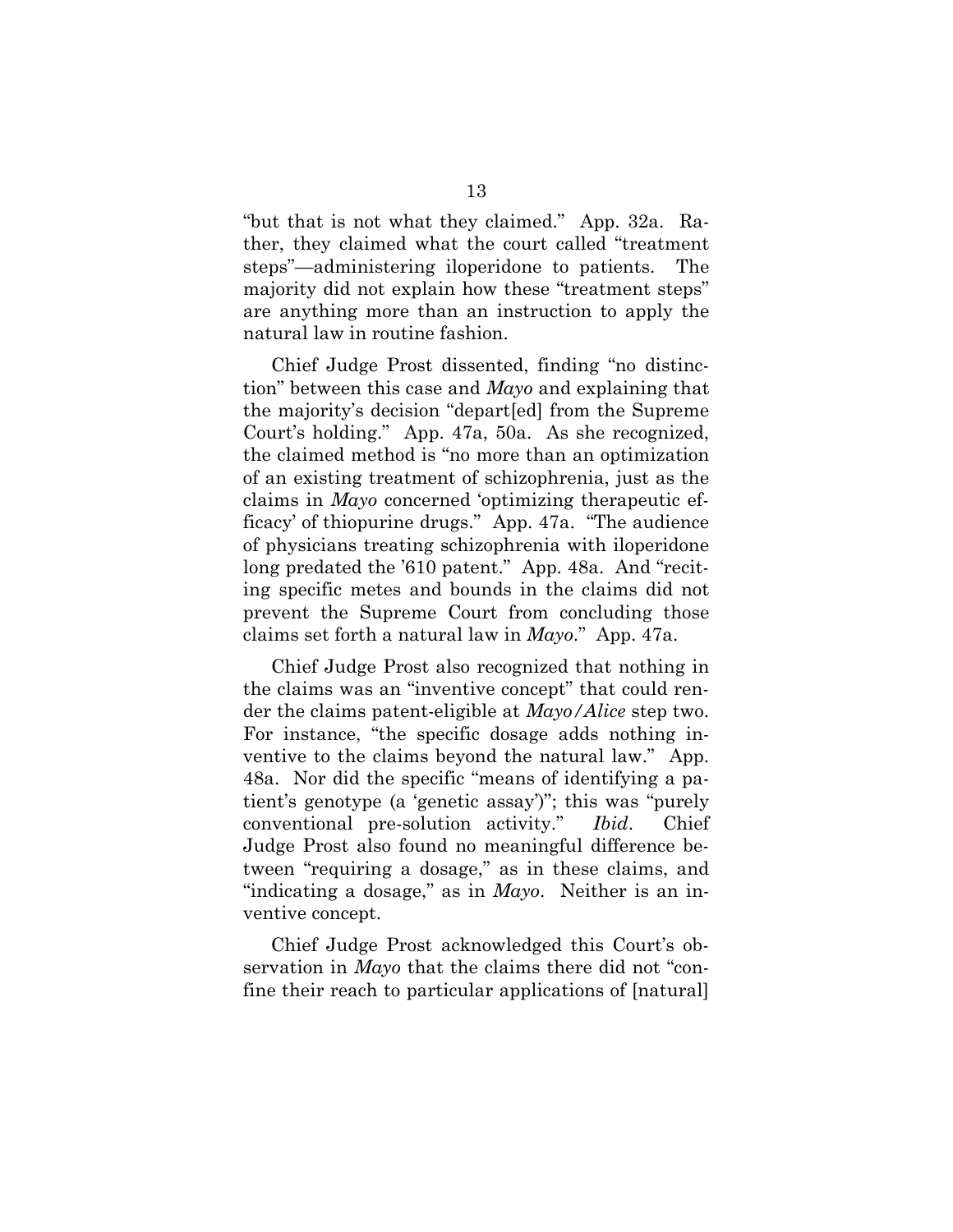laws"—and thus were "[u]nlike, say, a typical patent on a new drug or a new way of using an existing drug." App. 49a. But as she explained: "Whatever weight can be ascribed to the foregoing statements about methods of treatment, we remain beholden to the holding of *Mayo*, which, in my view, requires us to find the claims directed to a natural law at step one. (And I find no inventive concept in the claims once the natural law at issue is properly understood in view of *Mayo*.)" *Ibid.* She also reasoned that "[t]he majority does not heed [*Mayo*'s] warning" against "'drafting effort[s] designed to monopolize the law of nature itself." App. 47a (quoting 566 U.S. at 77).

Thus, the three opinions below disagree not only about the result, but about nearly every aspect of the analysis. The district court properly held that the claims were directed to a natural law, but nevertheless were valid at *Mayo* step two. The Federal Circuit majority held that the claims were not directed to a natural law, and thus were valid at *Mayo* step one. The dissent properly held that the claims failed both steps. As these disparate approaches confirm, further guidance from this Court is needed.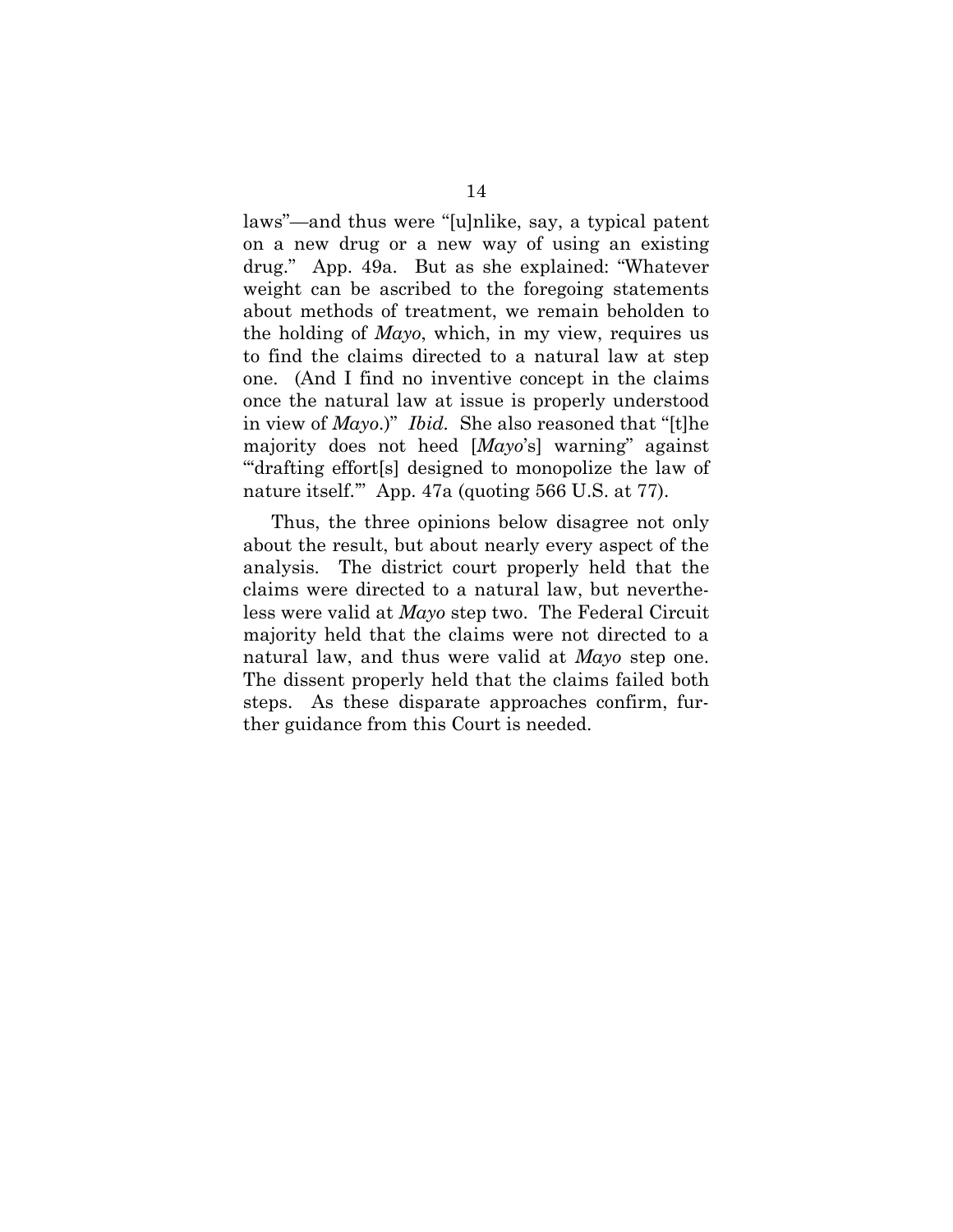#### <span id="page-24-0"></span>**REASONS FOR GRANTING THE PETITION**

The Federal Circuit's divided decision in this case urgently warrants certiorari. Going forward, a large and critical class of patent claims—those that are drafted as reciting methods of medical treatment will automatically be patent-eligible under Section 101. Citing the ruling, the Patent Office has directed examiners to stop asking whether such claims describe any non-routine or unconventional activity. That result conflicts with the Court's Section 101 precedents, and in particular *Mayo* and *Flook*—which patentees can now circumvent with mere draftsmanship. And the importance of method-of-treatment claims is magnified by the fact that they may be listed in FDA's Orange Book, entitling the patentee to an automatic 30-month stay of FDA approval while the parties litigate invalidity and infringement delaying generic competition.

This Court's review is urgently needed to protect the integrity of its decisions and to ensure that invalid method-of-treatment patents do not unfairly delay the availability of vital lower-cost generic medicines.

<span id="page-24-1"></span>**I. The decision below exempts a large and vital class of patents from any search for an "inventive concept" under Section 101, in conflict with** *Mayo* **and this Court's other Section 101 decisions.** 

The Federal Circuit's decision breaks sharply from this Court's precedents holding that, to satisfy Section 101, all types of patents directed to natural laws must add some inventive concept beyond routine and conventional scientific acts. The conflict with *Mayo* is especially sharp, as medical diagnosis claims can easily be redrafted as method-of-treatment claims—thus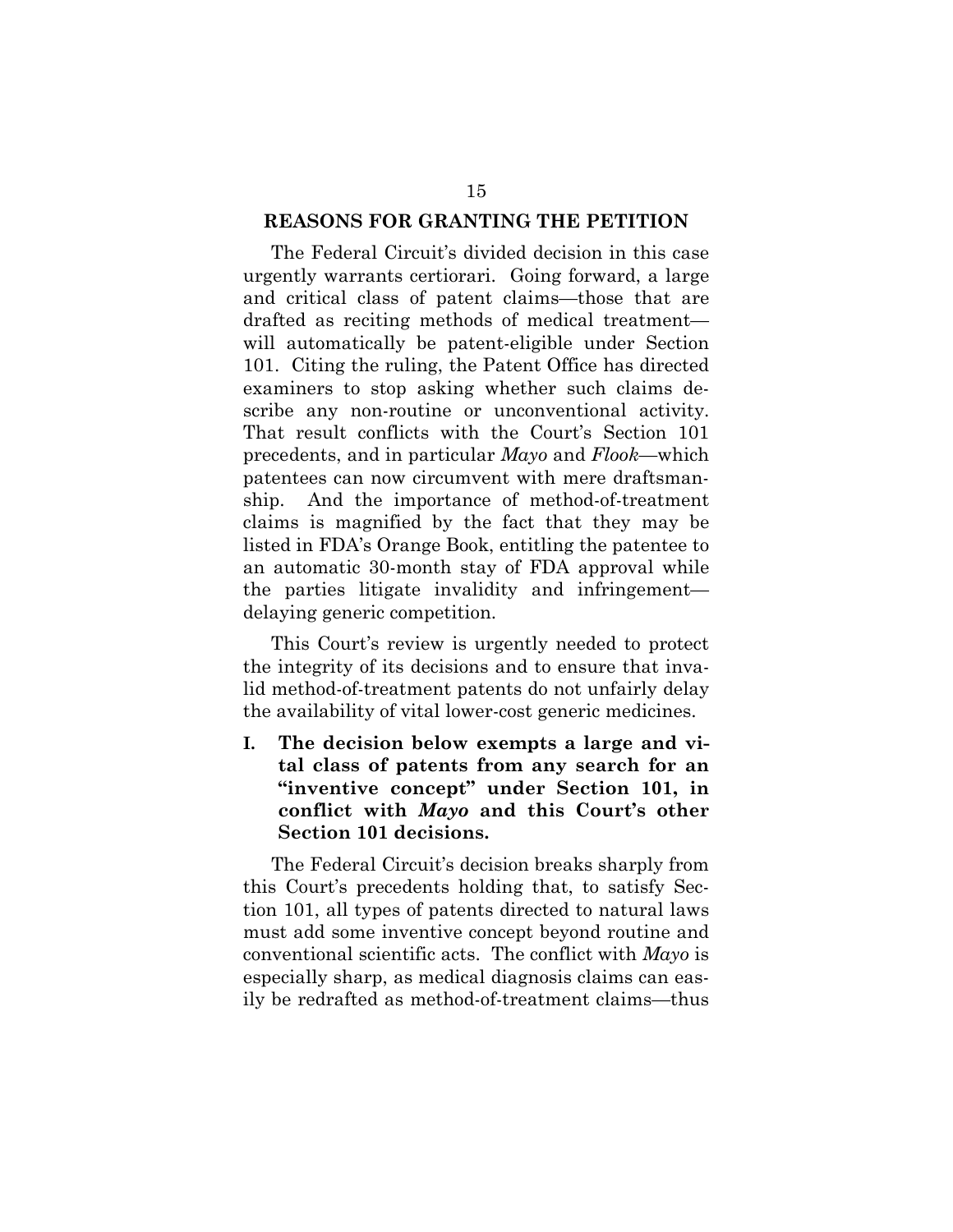circumventing Section 101 scrutiny—and the decision below likewise contravenes *Flook*'s teaching that "post-solution activity" cannot render a process eligible for a patent. 437 U.S. at 590. Moreover, given the large number of existing method-of-treatment patents, the decision below holds the potential to deter innovation, and erect an unwarranted barrier to lowcost generic competition, in a critical sector of the economy. Review is warranted.

# <span id="page-25-0"></span>**A. The decision below immunizes method-of treatment-claims from scrutiny under Section 101, even if they recite only routine, conventional activity.**

1. Under this Court's longstanding interpretation of the Patent Act, "a law of nature cannot be the subject of a patent." *Flook*, 437 U.S. at 589. Nor can "a process reciting a law of nature, unless that process has additional features that provide practical assurance that the process is more than a drafting effort designed to monopolize the law of nature itself." *Mayo*, 566 U.S. at 77.

<span id="page-25-1"></span>Accordingly, this Court has adopted "a [two-part] framework for distinguishing patents that claim laws of nature, natural phenomena, and abstract ideas from those that claim patent-eligible applications of those concepts." *Alice*, 573 U.S. at 217 (citing *Mayo*, 566 U.S. at 73). The court must first ask "whether the claims at issue are directed to one of those patentineligible concepts." *Ibid*. If so, the court must then "consider the elements of each claim both individually and as an ordered combination to determine whether" the claim contains "additional elements [that] transform the nature of the claim into a patent-eligible application." *Ibid*. (quotations omitted).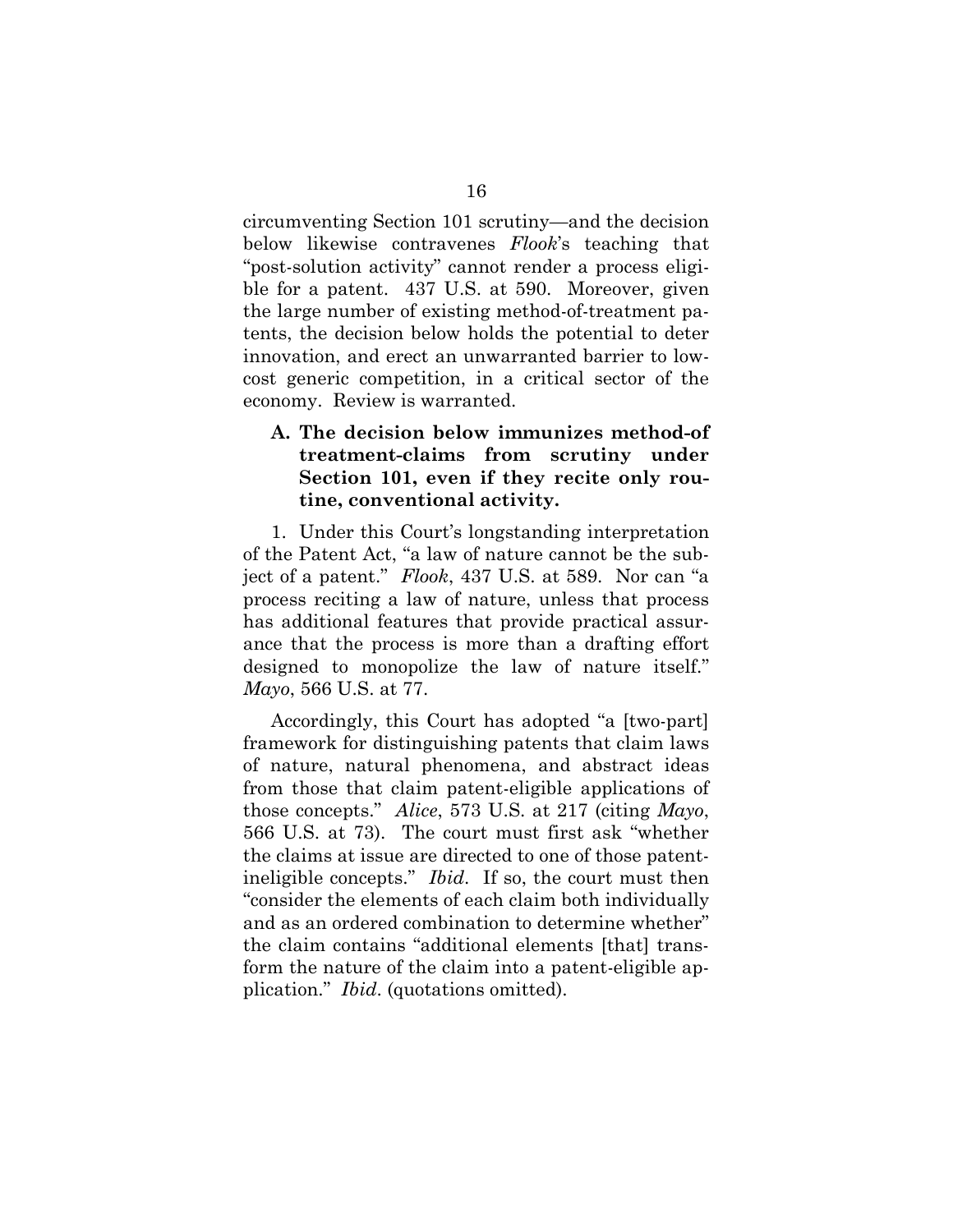<span id="page-26-0"></span>The second step is "a search for an 'inventive concept'"—something "significantly more than a patent upon the [ineligible concept] itself" (*id.* at 217-218), and more than "well-understood, routine, conventional activity already engaged in by the scientific community." *Mayo*, 566 U.S. at 79-80. Absent that "something more," the claims lack the inventive creativity needed for patent-eligibility. In conducting this inquiry, moreover, courts must treat any natural law as "part of the prior art." *Flook*, 437 U.S. at 592.

<span id="page-26-2"></span>The Court applies this basic Section 101 approach to all patent types, ranging from life sciences to financial services claims. Forty years ago in *Flook*, for example, the Court invalidated a mechanical patent directed to a "method of updating alarm limits" in the "catalytic conversion process[]." 437 U.S. at 585. *Alice*, by contrast, involved "a computer-implemented scheme for mitigating 'settlement risk.'" 573 U.S. at 212. *Bilski* v. *Kappos* presented "a procedure for instructing buyers and sellers how to protect against the risk of price fluctuations in a discrete section of the economy." 561 U.S. 593, 598 (2010). *Myriad Genetics* invalidated claims to "a naturally occurring segment of deoxyribonucleic acid (DNA)." *Ass'n for Molecular Pathology* v. *Myriad Genetics, Inc.*, 569 U.S. 576, 580 (2013). And *Mayo* involved instructions to doctors: "processes that help doctors who use thiopurine drugs to treat patients with autoimmune diseases determine whether a given dosage level is too low or too high." 566 U.S. at 72.

<span id="page-26-1"></span>*Mayo*'s discussion of medical diagnosis and treatment claims is particularly relevant here. The Court there held that "relationships between concentrations of certain metabolites in the blood and the likelihood that dosage of a thiopurine drug will prove ineffective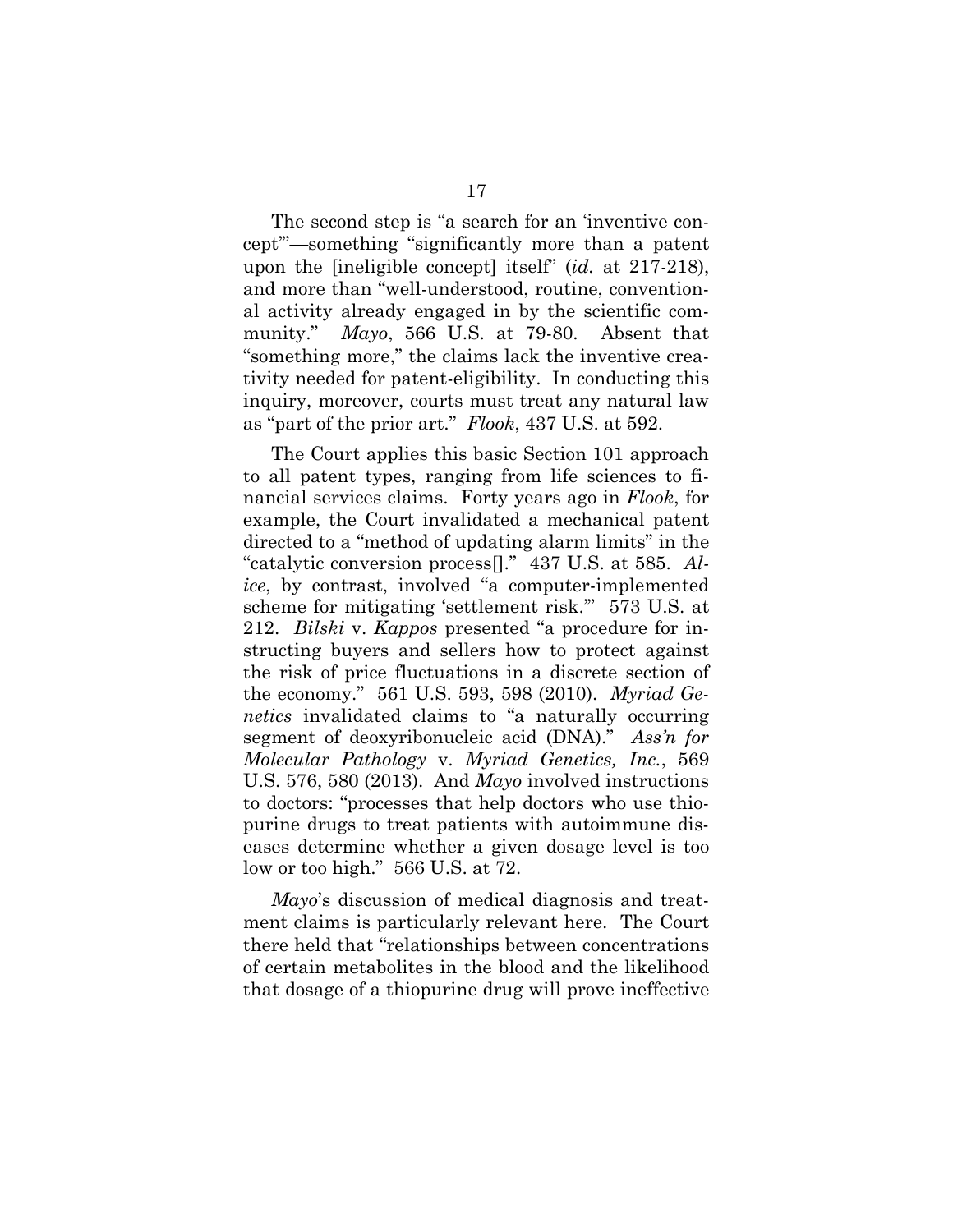or cause harm" is a law of nature, and that "a patent that simply describes that relation sets forth a natural law." 566 U.S. at 77. Also of note, the Court in *Flook* recognized that routine, conventional "postsolution activity" cannot render a process eligible for a patent, as a "competent draftsman could attach some form of post-solution activity to almost any mathematical formula." 437 U.S. at 590.

2. In conflict with these precedents, the decision below exempts a whole category of patent claims from any search for an "inventive concept" under Section 101—and based on nothing more than routine "postsolution activity." *Ibid.* As commentators and the PTO have noted (see *infra* at 28-32), patents that are drafted as claiming methods of medical *treatment* will now automatically be held patent-eligible. Courts need no longer ask whether such patents recite anything "significantly more than an instruction to doctors to apply the applicable laws when treating their patients." *Mayo*, 566 U.S. at 79. Vanda's patent "simply discloses the natural law that a known side effect of the existing treatment could be reduced by administering a lower dose" to "poor-metabolizers" of iloperidone, while "adding the words 'apply it.'" App. 44a, 48a (quoting *Mayo*, 566 U.S. at 72) (Prost, C.J., dissenting). Thus, as Chief Judge Prost recognized, the court's decision conflicts with "the holding of *Mayo*, which \*\*\* requires us to find the claims directed to a natural law at step one." App. 49a.

Chief Judge Prost was correct. Vanda's claims instruct doctors to observe whether the patient has a certain characteristic: lower-than-normal metabolizing activity in the gene CYP2D6. App. 2a-3a. The claims also set forth a natural law describing the re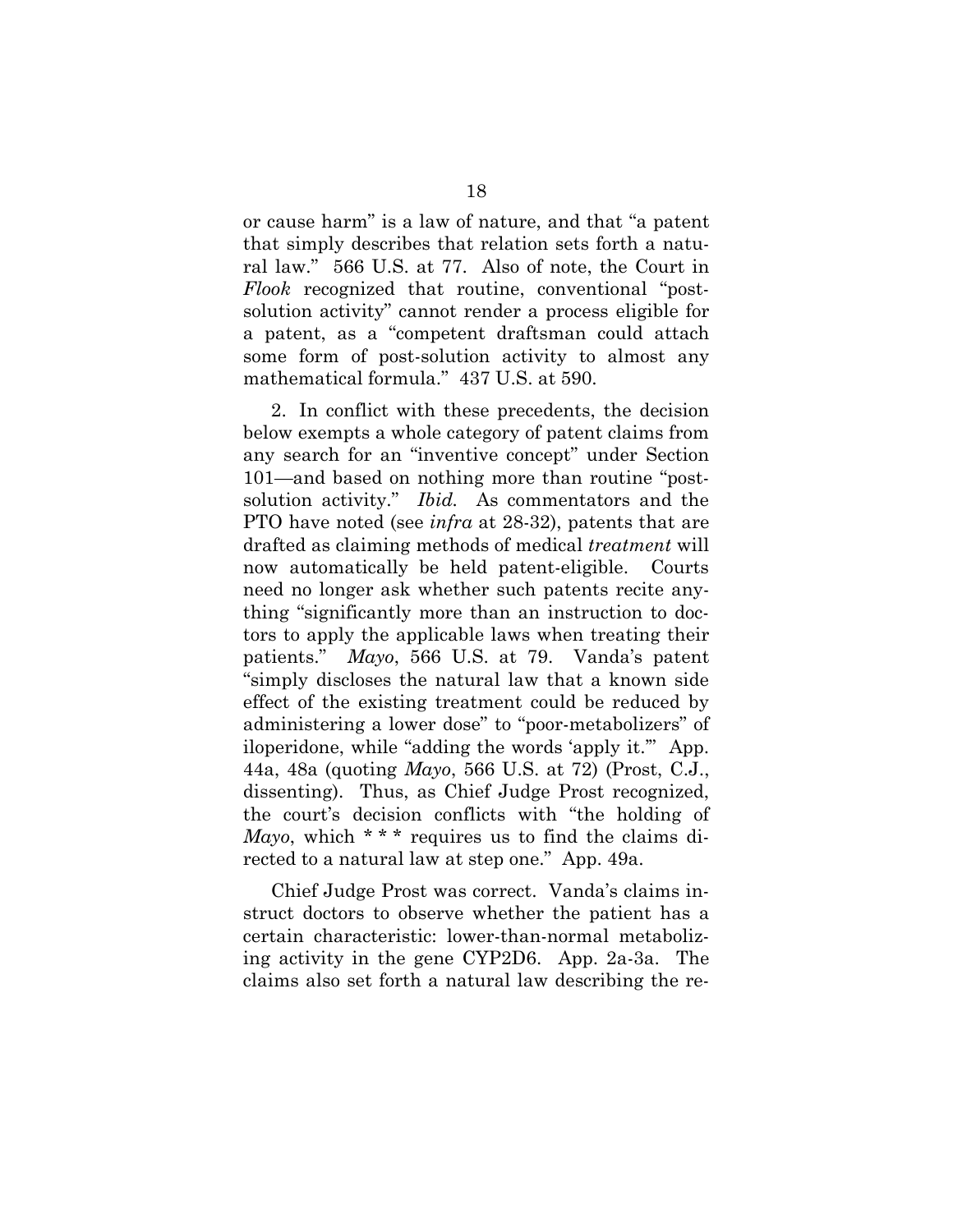lationship between this characteristic and the risk of negative effects:

wherein a risk of QTc prolongation for a patient having a CYP2D6 poor metabolizer genotype is lower following the internal administration of 12 mg/day  $* * *$ .

App. 4a. Finally, the claims direct doctors to treat the patient with an increased or decreased dose of drug in accordance with the natural law. *Ibid.*

Inexplicably, however, the court below announced that the claims were not "directed to patent-ineligible subject matter." App. 30a. Thus, the court did not even consider whether the claimed treatment step increasing or decreasing iloperidone's dosage, based on the natural law—was "well-understood, routine, conventional activity already engaged in by the scientific community." *Mayo*, 566 U.S. at 79-80. Put another way, the court did not ask whether the recited "post-solution activity" was "conventional." *Flook*, 437 U.S. at 590. And when the natural law itself is treated as prior art (as it must be), the patent contains nothing more than "an instruction to doctors to apply the applicable laws when treating their patients." *Mayo*, 566 U.S. at 79.

3. The majority's effort to distinguish *Mayo* turns entirely on the presence of the post-solution "treatment" step, and makes the presence of such a step the touchstone going forward:

• "First, the claims in *Mayo* were not directed to a novel method of treating a disease." App. 31a.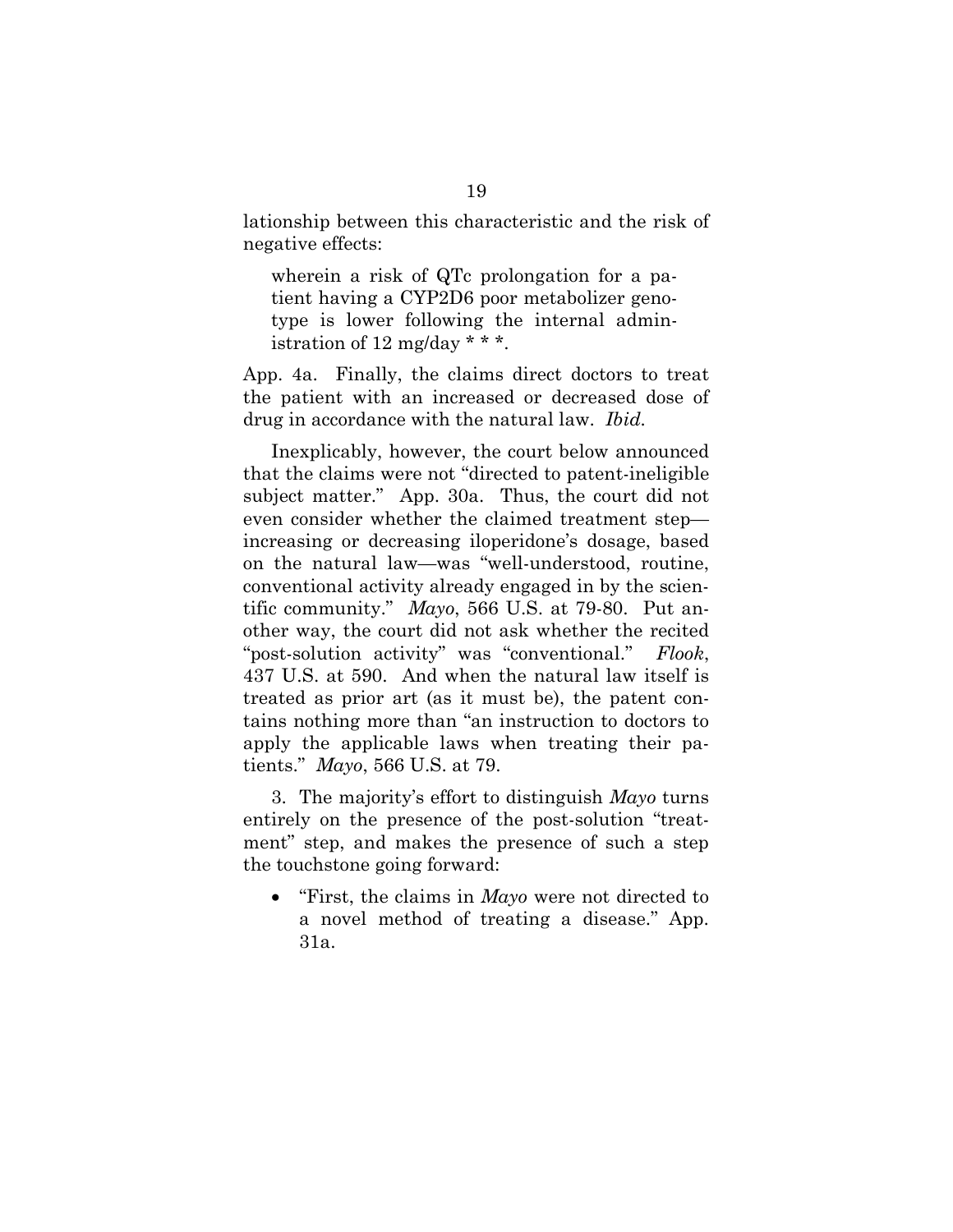- "Unlike the claim at issue in *Mayo*, the claims here require a treating doctor to administer iloperidone" in certain amounts. App. 32a.
- "[T]he claim in *Mayo* did not involve doctors *using* the natural relationship \* \* \* and lessening 'the likelihood that a dosage of a thiopurine drug will prove ineffective or cause harm.'" App. 33a.
- "These are treatment steps. In contrast, as shown above, the claim in *Mayo* stated that the metabolite level in blood simply 'indicates' a need to increase or decrease dosage, without prescribing a specific dosage regimen or other added steps to take as a result of that indication." *Ibid*.
- The claims "recite more than the natural relationship \* \* \*. Instead, they recite a method of treating patients based on this relationship." App. 35a.

Even the majority's argument that the claims here "do not 'tie up the doctor's subsequent treatment decision,'" like the claims in *Mayo*, turns on the presence of treatment steps. As the majority explained, "[t]he claim in *Mayo* did not go beyond recognizing \* \* \* a need to increase or decrease a dose," but the claims here "recite the steps of carrying out a dosage regimen." App. 33a.

Nothing in the decision below turns on the *particular* method of treatment that is the subject of these claims. The court nowhere suggested that anything in the claims was nonroutine or unconventional. And as Chief Judge Prost noted, "[t]he audience of physicians treating schizophrenia with iloperidone long predated the '610 patent." App. 48a. In fact, the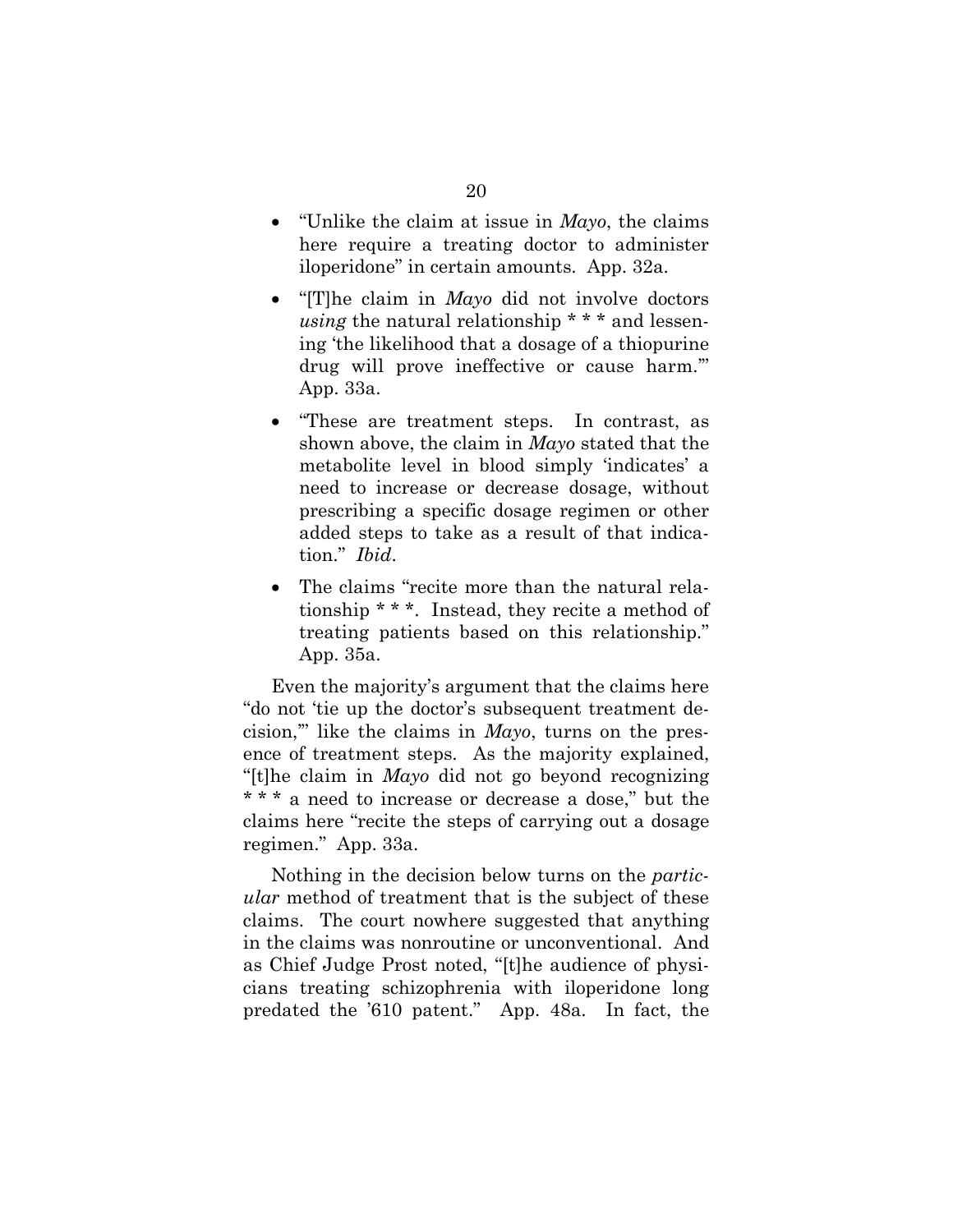iloperidone compound was claimed by the *prior art* '198 patent, which expired in 2016. App. 2a, 54a-55a. And the '610 patent itself openly acknowledges that "[i]loperidone and methods for its \* \* \* use as an antipsychotic \* \* \* are described in [the prior art]." 1 C.A. App. 38 ('610 patent col. 1 ll. 36-38).

Nor did the majority below suggest that the "specific dosages" in the claims (App. 32a) added a nonroutine step. On the contrary, it recognized that the specific dosages were significant because "certain ranges of administered iloperidone correlate with the risk of QTc prolongation." *Ibid.* That is a statement of the natural law, which (again) must be "treated as \* \* \* prior art." *Flook*, 437 U.S. at 592.

The majority sought to defend its reliance on a talismanic treatment step by pointing out that, in *Mayo*, this Court distinguished the claims there from "a typical patent on a new drug or a new way of using an existing drug," because they did "not confine their reach to particular applications of [natural] laws." App. 32a (quoting *Mayo*, 566 U.S. at 87). Yet the Court was making a narrow point: to the extent that preemption of the use of a natural law is a concern, claims to a "new way of using an existing drug" are narrower than the diagnosis claim in *Mayo*, because they require additional steps. But preemption was not dispositive in *Mayo*; it "simply reinforce[d]" the Court's conclusion and "eliminat[ed] any temptation to depart from case law precedent." 566 U.S. at 87.

Nothing in *Mayo*—or any other decision of this Court—suggests that method-of-treatment claims are categorically patent-eligible under Section 101, regardless of whether they recite routine or conventional activity. Depending on the circumstances, the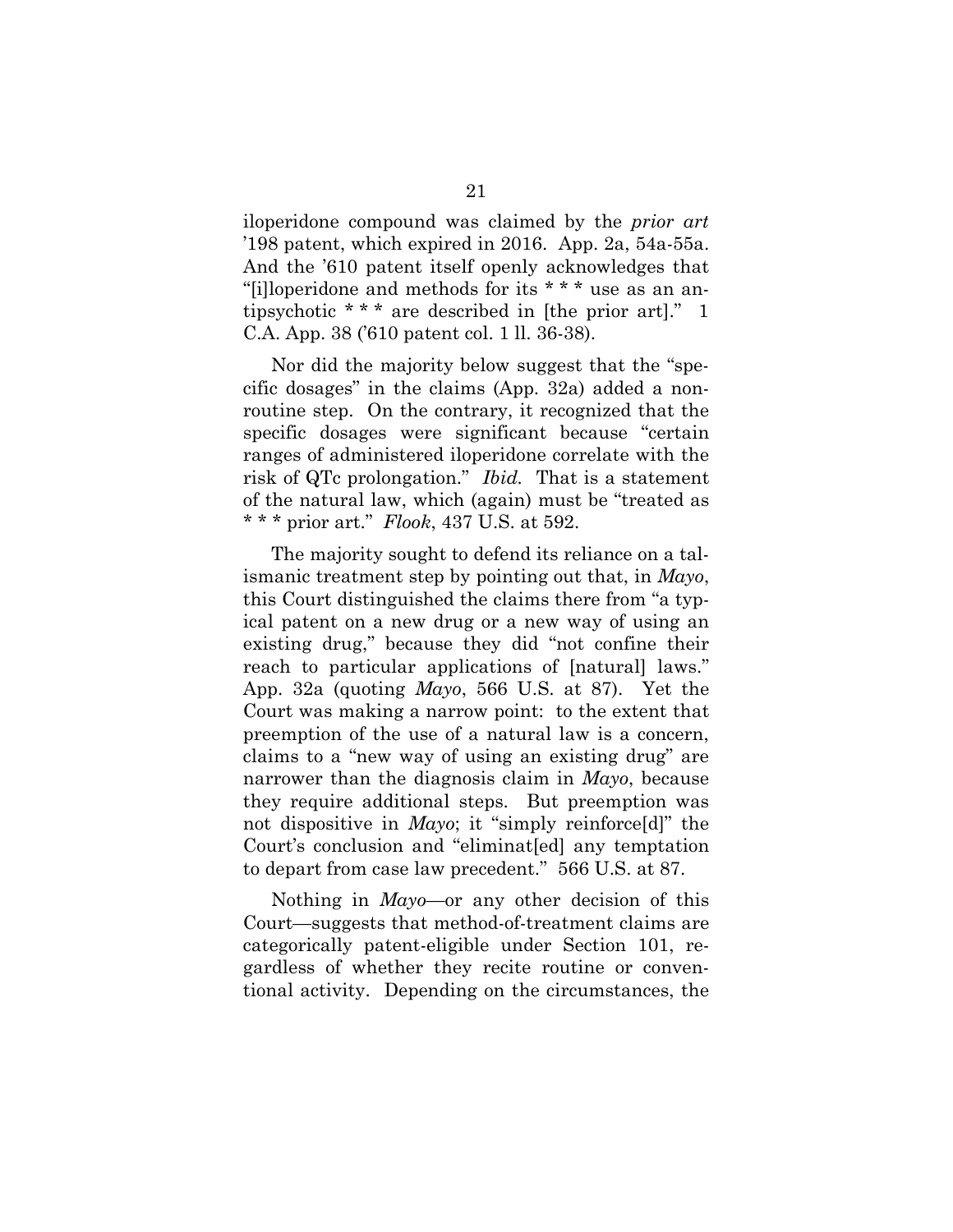use of an old drug for a new *purpose* not found in the prior art, as when an antiviral drug is used to treat cancer, for example, would demonstrate the creativity necessary to satisfy Section 101. But the claims here—administering a prior art drug for a prior art purpose—are utterly conventional.

# <span id="page-31-0"></span>**B. The decision below enables patentees to circumvent** *Mayo* **and** *Flook* **by simple draftsmanship.**

The Federal Circuit's break from this Court's Section 101 framework would itself warrant certiorari. The importance of that break is magnified, however, by the fact that would-be patentees can now easily circumvent *Mayo*'s holding by employing "'drafting effort[s] designed to monopolize the law of nature itself." App. 47a (Prost, C.J.) (quoting *Mayo*, 566 U.S. at 77). Similarly, a "competent draftsman" can now easily circumvent *Flook* by reciting some "postsolution activity, no matter how conventional," and thus "transform an unpatentable principle into a patentable process." *Flook*, 437 U.S. at 590.

<span id="page-31-2"></span><span id="page-31-1"></span>The Federal Circuit has already described the ruling below as "underscor[ing] the distinction between method of treatment claims and those in *Mayo*." *CEPHEID*, 905 F.3d at 1373 n.7. And on account of the Federal Circuit's exclusive appellate jurisdiction over matters "relating to patents" (28 U.S.C.  $§ 1295(a)(1)$ , the decision below—which every district court, the PTO, and the International Trade Commission must follow—threatens to effectively overrule *Mayo* and *Flook*.[5](#page-31-3) As one commentator put it, the de-

 $\overline{a}$ 

<span id="page-31-3"></span><sup>5</sup> District courts and the PTAB have already begun citing the decision below for the rule that "method of treatment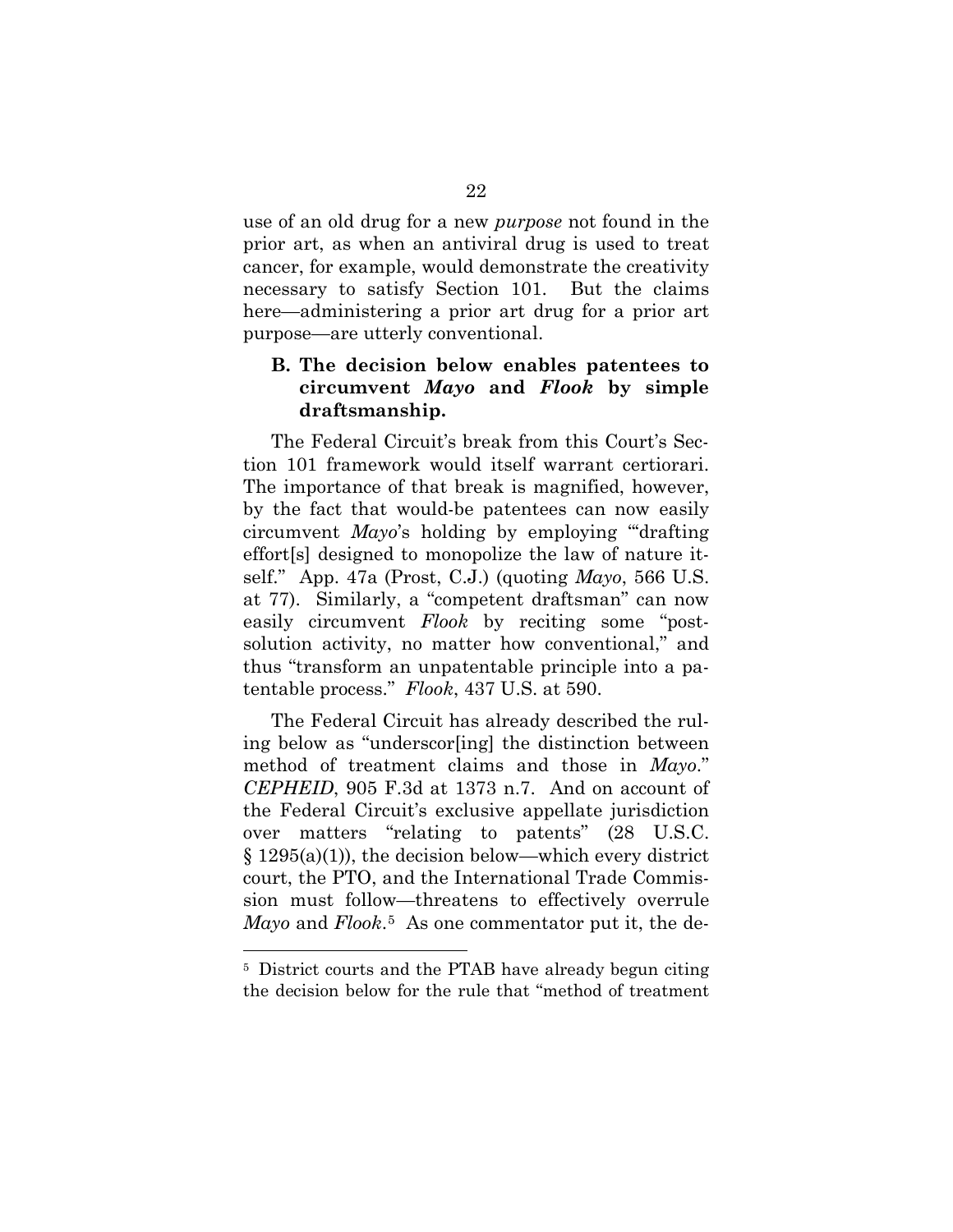cision below is a "high flaunting of Supreme Court precedent." Crouch, *supra*, at 1. Since no other circuit can address the question presented, only this Court can protect the integrity of its precedents in this context.

1. *Mayo* addressed the patent-eligibility of medical diagnosis claims. The patent there set forth "relationships between concentrations of certain metabolites in the blood and the likelihood that a dosage of a thiopurine drug will prove ineffective or cause harm." 566 U.S. at 77. In addition, the claims told "doctors to gather data from which they may draw an inference in light of the correlations." *Id.* at 79. But as the court below repeatedly emphasized, the claims did not instruct a doctor to administer thiopurine based on such inferences.

Under the decision below, virtually any diagnosis claim—including the claims at issue in *Mayo*—can be redrafted as a treatment claim and avoid Section 101 scrutiny. For instance, rather than merely reciting

<span id="page-32-2"></span><span id="page-32-1"></span><span id="page-32-0"></span>l

<span id="page-32-3"></span>claims" are not "implicated by \* \* \* *Mayo* and *Myriad*.'" *In re Biogen '755 Patent Litig*., —F. Supp. 3d— , 2018 WL 4676048, \*31 (D.N.J. Sep. 28, 2018); see also *Pernix Ireland Pain DAC* v. *Alvogen Malta Operations Ltd.*, 2018 WL 2225113, \*23 (D. Del. May 15, 2018) (Bryson, J., sitting by designation) (upholding claims that were "indistinguishable from the representative claim discussed in" the decision below); *Ex Parte Tim Nielsen & Peter Bornert*, 2018 WL 3830259, \*4 (PTAB July 26, 2018) (explaining that the decision below "distinguished claims involving using acquired patient information to modify a drug administration regimen from the claims at issue in *Mayo*, which involved acquiring patient information but did not require any particular use of the acquired information").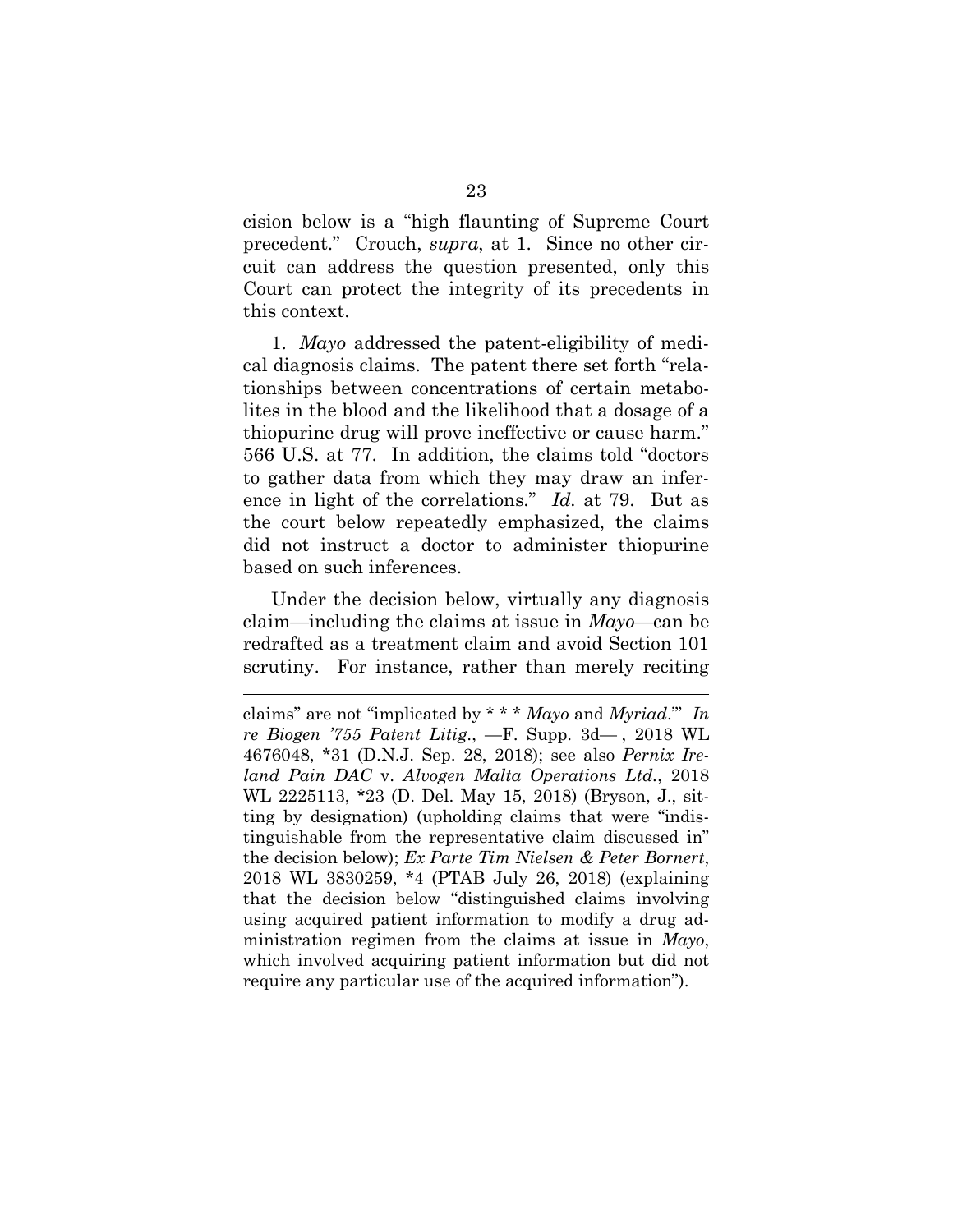that a certain level of metabolite "indicates a need to increase the amount of said drug," the patentee in *Mayo* could have required that the audience actually increase the amount of said drug upon observing a certain level of metabolite. Such a rewritten claim would be no more than "an instruction to doctors to apply the applicable laws when treating their patients." *Mayo*, 566 U.S. at 79. In fact, it is hard to imagine a clearer example of such an "instruction." Based on the decision below, however, such a claim would satisfy Section 101.

Other claims could be redrafted the same way. As *Mayo* indicates, a natural law can be any relationship between two variables, such as patient characteristic, on the one hand, and drug efficacy or toxicity, on the other. The natural law dictates that patients with a particular characteristic respond to the drug one way, while other patients respond differently. This virtually always has ramifications for patient treatment. Under the ruling below, rather than merely set forth the natural law, the patentee can add a conventional treatment step, instructing the doctor to do exactly what the natural law requires, and thereby avoid inquiry into whether there is any "inventive concept."

The decision below thus "make[s] patent eligibility 'depend simply on the draftsman's art.'" *Mayo*, 566 U.S. at 72 (quoting *Flook*, 437 U.S. at 593). By drafting treatment claims, patentees can avoid the issue of whether the claims "do significantly more than simply describe these natural relations." *Id.* at 77.

2. The effects of the decision below will be felt far beyond medical diagnosis claims. *Flook* firmly rejected the "notion that post-solution activity, no matter how conventional or obvious in itself, can transform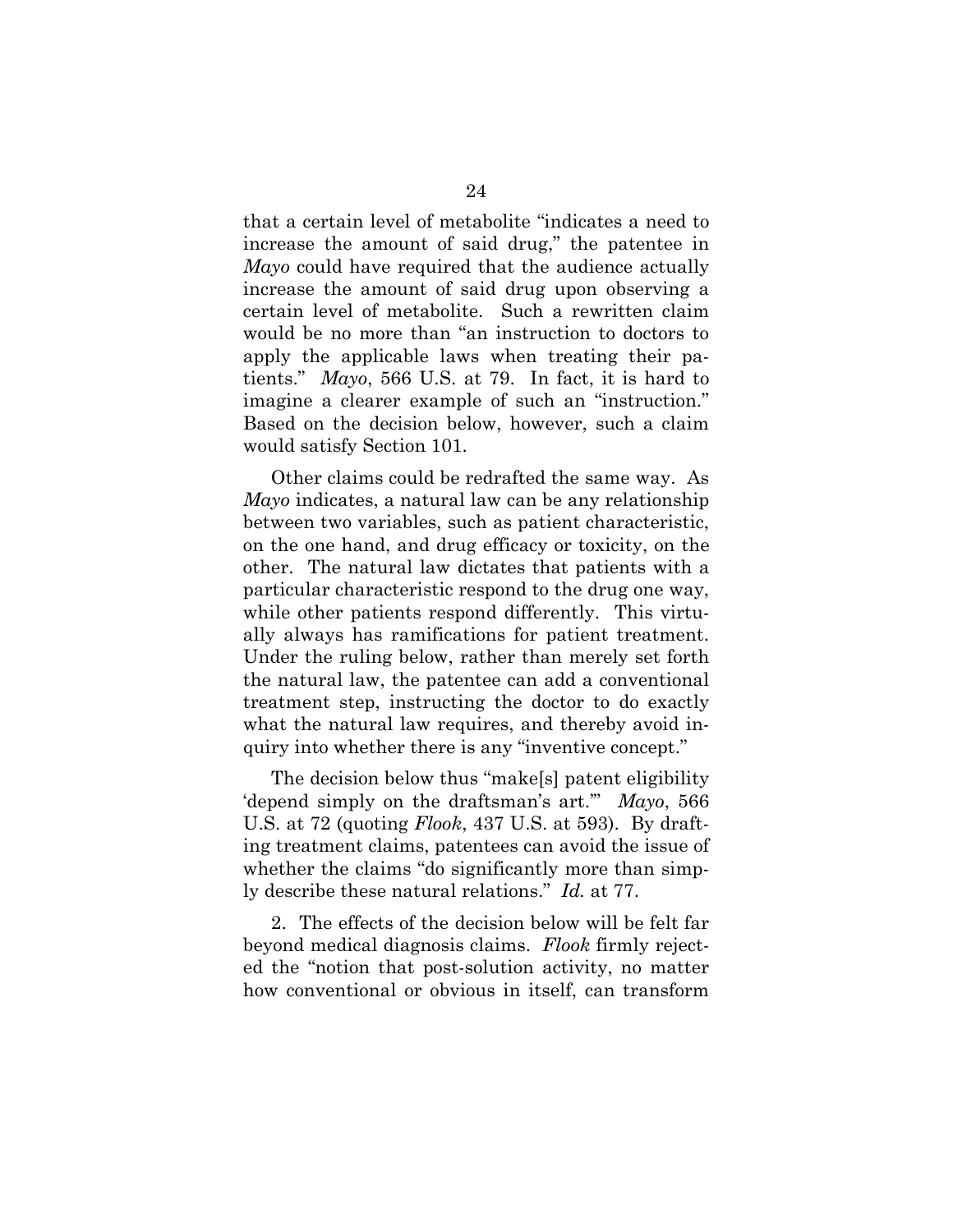an unpatentable principle into a patentable process." 437 U.S. at 590. Why? Because a "competent draftsman could attach some form of post-solution activity to almost any mathematical formula." *Id.* The decision below, however, resurrects the longdiscredited idea that "post-solution activity"—such as administering a known drug for a known purpose can render a claim patent-eligible.

*Flook* involved a patent that described "a method of updating alarm limits." 437 U.S. at 585. The method had three steps: (i) "measure. The \* \* \* process variable," (ii) "use[] an algorithm [*i.e*., a natural law] to calculate an updated alarm-limit value," and (iii) adjust the actual alarm limit to the updated value. *Id.* at 585-586. As this Court recognized, the claimed process "simply provide[d] a new and presumably better method for calculating alarm limit values" based on the natural law. *Id.* at 594-595.

Under the decision below, patents like that rejected in *Flook* are likely to rise from the ashes. There is no meaningful difference between the "adjustment" step in *Flook* and the "treatment" step in a pharmaceutical claim. Both are post-solution activity. Both are routine: the use and recomputation of alarm limit values were known in the art (*ibid*.), as was the administration of iloperidone to treat schizophrenia here (App. 48a (Prost, C.J., dissenting); 1 C.A. App. Vol. 1 38 ('610 patent col. 1 ll. 36-38)). The same is true of the administration of many other drug compounds to treat other diseases. And beyond the pharmaceutical arena, absent this Court's intervention, numerous patents on routine applications of natural laws are sure to issue.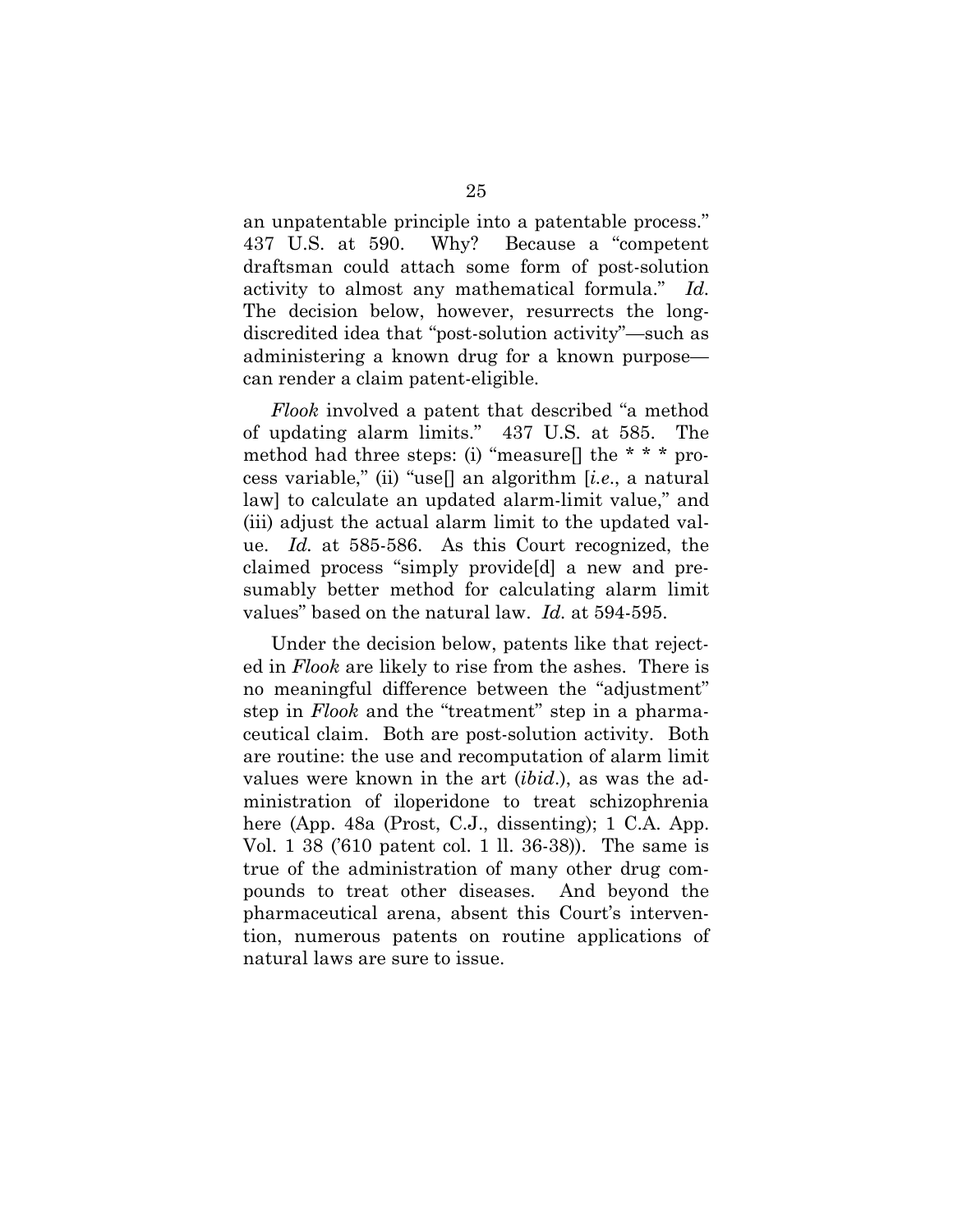In short, the decision below stands for a simple rule: medical diagnosis claims that recite a "natural relationship" may not be eligible for patent protection, but claims that are drafted to "recite a method of treating patients based on this relationship" are patent-eligible (App. 35a)—*even if* the method "consist[s] of well-understood, routine, conventional activity already engaged in by the scientific community" (*Mayo*, 566 U.S. at 79-80). The decision thus opens the door for all "post-solution activity, no matter how conventional or obvious in itself," to "transform an unpatentable principle into a patentable process." *Flook*, 437 U.S. at 590. This Court should intervene.

# <span id="page-35-0"></span>**C. The decision below allows patentees to impede competition from lower-cost generic drugs and beneficial innovation.**

Review is also warranted because, by allowing patent-eligibility to turn on mere draftsmanship, the decision below will result in the issuance of numerous patents that tie up the use of natural phenomena. This will have at least two negative consequences.

First, brand-name drug makers can now protect themselves from competition from lower-cost generic alternatives with patents that violate *Mayo*. The decision will thus frustrate Congress's purpose in enacting the Hatch-Waxman Act, which created a process "designed to speed the introduction of low-cost generic drugs to market." *Caraco*, 566 U.S. at 405.

<span id="page-35-2"></span><span id="page-35-1"></span>Brand-name drug manufacturers may list method of treatment patents in the Orange Book, which enables these manufacturers to obtain an automatic 30 month stay of generic competition while the parties litigate invalidity and infringement. 21 U.S.C.  $\S 355(j)(5)(B)(iii)$ . In fact, as of December 2018, the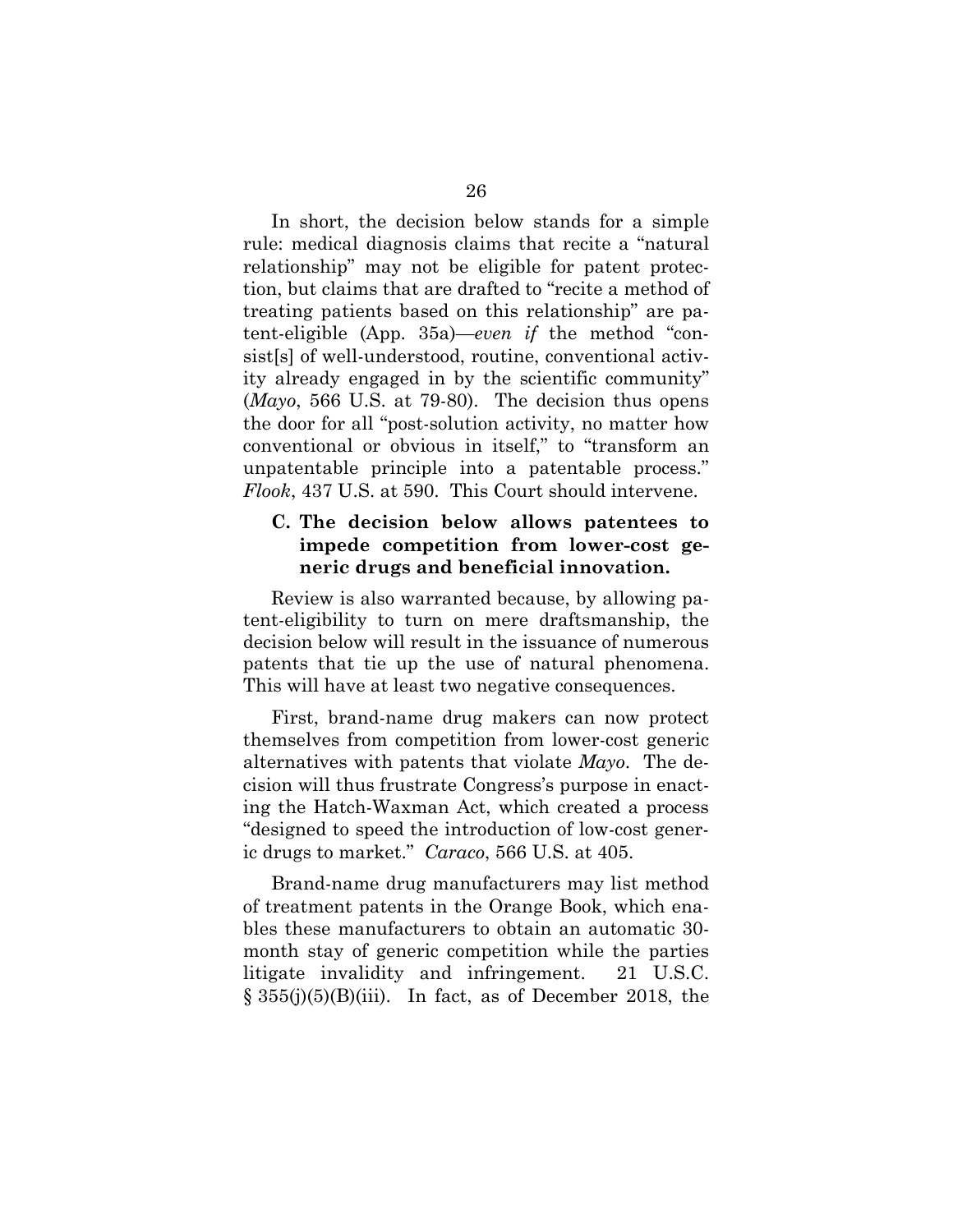Orange Book lists 2,379 unique method patents.[6](#page-36-1) Accordingly, brand-name manufacturers will be encouraged to apply for and list patents that cover routine applications of their drugs in accordance with natural laws and, under a proper reading of *Mayo*, never should have issued. On account of the automatic 30 month stay, these patents will nevertheless unduly delay the entry of lower-cost generic drugs.

Second, the ruling below powerfully demonstrates how method-of-treatment claims raise the preemption issues discussed in *Mayo*. 566 U.S. at 72. Contrary to the assertion of the majority below (at 32a-33a), the claims here effectively tie up all future use of iloperidone to treat schizophrenia. The relevant natural law governs the relationship between drug dosage and one particular patient characteristic. Thus, doctors will have to consider and apply the natural law recited in Vanda's claims *whenever they administer iloperidone*.

The majority below may have believed that the claims cover only the treatment of poor metabolizers with a lowered dose, but that is not what the claims say. They cover the treatment of *everyone*, with an appropriate dose as determined by the natural law. Accordingly, doctors and researchers will not be able to refine their use of the drug—for example, by discovering *other* characteristics that may affect its efficacy or toxicity, or by refining the dosage regimen. Doctors who developed such refinements would risk inducing infringement, because doctors who applied the refinements would *also* have to consider the nat-

 $\overline{a}$ 

<span id="page-36-1"></span><span id="page-36-0"></span><sup>6</sup> https://www.fda.gov/drugs/informationondrugs/ucm1296 89.htm (Orange Book Data Files) (accessed Dec. 17, 2018).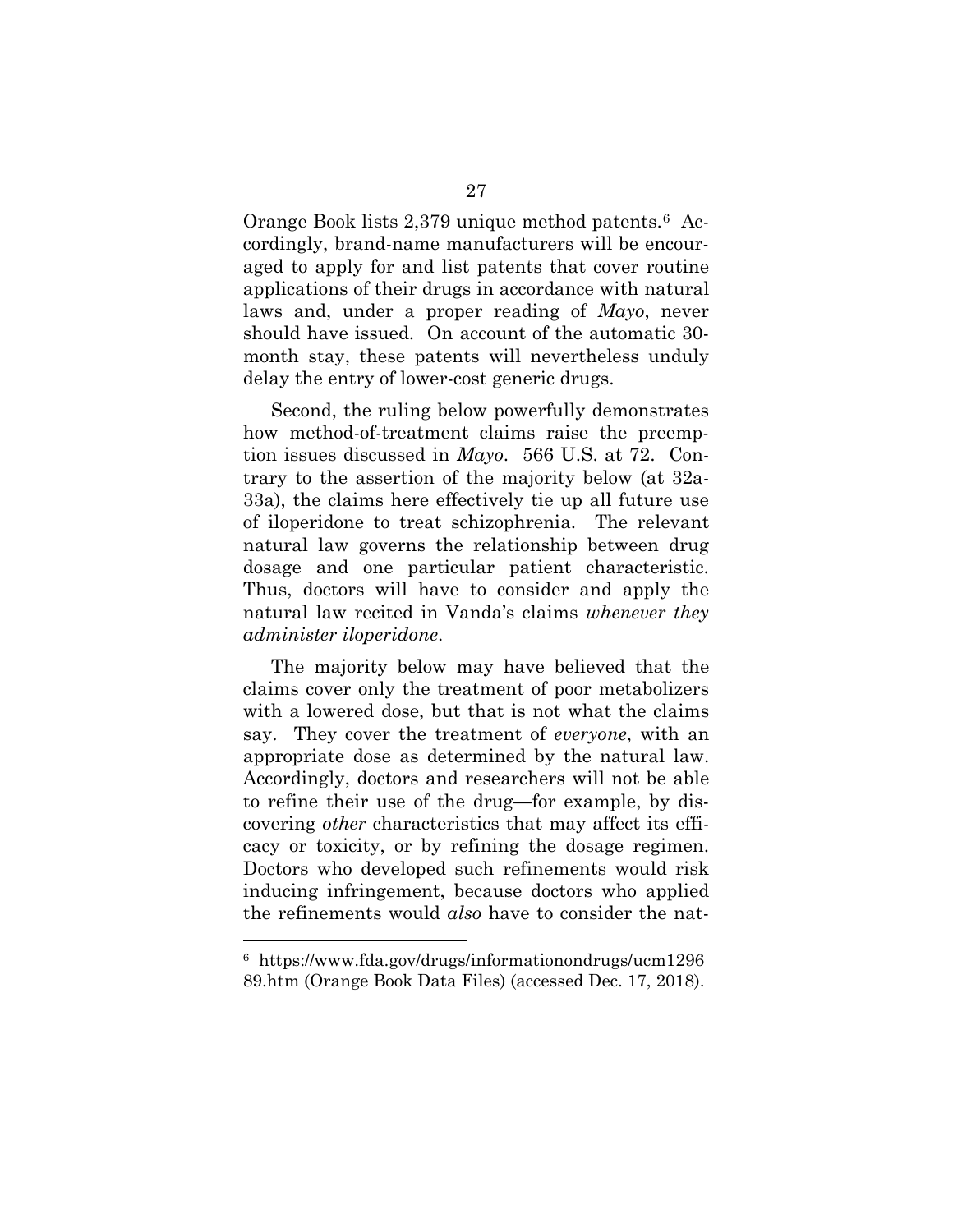ural law recited in Vanda's claims. See *Mayo*, 566 U.S. at 86-87 (expressing a similar concern).

## <span id="page-37-0"></span>**II. The Patent and Trademark Office has instructed its Examiners to follow the rule established by the decision below.**

The breadth of the Federal Circuit's decision, and the need for review, are underscored by the PTO's actions interpreting that decision. That Office's patent examiners are the gatekeepers of U.S. patent protection, and the Office's directions to them are vitally important. By flagging and interpreting particular court decisions for the examiners, the PTO wields enormous influence over the standards for patentability and, ultimately, what patents issue. And the PTO's reading of the decision below promises methodof-treatment claims a free pass under Section 101, opening the floodgates to such claims.

<span id="page-37-1"></span>In June 2018, PTO Deputy Commissioner for Patent Examination Policy, Robert Bahr, issued a memorandum to patent examiners entitled *Recent Subject Matter Eligibility Decision: Vanda Pharmaceuticals Inc*. v. *West-Ward Pharmaceuticals*. The Memo devotes over two pages to "how to evaluate the patent eligibility of 'method of treatment claims' in light of" the decision below—leaving no doubt as to its importance. App. 99a.

After summarizing the decision, which it candidly describes as "illustrat[ing] several important points regarding the subject matter eligibility analysis," the memorandum issues a two-pronged instruction to patent examiners:

(1) "method of treatment" claims that practically apply natural relationships should be considered **patent eligible** under Step 2A of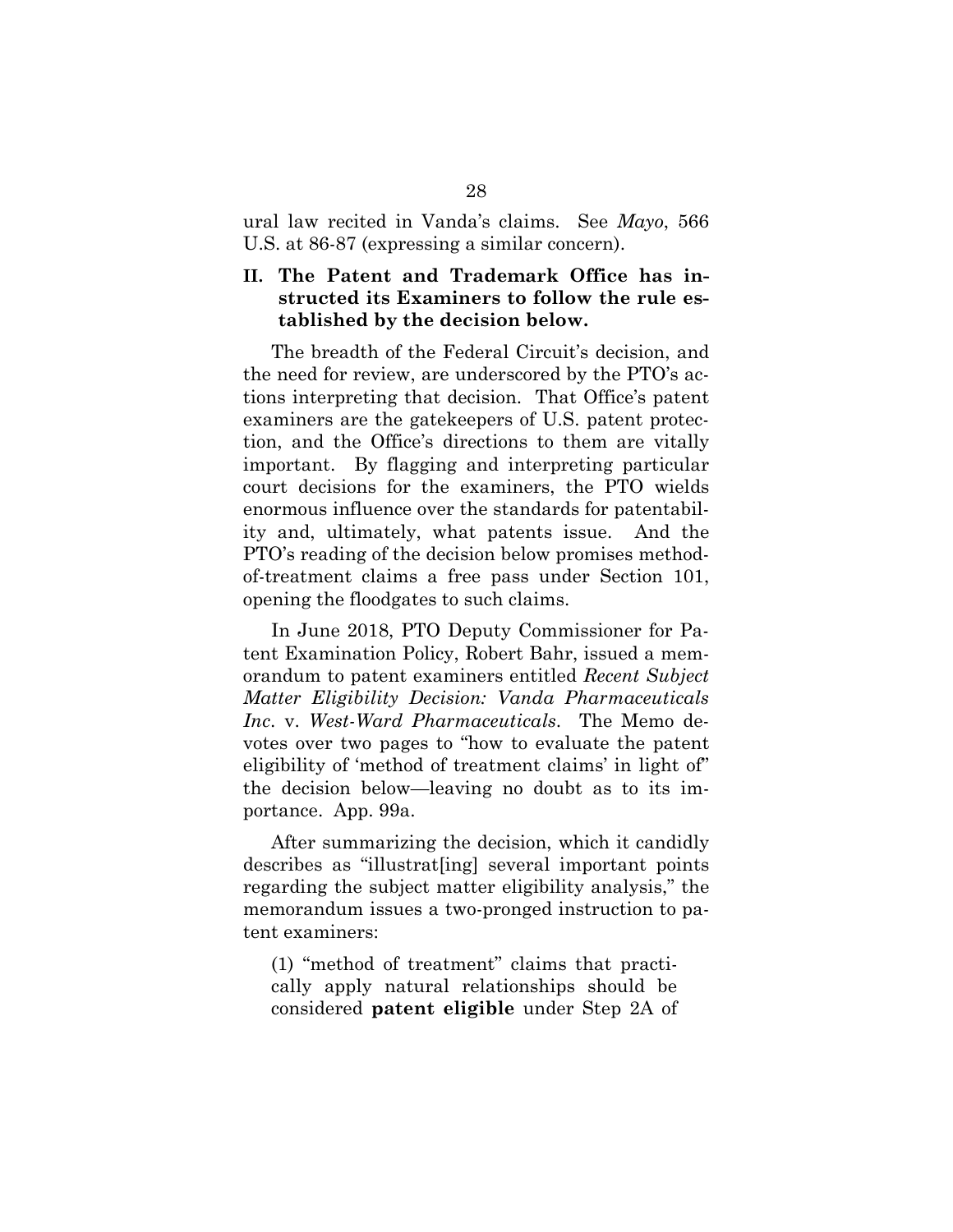the USPTO's subject matter eligibility guidance; and

(2) it is not necessary for "method of treatment" claims that practically apply natural relationships to include nonroutine or unconventional steps to be considered **patent eligible** under 35 U.S.C. § 101.

App. 97a-99a (paragraph break added). The PTO has thus ensured that all future method-of-treatment patents will issue without undergoing any real scrutiny for an inventive concept. Patentees are now free to claim routine, conventional applications of natural laws, provided those laws are used to treat patients. Certiorari is needed.

## <span id="page-38-0"></span>**III. Commentary on the decision below confirms the importance of granting review.**

The importance of the decision below was immediately recognized by the patent bar. Some hailed it as "welcome guidance for pharmaceutical method-oftreatment claims in a post-*Mayo* era,"[7](#page-38-2) "good news"

<span id="page-38-2"></span><span id="page-38-1"></span> $\overline{a}$ 7 Ratliff II et al., *Federal Circuit Speaks on Patent Eligibility of Method-of-Treatment Claims: Key Takeaways from the Vanda* v. *West-Ward Decision*, Paul Hastings LLP (Apr. 16, 2018), http://www.paulhastings.com/publicationsitems/details?id=f343866a-2334-6428-811c-ff00004cbded.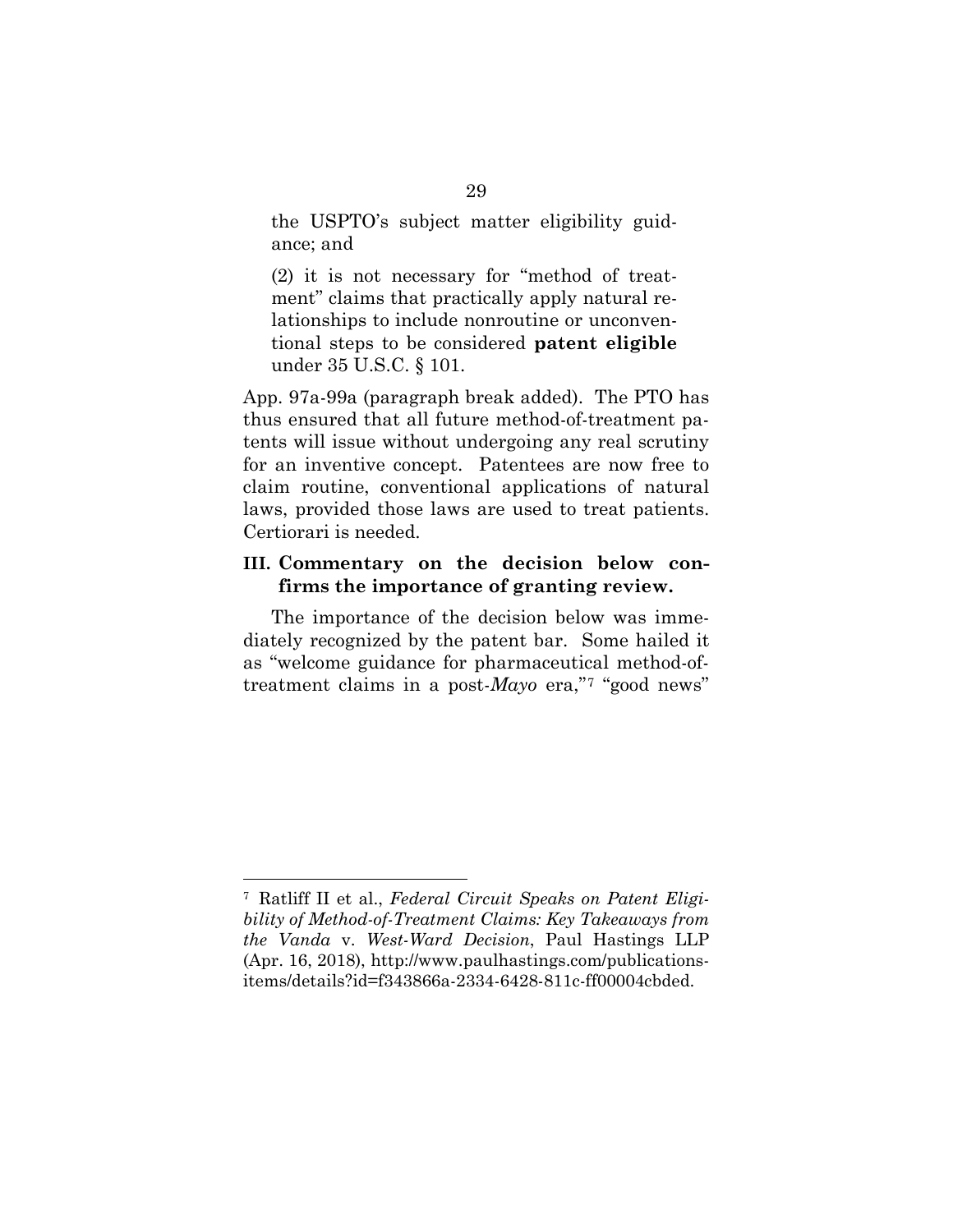for "would-be patentees,"[8](#page-39-4) or a "path forward for patentability" of method-of-treatment claims.[9](#page-39-5)

<span id="page-39-0"></span>Others highlighted the uncertainty created by the decision. For example, noting that "*Vanda* and *Mayo* are very similar," one commentator described the decision as "highlighting the thin—and often unpredictable—line that divides eligible and ineligible subject matter."[10](#page-39-6) As he noted, "[t]his decision highlights the difficulty courts have had in applying the Supreme Court's subject-matter eligibility" precedents, and "[g]eneric drug manufacturers must account for this unpredictability in gauging their litigation risks."[11](#page-39-7) 

More generally, the Federal Circuit has struggled to apply this Court's "directed to" standard. As one commenter noted, "[t]he term is not one that dictionary definitions help with very much," and this "uncertainty allows result-oriented opinions that cannot

<span id="page-39-5"></span><span id="page-39-2"></span>9 Miller and Amos, *ARE Patent Law Alert: "Diagnose and Treat" Claims Held Patentable By Federal Circuit—A Path Forward For Patentability*, Amster Rothstein & Ebenstein LLP (Apr. 20, 2018), https://www.arelaw.com/publications/view/alert042018/.

l

<span id="page-39-4"></span><span id="page-39-1"></span><sup>8</sup> *Federal Circuit, USPTO Clarify Subject Matter Eligibility for Methods of Treatment*, Foley & Lardner LLP (Jun. 26, 2018), https://www.foley.com/federal-circuit-usptoclarify-subject-matter-eligibility-for-methods-of-treatment-06-26-2018/.

<span id="page-39-6"></span><span id="page-39-3"></span><sup>10</sup> Sivinski, *Vanda* v. *West Ward: This Time, Dosage Adjustment Claims Are Patent-Eligible Subject Matter*, IP-Watchdog (May 16, 2018), https://www.ipwatchdog.com/2018/05/16/vanda-v-westward-dosage-adjustment-claims-patent-eligible/id=97117/.

<span id="page-39-7"></span><sup>11</sup> *Ibid*.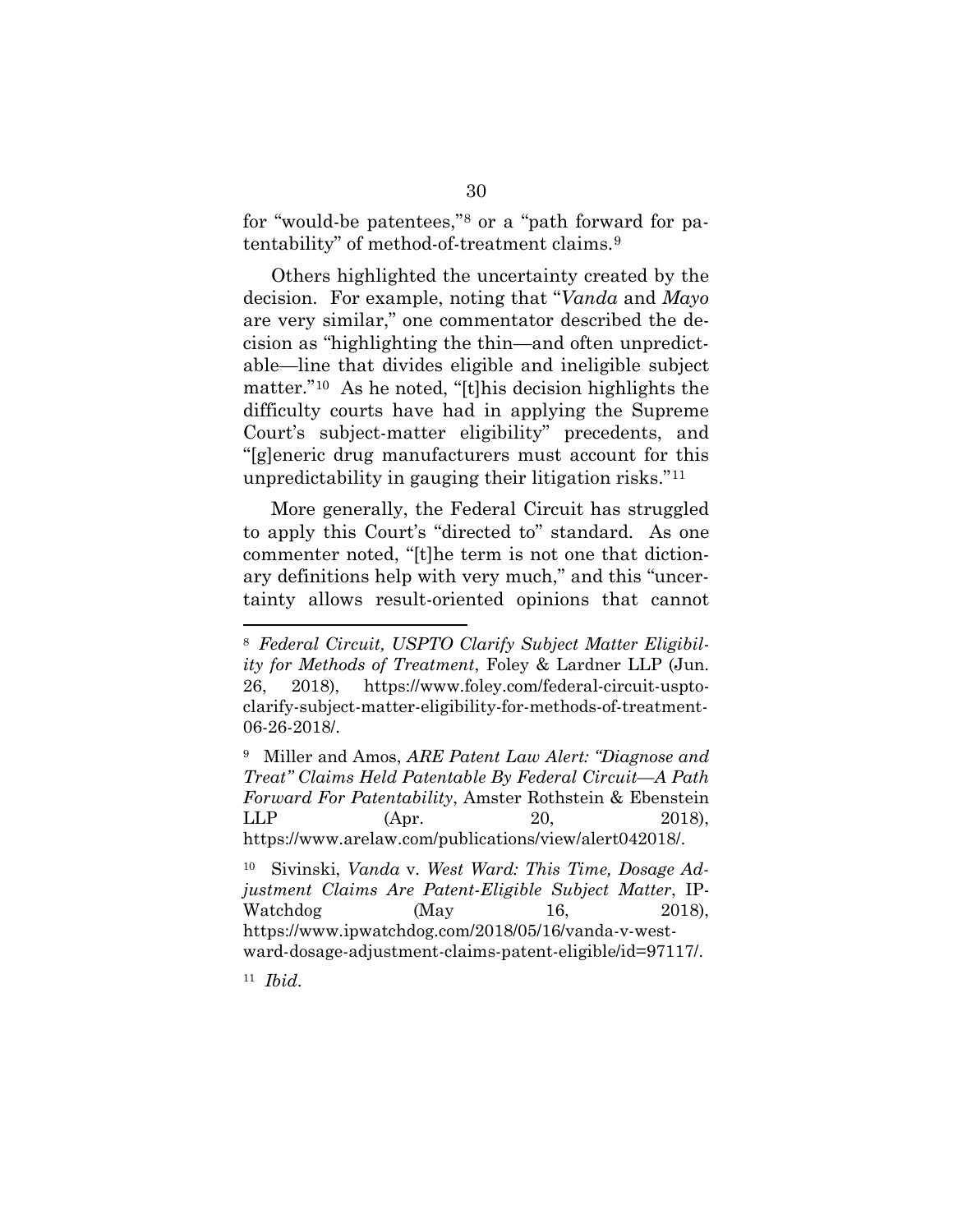readily lead to any meaningful settling of this fundamental issue."[12](#page-40-4) This case presents an opportunity for this Court to clarify the concept going forward.

<span id="page-40-0"></span>Still others stressed that patentability in this context will now turn on "drafting efforts," as would-be patentees will "increasingly seek to present claims as method-of-treatment claims" (*Vanda*) "rather than methods 'of optimizing therapeutic efficacy for treatment'" (*Mayo*) by "[i]ncluding an affirmative step of administering a drug" or "specific dosages."[13](#page-40-5) In the same vein, another writer recognized that, "by adding particularized treatment steps, it may be possible to reclaim patent eligibility for diagnostic claims."[14](#page-40-6)

The leading patent law blogger, Professor Dennis Crouch, described the decision as a "high flaunting of Supreme Court precedent." Crouch, *supra*, at 1. As he has explained, "the majority's approach appears to latch onto simple patent drafting tricks as the basis for distinguishing *Mayo*—an approach directly reject-

 $\overline{a}$ 

<span id="page-40-4"></span><span id="page-40-2"></span><sup>12</sup> Meyer, *Our Attention Is Now Directed To: "Directed To,"* The Fenwick & West Bilski Blog (Apr. 18, 2018), http://www.bilskiblog.com/blog/2018/04/our-attention-isnow-directed-to-directed-to.html.

<span id="page-40-5"></span><span id="page-40-3"></span><sup>13</sup> Spaith and Morrison, *Federal Circuit Finds Personalized Medicine Invention Subject Matter Eligible*, Dorsey & Whitney LLP (Apr. 17, 2018), https://www.dorsey.com/newsresources/publications/clientalerts/2018/04/federal-circuit-finds-personalized-medicine.

<span id="page-40-6"></span><span id="page-40-1"></span><sup>14</sup> Davison and Tellekson, *A Cautiously Optimistic Diagnosis for Patent Eligibility*, Fenwick & West LLP (May 11, 2018), https://www.fenwick.com/publications/Pages/A-Cautiously-Optimistic-Diagnosis-For-Patent-Eligibility.aspx.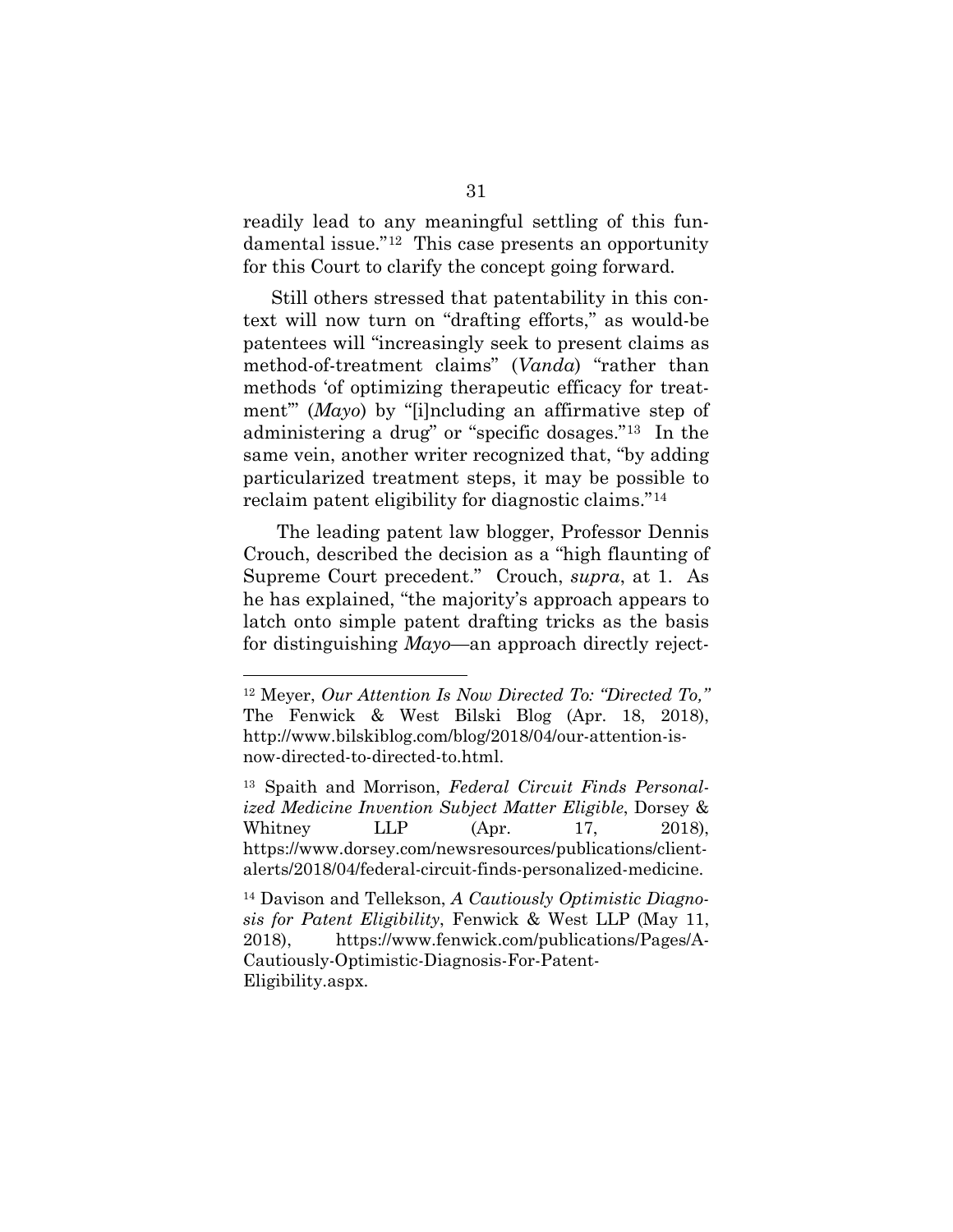ed by the Supreme Court in *Mayo*."[15](#page-41-3) And all seem to agree that "[the decision] is significant because it is the first time the circuit has opined that patent claims that recite a law of nature, but are directed to a method of treating a specific disease based on knowledge of that law of nature, constitutes an application of that law of nature, thereby placing the claim within the scope of patentable subject matter."[16](#page-41-4) The widespread commentary on the decision thus confirms the need for review.

## <span id="page-41-0"></span>**IV. This case presents an excellent vehicle for resolving the question presented, and the decision below is incorrect.**

This case is also an excellent vehicle to decide the question presented. It squarely presents the question whether treatment claims that direct a doctor to apply a natural law are automatically patent-eligible, regardless of whether they contain any non-routine or unconventional steps. As the PTO has recognized, App. 98a, the Federal Circuit did not consider whether Vanda's claims "add [anything] specific to the laws of nature other than what is well-understood, routine, conventional activity, previously engaged in by those in the field." *Mayo*, 566 U.S. at 82; see also *supra* at

l

<span id="page-41-3"></span><span id="page-41-1"></span><sup>15</sup> Crouch, *Eligibility: Preamble Does the Trick for Federal Circuit*, PatentlyO (Apr. 15, 2018), https://patentlyo.com/patent/2018/04/eligibility-preamblefederal.html.

<span id="page-41-4"></span><span id="page-41-2"></span><sup>16</sup> Houldsworth, *Federal Circuit upholds Vanda's methodof-treatment claims*, iam (May 7, 2018), https://www.iammedia.com/law-policy/crispr-dust-compulsory-licensingchina-novartis-ceo-wants-us-reform-and-more-aprils (citation omitted).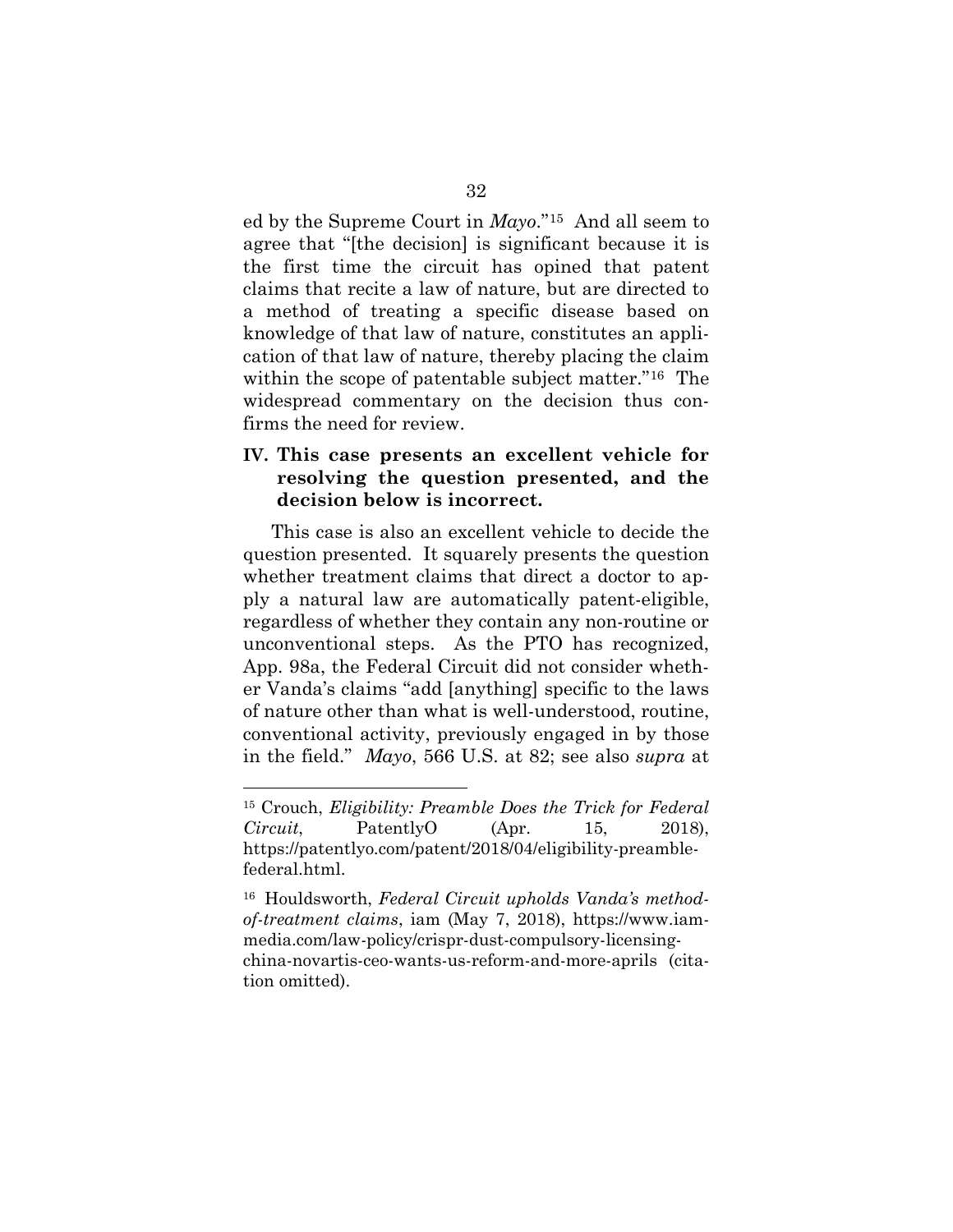12-14. Rather, the court held that "the asserted claims are not directed to patent-ineligible subject matter." App. 30a. In justifying this holding, the court established a rule that claims directed to methods of treatment cannot be directed to a natural law.

The resolution of the question presented will control the outcome of this case. If the claims here are subject to the Court's prescribed two-step Section 101 analysis, they are clearly invalid under both steps.

<span id="page-42-0"></span>First, at step one, Vanda's claims are plainly directed to a natural law. See *Mayo*, 566 U.S. at 77; *Alice*, 573 U.S. at 217-218. The claims expressly recite that "a risk of QTc prolongation for a patient having a CYP2D6 poor metabolizer genotype is lower following the internal administration of 12 mg/day or less." App. 4a. That is every bit as much a natural law as are the "relationships between concentrations of certain metabolites" and "the likelihood that a dosage \* \* \* will prove ineffective or cause harm." *Mayo*, 566 U.S. at 77. In both cases, the claims direct the doctor to calibrate dosages for a drug to decrease negative side effects by using a litmus test derived from a natural law—"individualized metabolite" levels in *Mayo*, CYP2D6 genotype here. Even the district court recognized that the claims here could not satisfy the first step of the analysis: they "depend on the relationship between iloperidone, CYP2D6 metabolism, and QTc prolongation." App. 76a.

Second, at step two, the claims add nothing to the natural law other than "well-understood, routine, conventional activity already engaged in by the scientific community." *Mayo*, 566 U.S. at 79-80; see *Alice*, 573 U.S. at 217-218 ("a search for an 'inventive concept'"). As Chief Judge Prost's dissent recognized,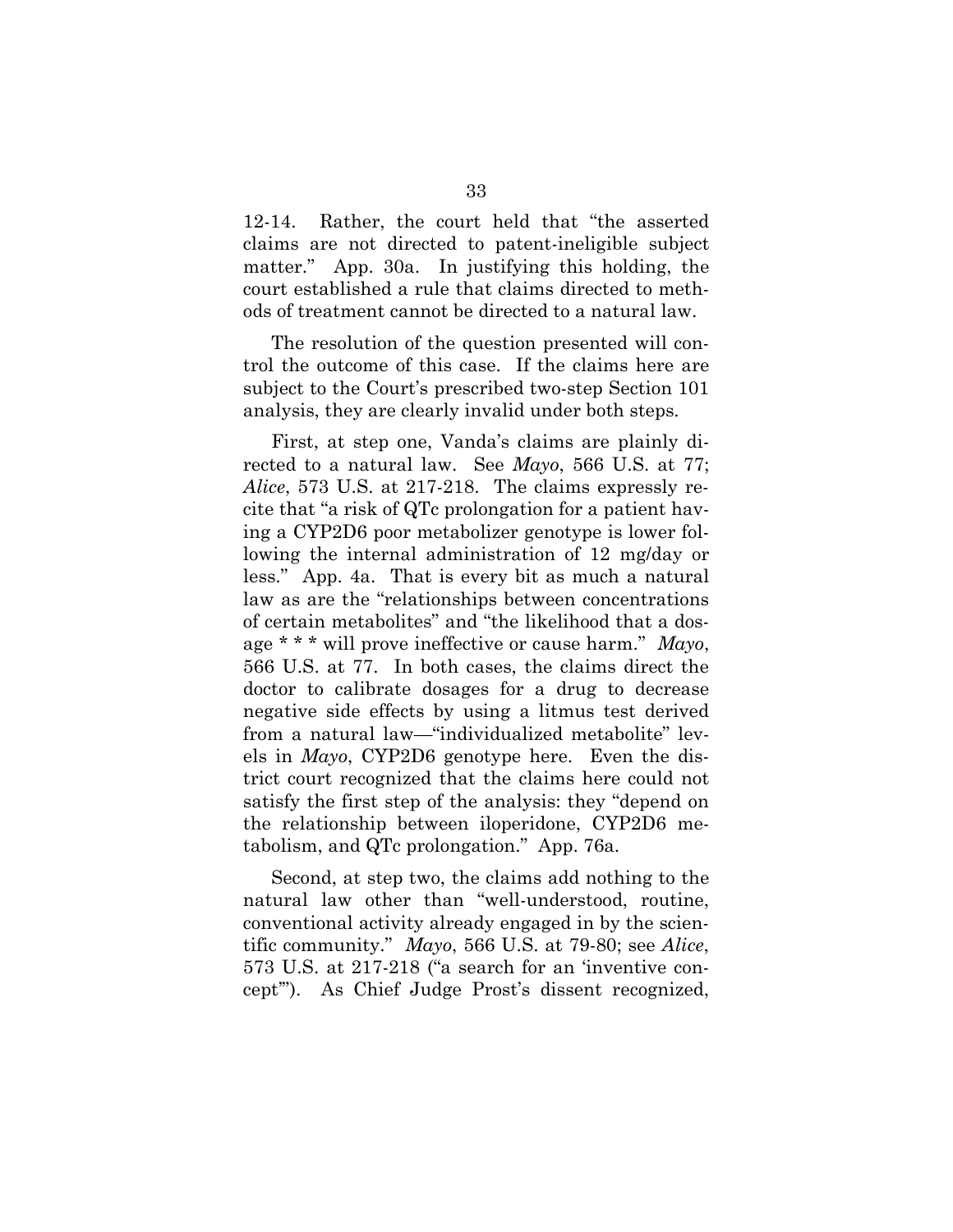there is "no inventive concept in the claims once the natural law at issue is properly understood." App. 49a. The patent simply claims the application of an ineligible natural law in a particular context. The only scientific advance here is the discovery of the natural law itself. The majority below did not suggest otherwise, and Chief Judge Prost expressly concluded that neither the "specific dosage" step nor the specific "means of identifying a patient's genotype" added anything "inventive to the claims beyond the natural law." App. 48a (dissenting op.).

To see this, it is helpful to examine the claims piece by piece. As the following chart demonstrates, the claims here consist of essentially three parts: a "determining" step, a "wherein" clause and a "treatment" step, albeit in a different order than in *Mayo*.

<span id="page-43-0"></span>

| Mayo                                                                                                                                                             | Vanda                                                                                                                                                                                 |
|------------------------------------------------------------------------------------------------------------------------------------------------------------------|---------------------------------------------------------------------------------------------------------------------------------------------------------------------------------------|
| A method of optimizing<br>therapeutic efficacy for<br>treatment of an immune-<br>mediated gastrointestinal<br>disorder, comprising:                              | A method for treating a pa-<br>tient with iloperidone,<br>wherein the patient is suf-<br>fering from schizophrenia,<br>the method comprising the<br>steps of:                         |
| (a) Administering a drug<br>providing 6-thioguanine<br>to a subject having said<br>immune-mediated gas-<br>trointestinal disorder;                               |                                                                                                                                                                                       |
| (b) Determining the level of<br>6-thioguanine or 6-<br>methylmercaptopurine<br>in said subject having<br>said immune-mediated<br>gastrointestinal disor-<br>der; | Determining whether the<br>patient is a CYP2D6 poor<br>metabolizer by:<br>Obtaining or having ob-<br>tained a biological sample<br>from the patient; and<br>Performing or having per- |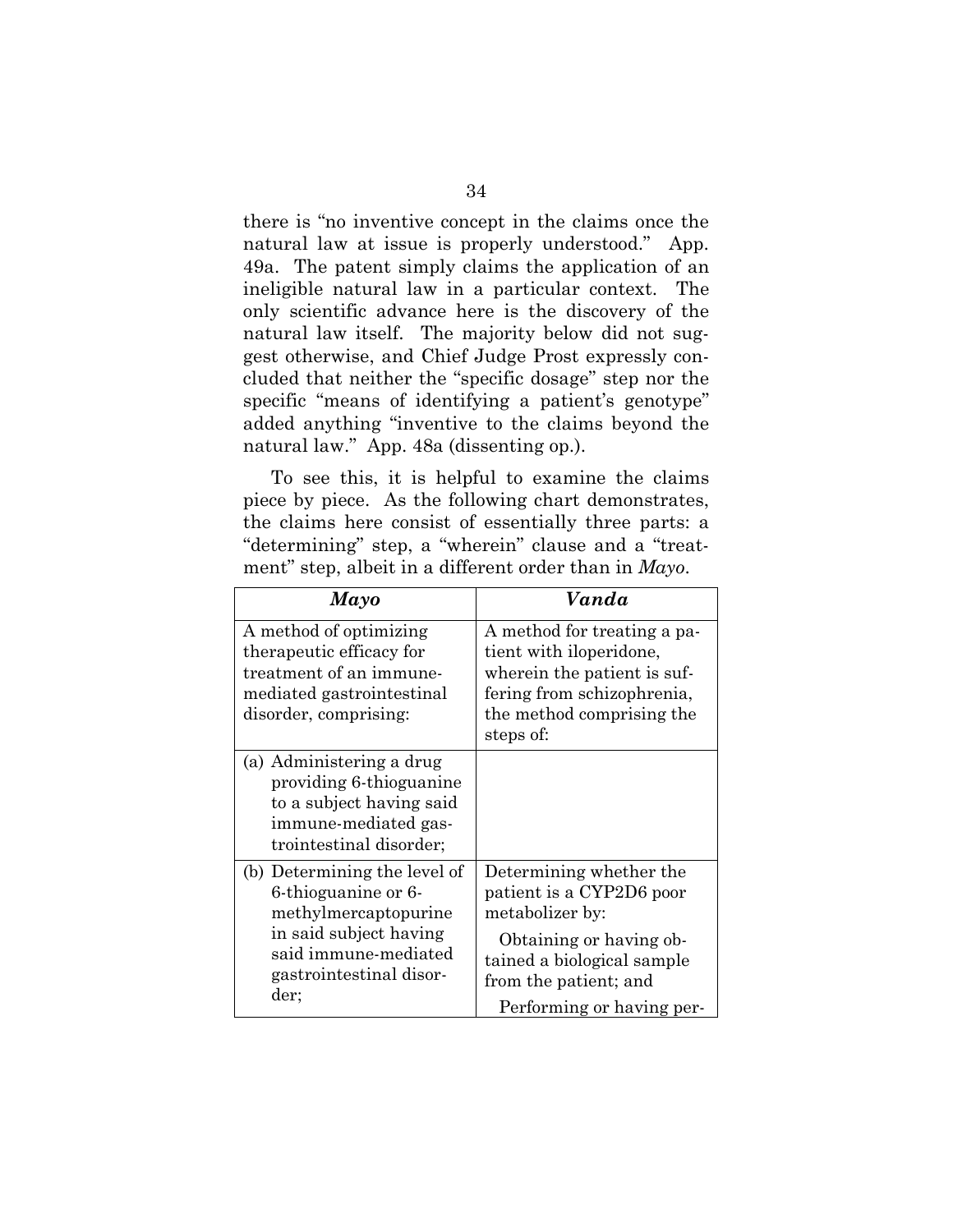|                                                                                                                                                                                                                                                                                                                                                                                                                                                                                                                                                                    | 35                                                                                                                                                                                                                                                                                                                                                                                     |
|--------------------------------------------------------------------------------------------------------------------------------------------------------------------------------------------------------------------------------------------------------------------------------------------------------------------------------------------------------------------------------------------------------------------------------------------------------------------------------------------------------------------------------------------------------------------|----------------------------------------------------------------------------------------------------------------------------------------------------------------------------------------------------------------------------------------------------------------------------------------------------------------------------------------------------------------------------------------|
|                                                                                                                                                                                                                                                                                                                                                                                                                                                                                                                                                                    | formed a genotyping assay<br>on the biological sample to<br>determine if the patient has<br>a CYP2D6 poor metabolizer<br>genotype;                                                                                                                                                                                                                                                     |
|                                                                                                                                                                                                                                                                                                                                                                                                                                                                                                                                                                    | And if the patient has a<br>CYP2D6 poor metabolizer<br>genotype, then internally<br>administering iloperidone to<br>the patient in an amount of<br>12 mg/day or less, and if the<br>patient does not have a<br>CYP2D6 poor metabolizer<br>genotype, then internally<br>administering iloperidone to<br>the patient in an amount<br>that is greater than 12<br>mg/day, up to 24 mg/day, |
| Wherein the level of 6-<br>thioguanine less than about<br>$230$ pmol per $8x108$ red<br>blood cells indicates a need<br>to increase the amount of<br>said drug subsequently ad-<br>ministered to said subject<br>and<br>Wherein the level of 6-<br>thioguanine greater than<br>about 400 pmol per $8x108$<br>red blood cells or a level of<br>6-methylmercaptopurine<br>greater than about 7000<br>pmol per 8x10 <sup>over 3</sup> red blood<br>cells indicates a need to de-<br>crease the amount of said<br>drug subsequently adminis-<br>tered to said subject. | Wherein a risk of QTc pro-<br>longation for a patient hav-<br>ing a CYP2D6 poor metabo-<br>lizer genotype is lower fol-<br>lowing the internal admin-<br>istration of 12 mg/day or<br>less than it would be if the<br>iloperidone were adminis-<br>tered in an amount of<br>greater than 12 mg/day, up<br>to 24 mg/day.                                                                |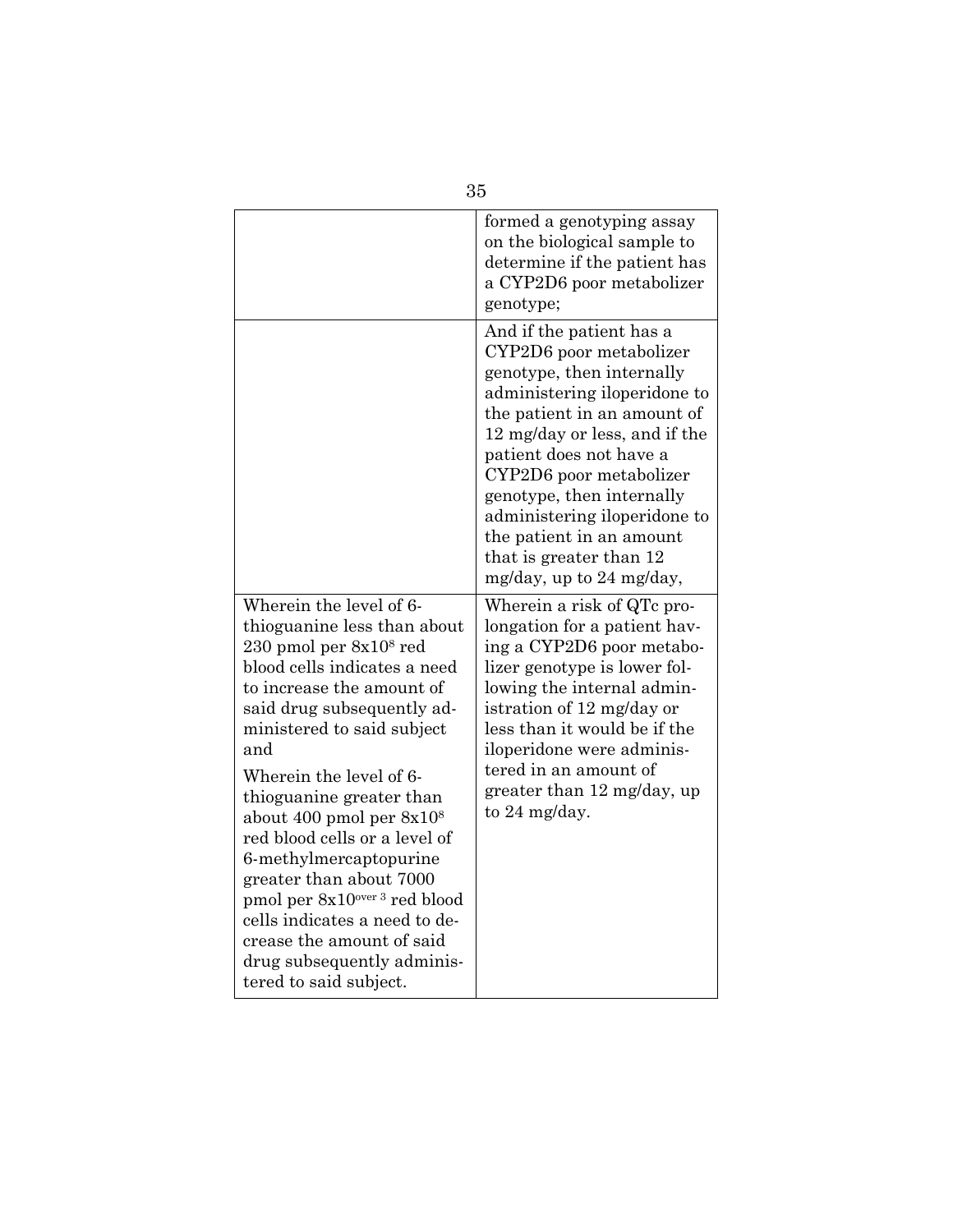First, as in *Mayo*, the "determining" step is conventional. As the dissent below recognized, just as "methods for determining metabolite levels were well known in the art" (*Mayo*, 566 U.S. at 79), so was the "genotyping assay" required by the claims (App. 48a). As the '610 patent itself states: "Detection means suitable for use in the methods and devices of the present invention include those known in the art." 1 C.A. App. 43 ('610 patent at col. 12 ll. 21-33); *id.* at col. 12 ll. 65-66 ("Detection methods, means, and kits suitable for use in the present invention are described in" the prior art).

Second, as in *Mayo*, the "wherein' clause<sup>[]</sup> simply tell[s] a doctor about the relevant natural laws." 566 U.S. at 78. The clause states that "a risk of QTc prolongation for a patient having a CYP2D6 poor metabolizer genotype *is lower* following the internal administration of 12 mg/day or less *than it would be would be if* the iloperidone were administered in an amount of greater than 12 mg/day, up to 24 mg/day." App. 4a (emphasis added). This informs the doctor how to minimize the risk of QTc prolongation.

Third, the treatment step adds nothing creative to the claims. "[D]octors used [iloperidone] drugs to treat patients suffering from [schizophrenia] long before anyone asserted these claims." *Mayo*, 566 U.S. at 78; App. 48a (Prost, C.J., dissenting). Here too, we know this from the '610 patent, which says: "Iloperidone and methods for its \* \* \* use as an antipsychotic \* \* \* are described in" the prior art, and "[i]loperidone can be formulated into dosage units and administered to patients using techniques known in the art." 1 C.A. App. 38 (col. 1 ll. 36-38), 43 (col. 11 ll. 63-64). Thus, both the patent and the prior art involve administering iloperidone to treat schizophrenia.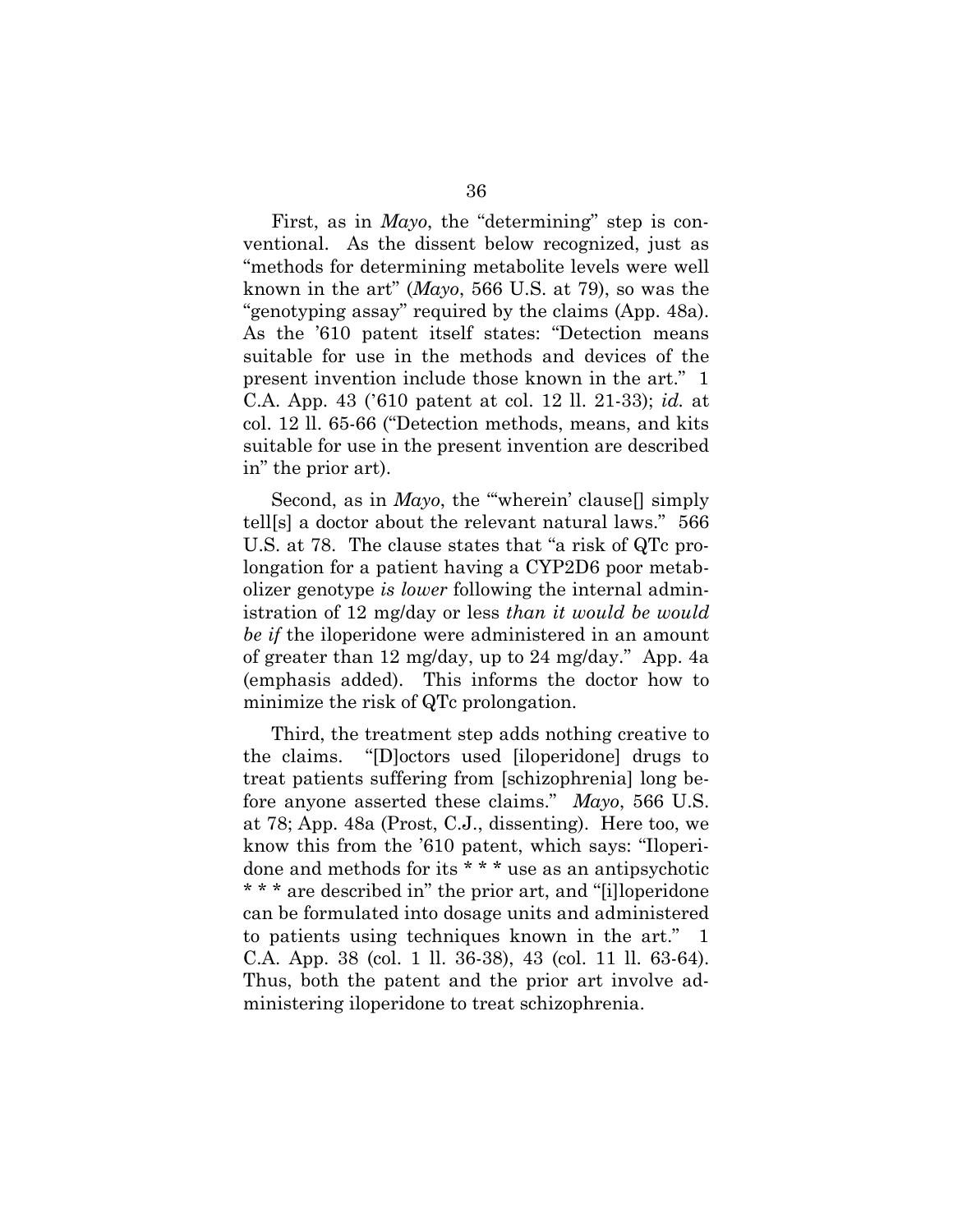<span id="page-46-1"></span>Even if the specific dosage regimen claimed for poor metabolizers can be said to be new, that is not enough. A method "must be more than new and useful to be patented; it must also satisfy the requirements of invention or discovery." *Funk Brothers*, 333 U.S. at 131. And this Court has firmly rejected the notion that "post-solution activity, no matter how conventional or obvious in itself, can transform an unpatentable principle into a patentable process." *Flook*, 437 U.S. at 590. Rather, the new process must contain "an ''inventive concept'—i.e., an element or combination of elements that is 'sufficient to ensure that the patent in practice amounts to significantly more than a patent upon the ineligible concept itself.'" *Alice*, 573 U.S. at 217-18 (quoting *Mayo*, 566 U.S. at 72-73). Here, the administration of a known drug for a known use displays no inventive concept.

<span id="page-46-0"></span>The only scientific advance in these claims is the discovery of the natural law itself. The "treatment" step follows directly from that law. Indeed, as Chief Judge Prost recognized, "the district court found nonobviousness based on the revelation of the natural law underpinning the claims, not in any other aspect of the claims." App. 49a-50a n.1 (dissenting op.); 71a ("Plaintiffs argue that it is often the case that no dosage adjustment is needed for CYP2D6 poor metabolizers."); 72a (relying on the "level of clinical testing required and the inherent unpredictability in this field"); *ibid.* ("[e]ven if [the prior art] provided a basis for a POSA [person of ordinary skill in the art] to focus a study on the implications for iloperidone metabolism of mutations in the genes for the CYP2D6, it would have been impossible to predict the results."). But "once nature's secret of the [natural law] was discovered, the state of the art made the [claimed method] a simple step." *Funk Bros.*, 333 U.S. at 132. For